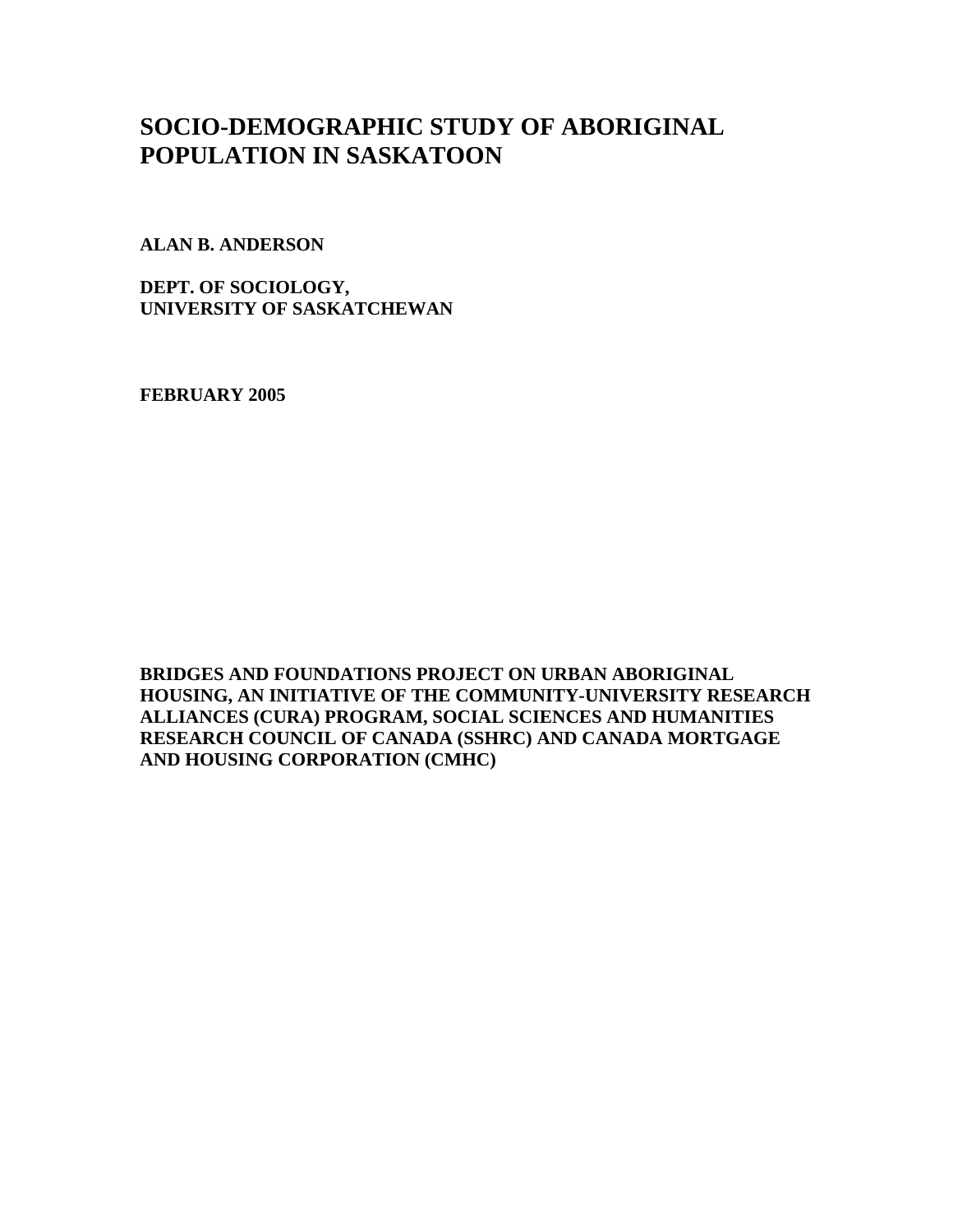## **Contents**

| $Income \dots 11$ |
|-------------------|
|                   |
|                   |
|                   |
|                   |
|                   |
|                   |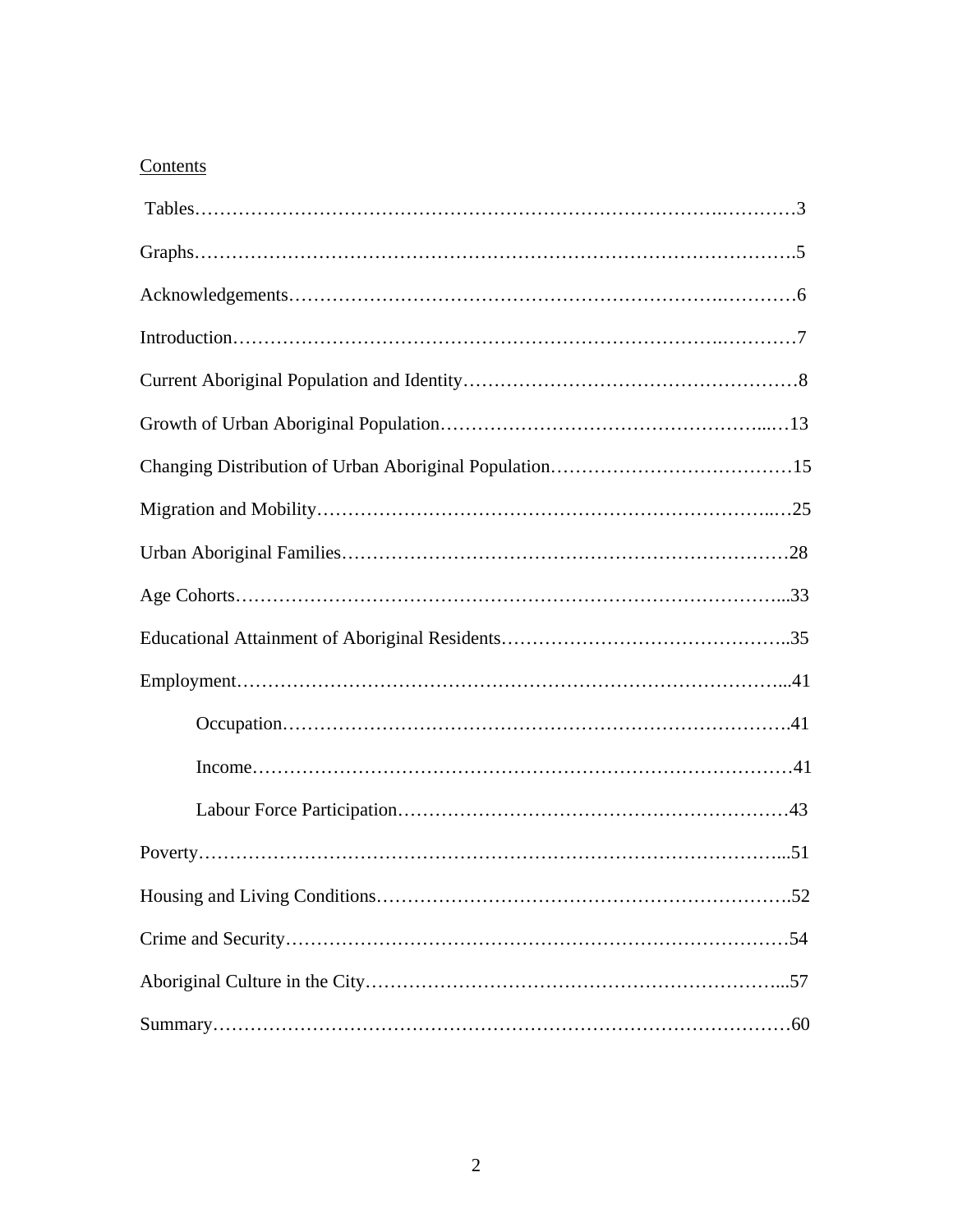### Tables

- 1. Aboriginal Identity Population in Saskatoon Compared with Other Selected Saskatchewan Cities, 2001.
- 2. Aboriginal Population by Type of Measurement, City of Saskatoon, 1996 and 2001.
- 3. Growth of Aboriginal Population in Selected Canadians CMAs (Having Over 10 Thousand Aboriginal Population in 2001), 1951-2001, Ranked by Proportion of Aboriginal Population in 2001.
- 4. Aboriginal Population Growth and Concentration by Neighbourhood, 1996-2001.
- 5. Change in Aboriginal Proportions by Neighbourhood, Five Years, 1996-1991.
- 6. Mobility of Aboriginal Population, Saskatoon and Regina CMAs, 2001.
- 7. Migration and Mobility, Saskatoon Aboriginal Residents, 2001.
- 8. Interprovincial Migration, Saskatoon Aboriginal Residents, 1996 and 2001.
- 9. Marital Status of Adult Aboriginal Population, Saskatoon, 1996 and 2001.
- 10. Proportion of Lone-Parent Families, Selected Saskatoon Neighbourhoods, 1996.
- 11. Aboriginal Households Headed by Lone Parents and Common-law Families, 2001.
- 12. Unpaid Work at Home Performed by Saskatoon Aboriginal Population, Aged 15 Years and Over, 2001.
- 13. Proportion of Aboriginal Youth, Saskatoon and Regina CMAs, 1996 and 2001.
- 14. Age Structure of Aboriginal Population, Saskatoon, 2001.
- 15. Highest Level of Educational Attainment, Aboriginal Population Aged 25 Years and Over, 2001.
- 16. Highest Level of Education Attained, Saskatoon Aboriginal Population Aged 15 Years and Over, 1996 and 2001.
- 17. Postsecondary Qualifications of Saskatoon Aboriginal Population by Major Field of Study and by Gender, 2001.
- 18. School Attendance Rates of Saskatoon Aboriginal Population Aged 15-24 Years, 1996 and 2001.
- 19. Increase in Aboriginal Enrolment, Selected Saskatoon Schools, 1994 and 1998.
- 20. Saskatoon Aboriginal Labour Force Aged 15 Years and Over, by Occupation and Gender, 2001.
- 21. Aboriginal Labour Force Aged 15 Years and Over, by Industry, Saskatoon, 2001.
- 22. Mode of Transportation to/from Work, Saskatoon Aboriginal Population, by Gender, 2001.
- 23. Selected Employment Data, Aboriginal Identity Population, 2001.
- 24. Total Income Levels, Saskatoon Aboriginal Population Aged 15 Years and Over, 2000.
- 25. Average Employment Income, Saskatoon Aboriginal and Non-Aboriginal Population Aged 15 Years and Over, by Gender, 1995 and 2001.
- 26. Average Employment Income, Aboriginal Earners, Saskatoon, Selected Neighbourhoods, 2001.
- 27. Composition of Total Income, Saskatoon Aboriginal Population, 1996 and 2001.
- 28. Saskatoon Aboriginal Population, Labour Force Activity and Gender, 2001.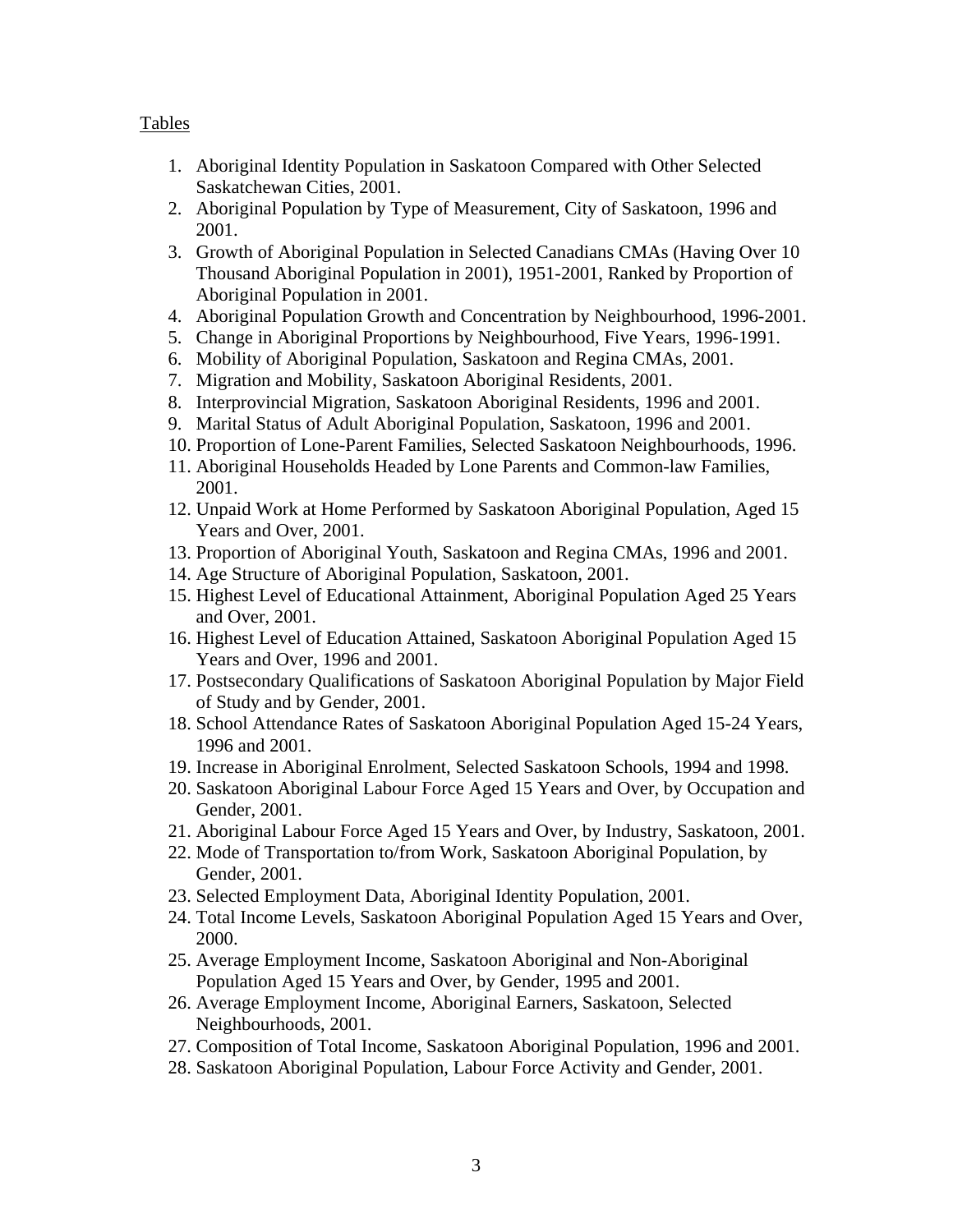- 29. Saskatoon Aboriginal Population Aged 15 Years and Over in Private Households, by Presence of Children and Labour Force Activity, 2001.
- 30. Housing Conditions, Aboriginal Identity Population, 2001.
- 31. Household Composition, Saskatoon Aboriginal Population, 2001.
- 32. Crime Rates in Inner-city Neighbourhoods, Saskatoon, 1993 and 2003.
- 33. Aboriginal Language Use, Saskatoon, Regina, and Saskatchewan, 2001.
- 34. Languages Spoken by Aboriginal Identity Population, Saskatoon, 2001.
- 35. Religious Affiliations of Aboriginal Population, Saskatoon, 2001.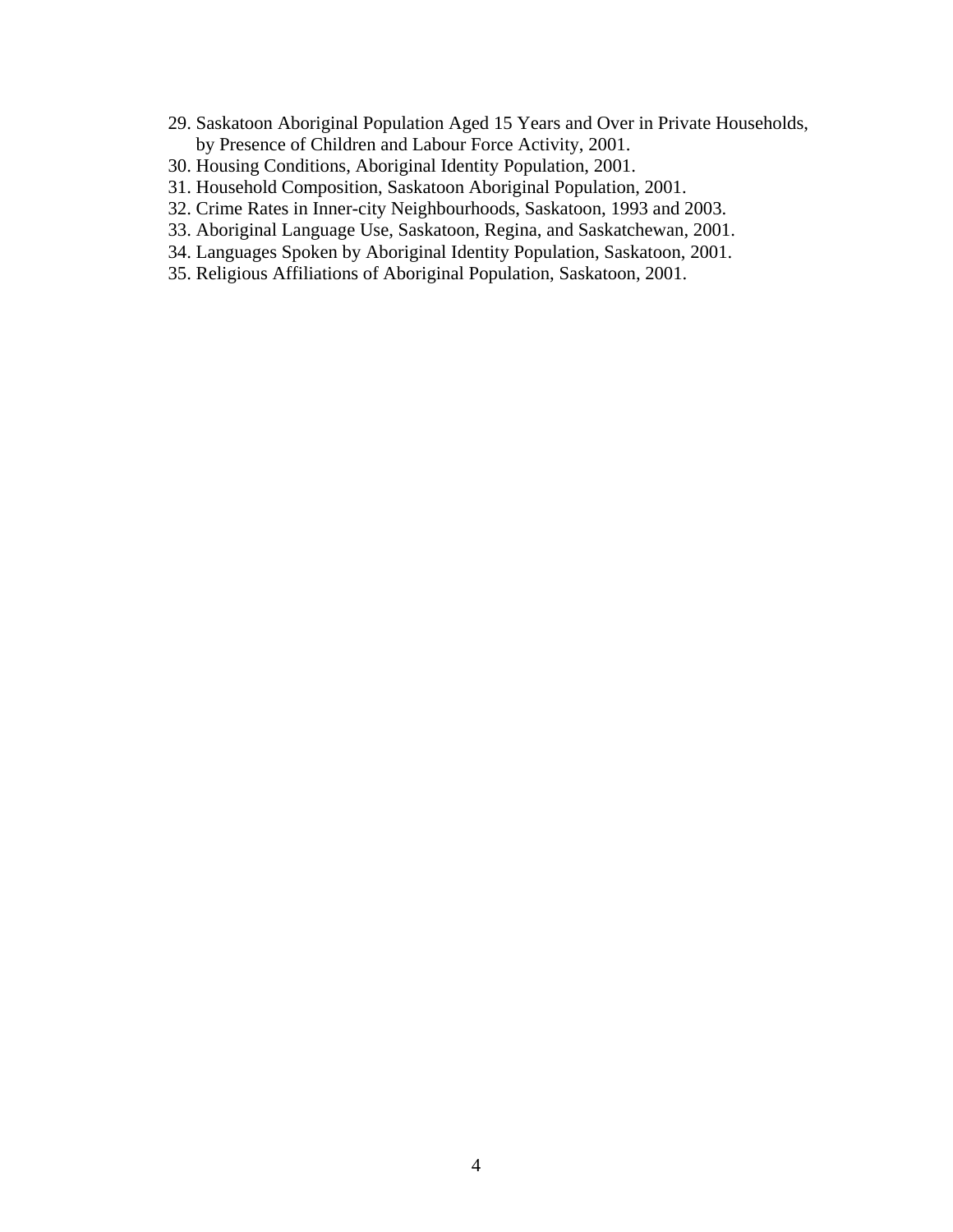### **Graphs**

1. Growth of Aboriginal Population in Selected Canadian CMAs, 1951-2001.

2. Proportion of Lone Parent Families, Selected Saskatoon Neighbourhoods, Aboriginal and Non-Aboriginal Residents, 1996.

3. Age Structure of Aboriginal Population, Saskatoon, 2001.

4. Changes in Highest Level of Education Attained, Saskatoon Aboriginal Population Aged 15 Years and Over, 1996 and 2001.

5. Total Income Levels, Aboriginal Females and Males Aged 15 Years and Over, Saskatoon, 2000.

6. Average Employment Income, Saskatoon Residents 15 Years of Age and Over, Aboriginal and Non-Aboriginal, 1995-2001.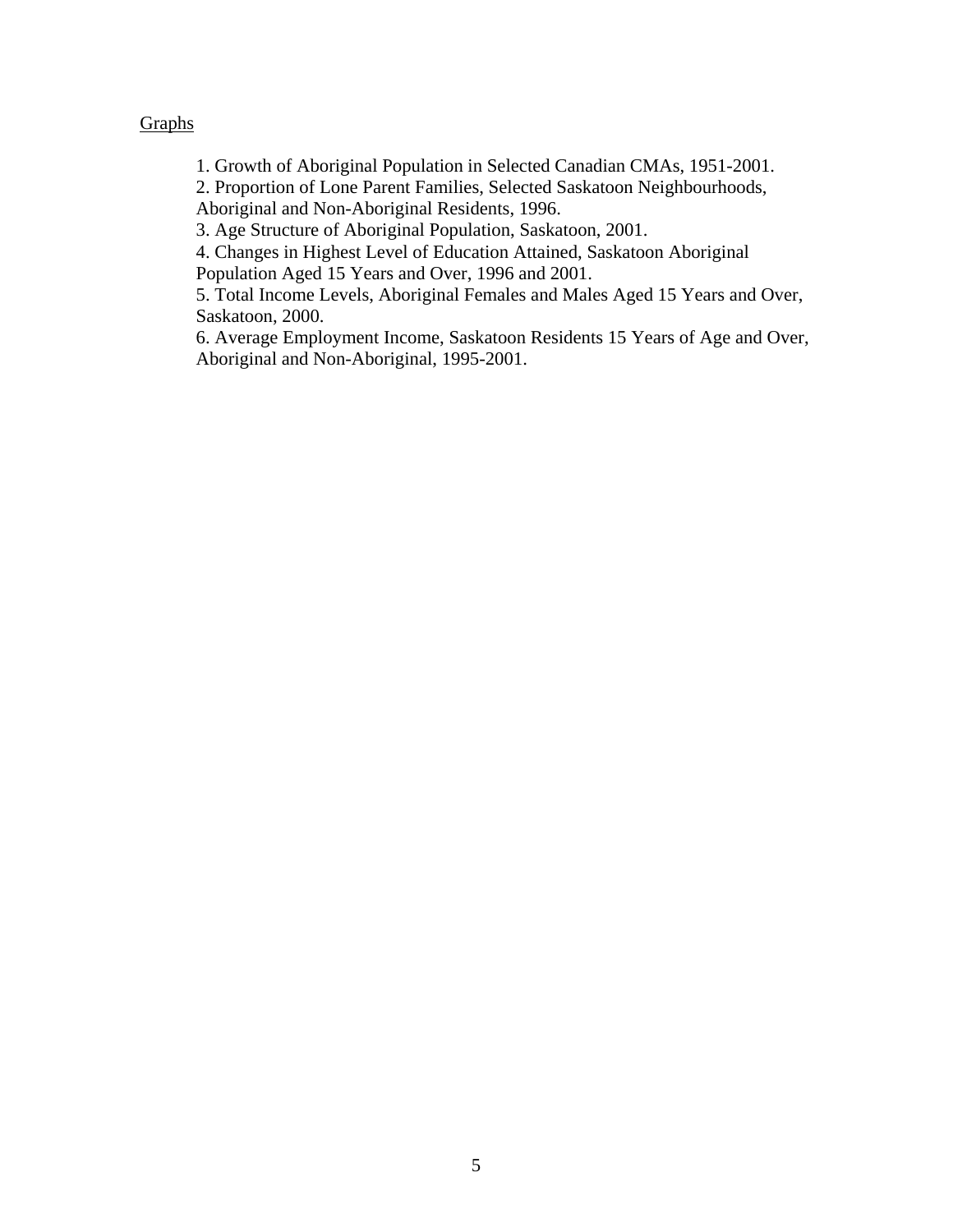#### **Acknowledgements**

The present study has been generated and executed as a team effort, representing collaboration between the Bridges and Foundations Project, the City Planning Department (in particular Senior Planner Bill Holden and Jon Markus), and Statistics Canada (in particular Andy Siggner, Senior Advisor on Aboriginal Statistics, who at several stages provided important information on urban Aboriginal populations). Two interns were employed by the Bridges and Foundations Project in this study: Alex Iheduru, a graduate student in Geography, who worked with City Planning to determine types of data needed; and Cara Spence, a graduate student in Sociology, who assisted in consolidating large amounts of data into relevant tables and diagrams – her diligence and competence were most appreciated.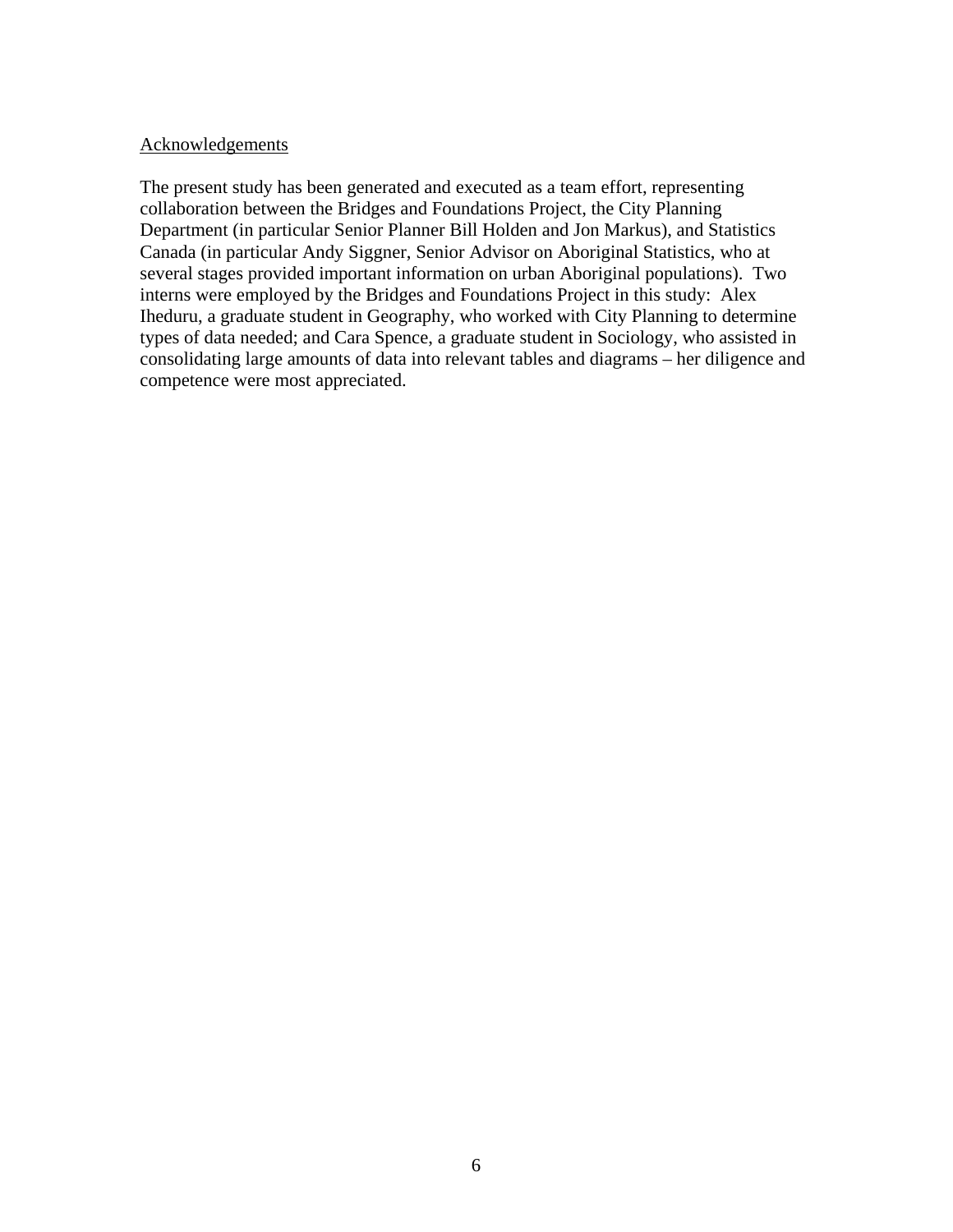#### **Introduction**

This Socio-demographic Study of Aboriginal Population in Saskatoon had its inception four years ago, early in 2001, with the establishment of the Bridges and Foundations Project on Urban Aboriginal Housing, which was an initiative of the Community-University Research Alliances (CURA) Program of the Social Sciences and Humanities Research Council of Canada (SSHRC) and Canada Mortgage and Housing Corporation (CMHC). The Master Plan of the Bridges and Foundations Project recognized the need for basic demographic studies of the Aboriginal population in Saskatoon, as discerning the changing socio-demographic characteristics of that population would be essential to the purposes of the Project. Work commenced immediately on collecting existing sociodemographic information. The Neighbourhood Profiles (6<sup>th</sup> ed., 1998) and Neighbourhood Profiles of Aboriginal Population  $(2^{nd}$  ed., 1999) produced by the City of Saskatoon were most useful, together with reports produced by Statistics Canada and Indian and Northern Affairs Canada (INAC).

In November 2002 we participated in an informative Demography Workshop organized by INAC in conjunction with the Aboriginal Policy Research Conference in Ottawa. However, the need for more detailed information of specific sorts on Saskatoon and for updating became increasingly apparent. With the census conducted during the first year of the Project, delays in availability of fresh data were a problem. While some generalized data were gradually released in 2002-03, the need for more detailed data persisted, so late in 2003 the Project Management began discussions with the Planning Department of the City of Saskatoon which culminated in a formal contract signed early in 2004 to obtain the necessary specialized data from Statistics Canada. Further discussions occurred between the Project, the City, and Statistics Canada to determine exactly which sorts of data were needed and possible to retrieve. A complication lay in our need for data at the neighbourhood rather than census tract level, implying that Statistics Canada would have to do special runs to produce accurate information within neighbourhood boundaries determined by the City of Saskatoon.

Much of the information in this report, then, is completely new and has to date neither been calculated nor released. In certain instances we have been obliged to correct or modify earlier data released in reports or websites. The interpretations of findings and trends are our own in the Project rather than City Planning or Statistics Canada. Except where specifically noted otherwise, data in this report are derived from data supplied to the Project and City by Statistics Canada. City Planning anticipates producing updated Aboriginal neighbourhood profiles, combining the Statistics Canada data with various other sources, in consultation with the Bridges and Foundations Project.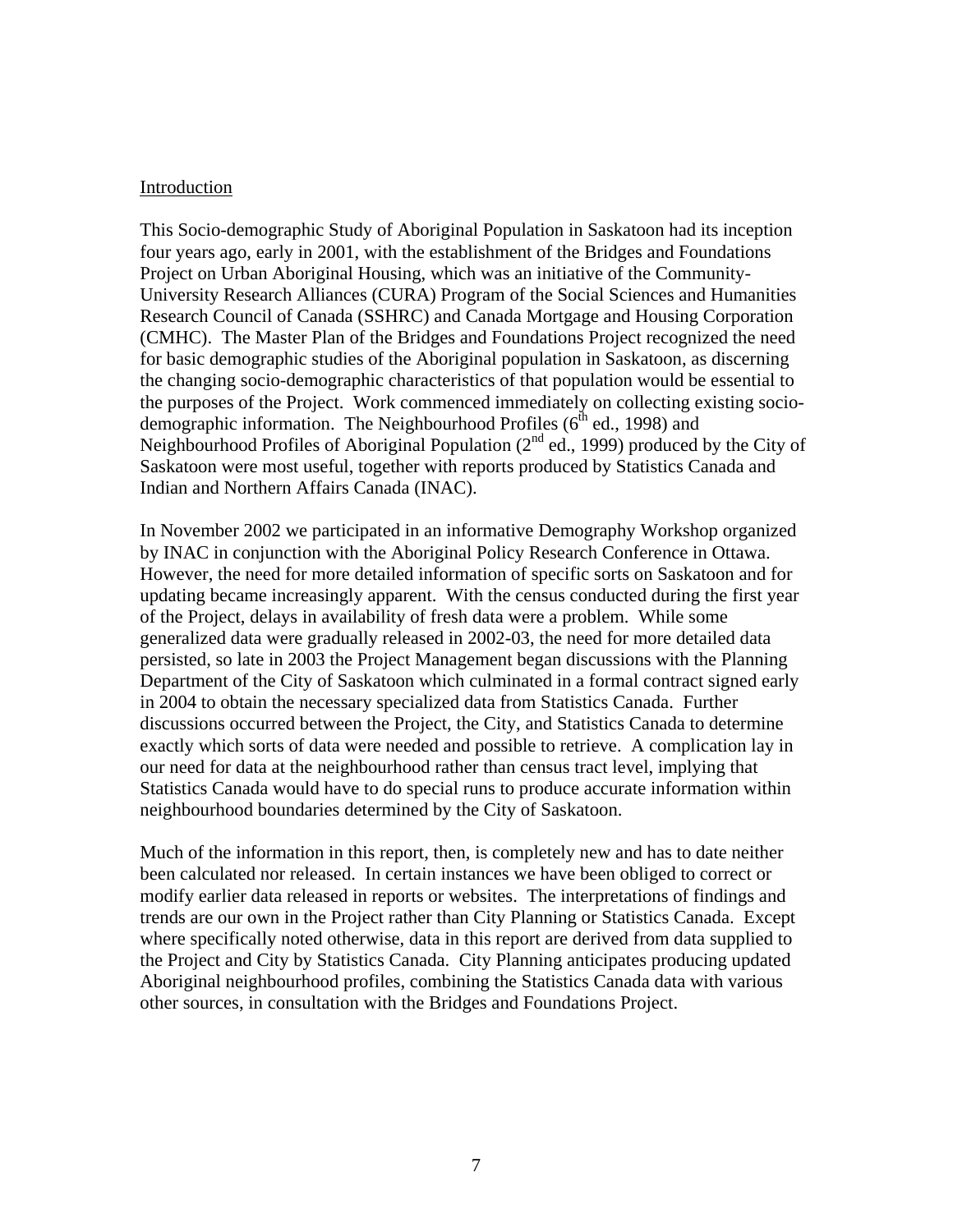#### Current Aboriginal Population and Identity

There is not a simple answer to the questions, "How many Aboriginal people are there in Saskatoon, and what proportion do they form of the total city population?"

First, a distinction has to be drawn between the City of Saskatoon proper (which had a population of 196,811 in 2001), the area within the city boundaries, and the Saskatoon Census Metropolitan Area (which had a population of 225,927 in 2001), extending into neighbouring municipalities and including the Whitecap Dakota/Sioux First Nation.

Second, there are several different ways of defining the Aboriginal population: by national census (Statistics Canada) data, Indian and Northern Affairs (INAC) data (the Indian Register, which captures only the Registered Indian population), band rolls (which may comprise First Nations' counts of their members), health data, memberships in the Metis Nation of Saskatchewan (which have repeatedly been questioned for accuracy)…. Even census data count Aboriginal population several ways: self-identification by an Aboriginal identity, claimed Aboriginal ethnic origin or ancestry (as "North American Indian", Metis, or Inuit, differentiating between single and multiple responses), or official status (distinguishing between Registered Indian and non-status Indian, or other Aboriginal designations).

Of 130,190 Saskatchewan residents self-identifying, in whole or part, as Aboriginal in the 2001 Census, a third -- 43,695 (33.6%) -- were First Nations population on reserve, another 22,275 (17.1%) rural Aboriginal population off reserve, and almost half -- 60,840 (46.7%) -- were Aboriginal people in urban areas, including 34,960 in the two Census Metropolitan Areas (CMAs) of Saskatoon and Regina and another 25,905 in other urban centres.

20,275 Aboriginal (identity) people were counted in Saskatoon CMA (9.0% of the total CMA population), of which 11,290 were First Nations (including 11,025 Registered Indians), 8,305 Metis, and 680 mixed Aboriginal or other Aboriginal identifications (Table 1). Whereas in the city proper, both the residents claiming Aboriginal ethnic origins and an Aboriginal identities were counted at 19,020 (9.7% of the total population), however in examining specific Aboriginal ethnic origins by single and multiple responses, these responses differ from reported Aboriginal self-identification as well as from claimed Aboriginal origins (Table 2). In this report we will use the data on Aboriginal self-identification within the city except where noted otherwise. These data would suggest that among the total Aboriginal population in Saskatoon (19,020), only a bit more than half, 56.4% (10,730) considered themselves to be "North American Indian" (First Nations), compared to 40.2% (7,650) who considered themselves Metis, while the remaining 3.4% (640) residents claimed Inuit identity, or more than one Aboriginal identity, or some other – including undifferentiated – Aboriginal identity.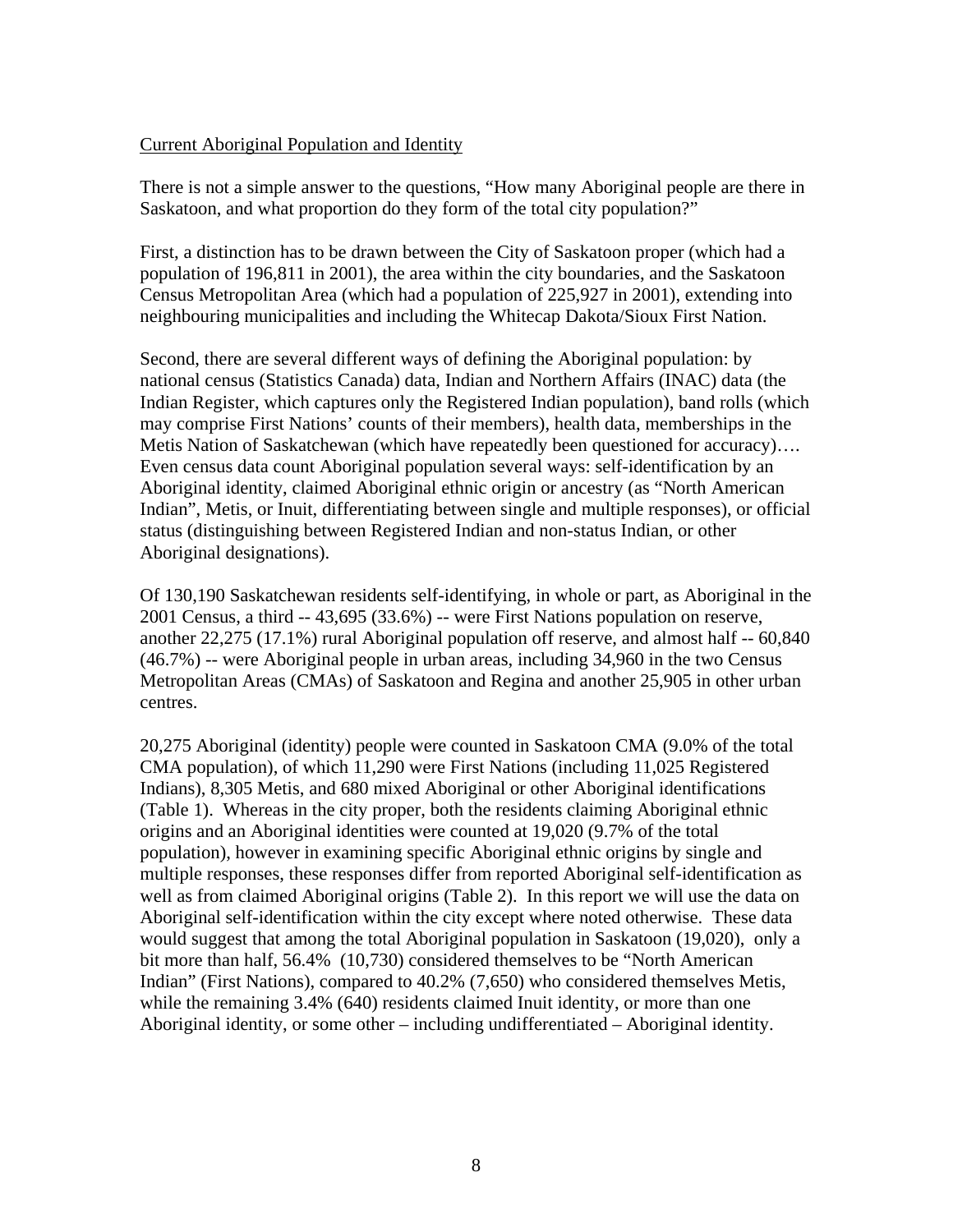The Metis population has always been the most complicated to measure. CMA data revealed 8,305 residents self-identifying as Metis, whereas the city proper data counted only 7,650 (excluding people claiming Metis identity plus another Aboriginal identity), or 5,370 claiming Metis ethnic origin if we add 1,640 claiming only Metis origin and 3,730 Metis origin together with other ethnic origins (of whom 2,825 combined Metis with non-Aboriginal ethnic origins). Statisticians at Statistics Canada have been hardpressed to explain an unexpected increase of some 43% in Canada's Metis population since the previous census just five years ago. This problem has been addressed by Andy Siggner, the Senior Advisor on Aboriginal Statistics, in his paper, "A Demographic and Socio-economic Profile of the Metis in Canada", presented at the conference, "Metis People in the  $21<sup>st</sup>$  Century", held in Saskatoon, June 2003. He noted that rather than increasing, Metis fertility had been declining and was lower than for other Aboriginal groups, while still higher than for the non-Aboriginal population in general. Siggner suggested that it is more likely that this increase could be due to such non-demographic factors as an increased awareness of Metis issues, a corresponding increase in interest in claiming or perhaps rediscovering Metis identification, and Metis politicization, resulting in what statisticians have been calling "ethnic drift" whereby people tend to change their claimed ethnic affiliations from one census to the next. However, while the inter-censal change in Metis identification in Saskatoon has been substantial, it has not been as dramatic as across Canada.

In absolute numbers, Saskatoon and Regina ranked respectively sixth and seventh in 2001 among Canadian CMAs by size of Aboriginal identity population (although given the rate of increase of Aboriginal population, Saskatoon could now possibly be ranked fourth), yet had among the highest proportionate number of Aboriginal residents; in fact, in 2001 Saskatoon CMA had the highest proportion of Aboriginal population of any CMA in Canada (Table 3). Whereas among smaller cities Prince Albert stands out as having a relatively high Aboriginal population, now approaching a third of the city's total population. Within Saskatchewan, Saskatoon would be ranked fifth by Aboriginal proportion, after Prince Albert, North Battleford, Yorkton, and Lloydminster; however in absolute numbers Saskatoon CMA contained approximately twice as many Aboriginal residents (20,275) as Prince Albert (11,640) (Table 1).

Within the city proper, in 2001 Saskatoon had an Aboriginal identity population numbering 19,020 (9.7% of the city population), compared to 15,300 (8.5%) in Regina, 10,185 (30.5%) in Prince Albert, 2,660 (19.7%) in North Battleford, 1,655 (11.2%) in Yorkton, and 1,295 (16.5%) in Lloydminster (Table 1).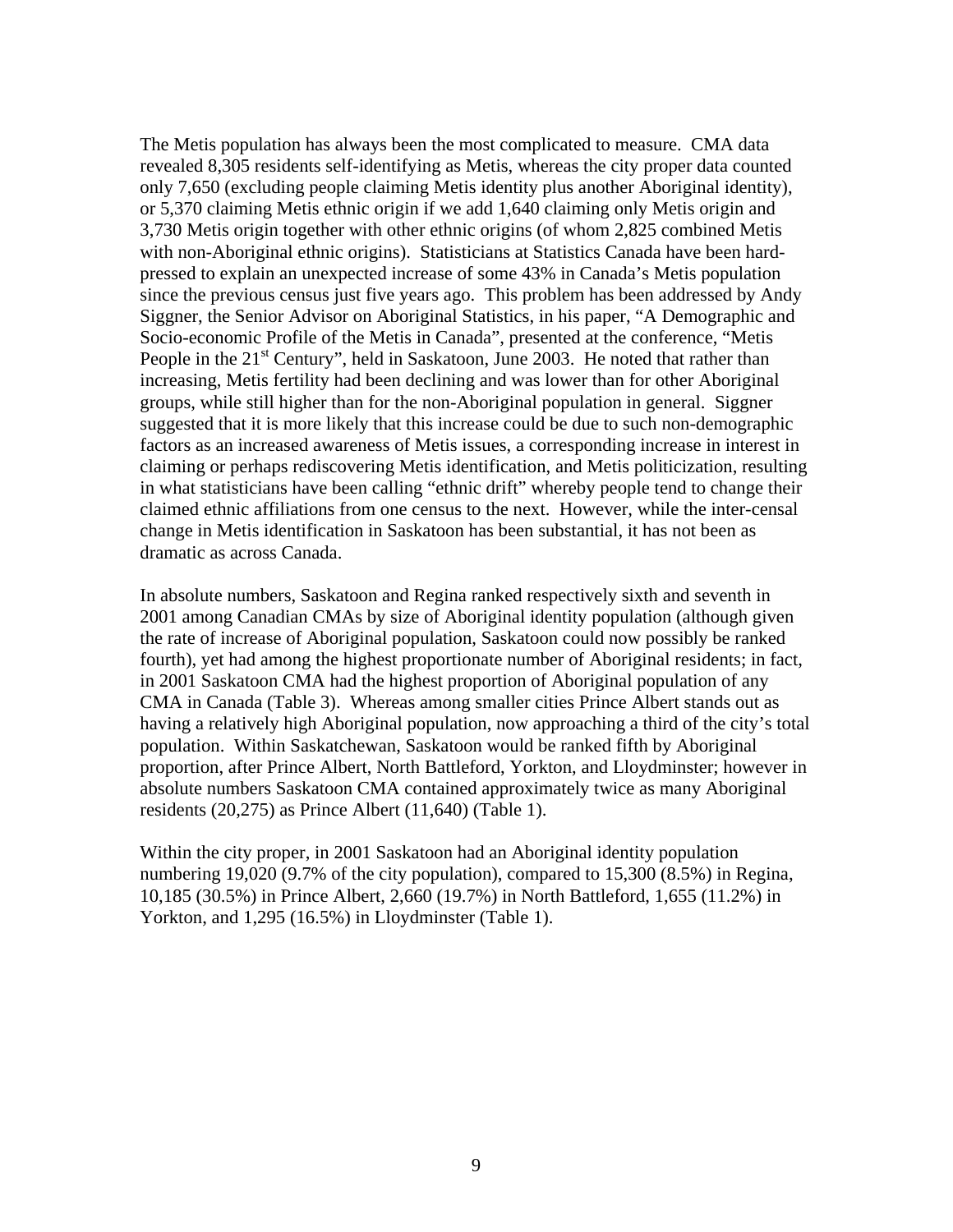#### Table 1.0

### **ABORIGINAL IDENTITY POPULATION IN SASKATOON COMPARED WITH OTHER SELECTED SASKATCHEWAN CITIES 2001\***

|                              | Total<br>Pop. | Ab. ID<br>Pop. | Ab.<br>%º | <b>N. Am.</b><br>Indian <sup>1</sup> | Mets <sup>2</sup> | Other<br>Ab. <sup>3</sup> |
|------------------------------|---------------|----------------|-----------|--------------------------------------|-------------------|---------------------------|
| <b>Saskatoon CMA</b>         | 225,927       | 20,275         | 9.0%      | 11,290                               | 8,305             | 680                       |
| <b>Saskatoon City</b>        | 196,811       | 19,020         | $9.7\%$   | 10,730                               | 7,650             | 640                       |
| <b>Regina CMA</b>            | 192,800       | 15,685         | 8.1%      | 9,200                                | 5,990             | 495                       |
| <b>Regina City</b>           | 180,404       | 15,300         | 8.5%      | 9,110                                | 5,700             | 495                       |
| <b>Prince Albert CMA</b>     | 41,460        | 11,640         | 28.1%     | 5,380                                | 5,955             | 320                       |
| <b>Prince Albert City</b>    | 33,435        | 10,185         | 30.5%     | 4,955                                | 4,950             | 275                       |
| <b>North Battleford CMA</b>  | 17,512        | 3,175          | 18.1%     | 1,875                                | 1,285             | 25                        |
| <b>North Battleford City</b> | 13,692        | 2,660          | 19.7%     | 1,685                                | 955               | 15                        |
| <b>Yorkton CMA</b>           | 17,554        | 1,825          | 10.4%     | 1,050                                | 760               | 10                        |
| <b>Yorkton City</b>          | 15,107        | 1,655          | 11.2%     | 980                                  | 665               | 10                        |
| <b>Lloydminster CMA</b>      | 20,988        | 2,000          | 9.5%      | 435                                  | 1,515             | 50                        |
| <b>Lloydminster City</b>     | 7,840         | 1,295          | 16.5%     | 195                                  | 1,055             | 35                        |

Notes:

\* Modified data from Aboriginal Population Profile, 2001

º Aboriginal proportions calculated from revised total populations

<sup>1</sup> "North American Indian" refers to First Nations single origin

² "Metis" refers to people claiming only Metis identity

<sup>3</sup> "Other Aboriginal" includes multiple Aboriginal identites, Inuit, and any other Aboriginal identification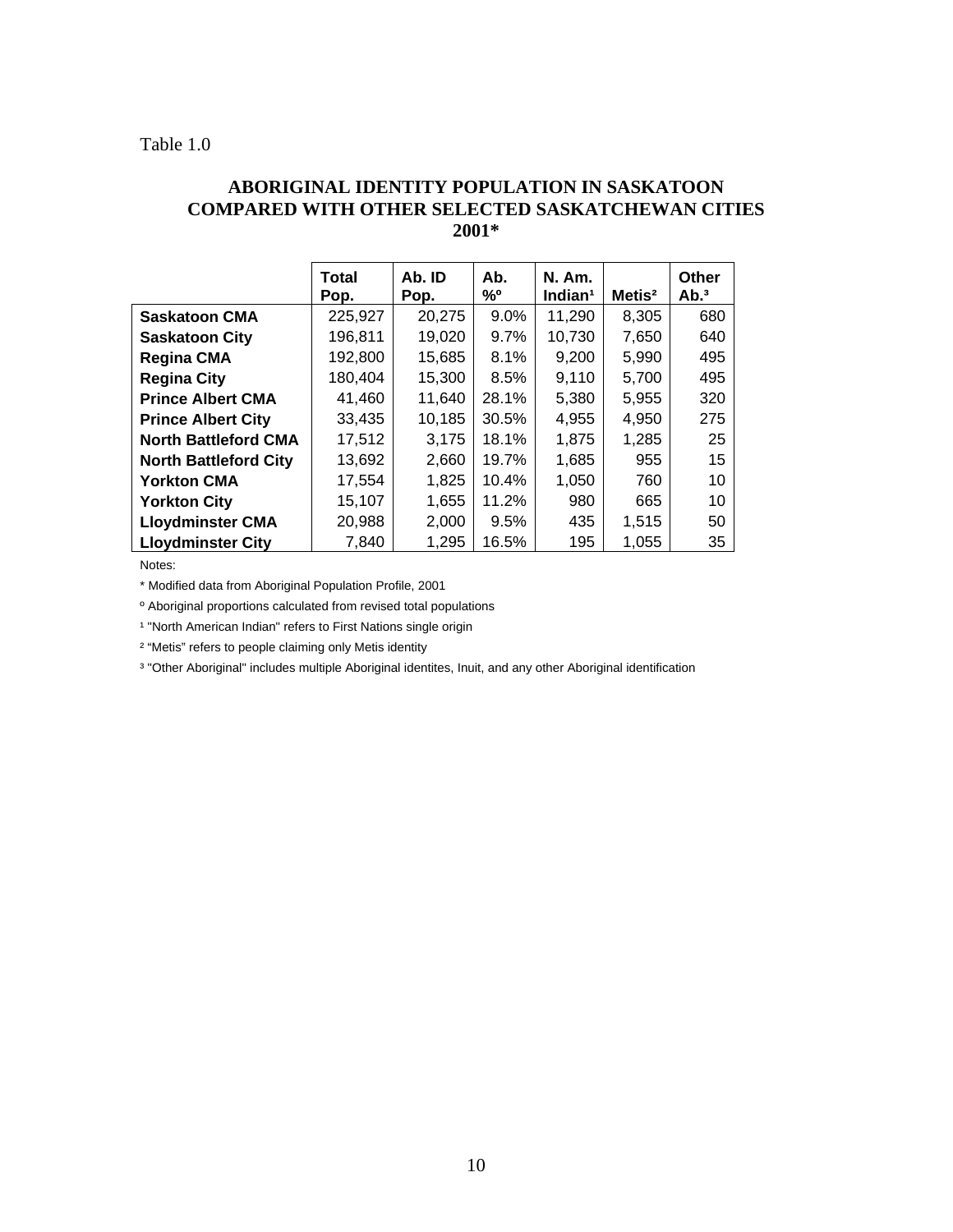Table 2.0

### **ABORIGINAL POPULATION BY TYPE OF MEASUREMENT CITY OF SASKATOON 1996 AND 2001**

|                                   | 1996   | 2001   |
|-----------------------------------|--------|--------|
| <b>Aboriginal Ethnic Origin</b>   | 15,545 | 19,020 |
| <b>Single</b>                     | 8,695  | 11,000 |
| <b>Multiple</b>                   | 6,855  | 8,015  |
| <b>North American Indian</b>      | 10,870 | 12,430 |
| <b>Single</b>                     | 6,470  | 7,740  |
| <b>Multiple</b>                   | 4,400  | 4,690  |
| <b>Metis</b>                      | 4,585  | 5,370  |
| <b>Single</b>                     | 1,370  | 1,640  |
| <b>Multiple</b>                   | 3,215  | 3,730  |
| <b>Inuit</b>                      | 85     | 120    |
| Single                            | 25     | 90     |
| <b>Multiple</b>                   | 60     | 30     |
| <b>Aboriginal Identity</b>        | 15,550 | 19,020 |
| Nrth. Am. Indian Only             | 8,900  | 10,735 |
| <b>Metis Only</b>                 | 6,130  | 7,650  |
| <b>Inuit Only</b>                 | 90     | 105    |
| Mult. Ab.                         | 160    | 160    |
| Other Ab.                         | 265    | 365    |
| <b>Abiginal Origin</b>            |        | 17,010 |
| Nrth. Am. Indian Only             |        | 7,740  |
| Nrth. Am. Indian and              |        |        |
| Non-Aboriginal                    |        | 3,780  |
| <b>Metis Only</b>                 |        | 1,640  |
| <b>Metis and Non-Aboriginal</b>   |        | 2,825  |
| <b>Inuit Only</b>                 |        | 85     |
| Inuit and Non-Aboriginal          |        | 25     |
| <b>Other Multiple Ab. Origins</b> |        | 910    |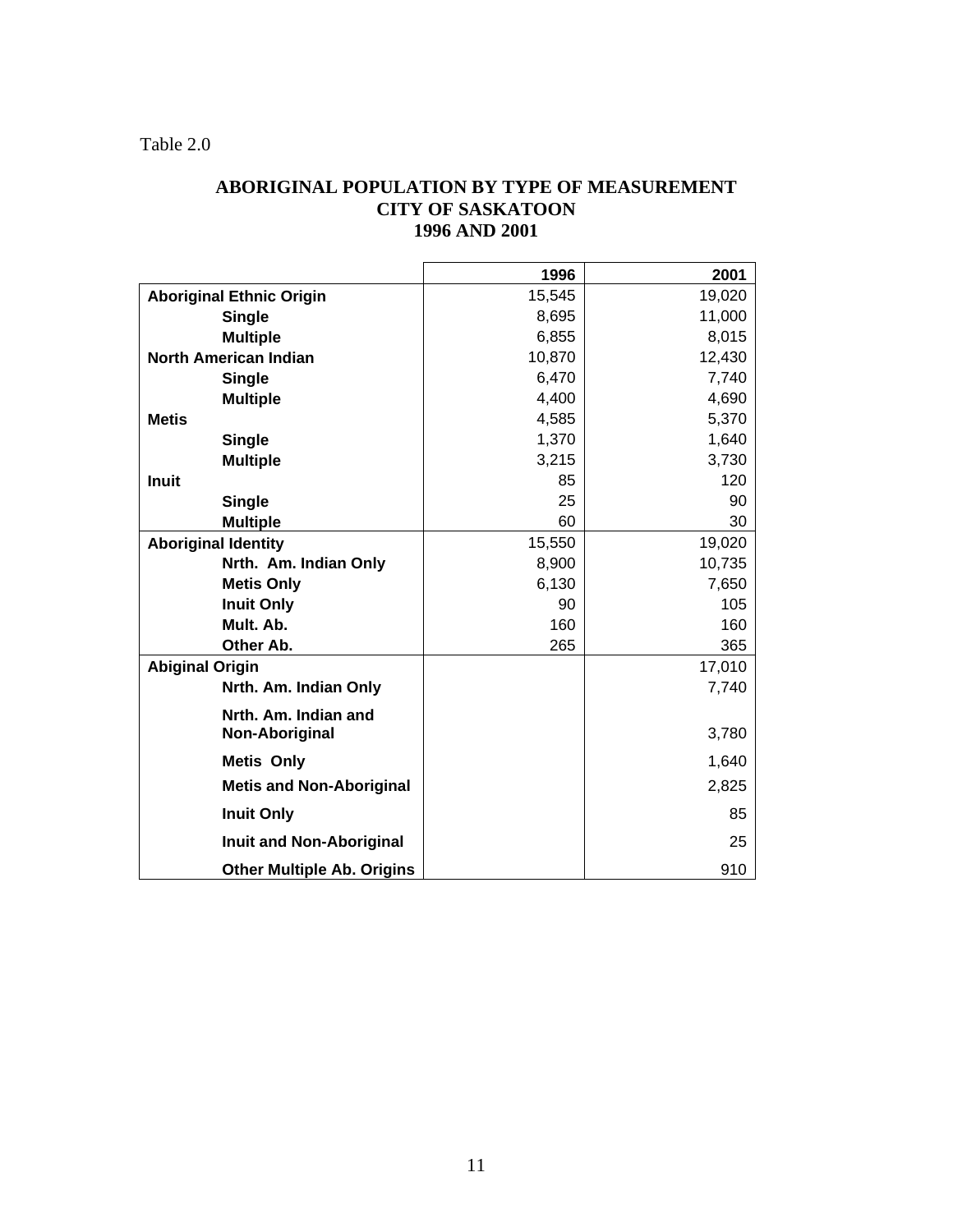#### **GROWTH OF ABORIGINAL POPULATION IN SELECTED CANADIAN CMAs (HAVING OVER 10 THOUSAND ABORIGINAL POPULATION IN 2001) 1951-2001 RANGED BY PROPE**

| RANKED BY PROPORTION OF ABORIGINAL POPULATION IN 2001 |  |  |  |  |
|-------------------------------------------------------|--|--|--|--|
|                                                       |  |  |  |  |

| <b>CITY</b>           | 1951 | 1961  | 1971  | 1981   | 1991   | 2001   |
|-----------------------|------|-------|-------|--------|--------|--------|
| Saskatoon (9.0%)      | 48   | 207   | 1,070 | 4,350  | 11,920 | 20,455 |
| <b>Regina (8.1%)</b>  | 160  | 539   | 2,860 | 6,575  | 11,020 | 15,790 |
| Winnipeg (8.1%)       | 210  | 1,082 | 4,940 | 16,575 | 35,150 | 55,970 |
| Edmonton (4.4%)       | 616  | 995   | 4,260 | 13,750 | 29,235 | 41,295 |
| <b>Calgary (2.3%)</b> | 62   | 335   | 2,265 | 7.310  | 14,075 | 22,110 |
| Vancouver (1.9%)      | 239  | 530   | 3,000 | 16,080 | 25,030 | 37,265 |
| Ottawa-Hull (1.3%)    |      |       | 1300* | 4,370  | 6,915  | 13,695 |
| Toronto (0.4%)        | 805  | 1,196 | 2,990 | 13,495 | 14,205 | 20,595 |
| Montreal (0.3%)       | 296  | 507   | 3,215 | 14.450 | 6,775  | 11,275 |

\* Ottawa - Carleton plus Hull

Graph 1.0

### **GROWTH OF ABORIGINAL POPULATION IN SELECTED CANADIAN CMAs 1951-2001**

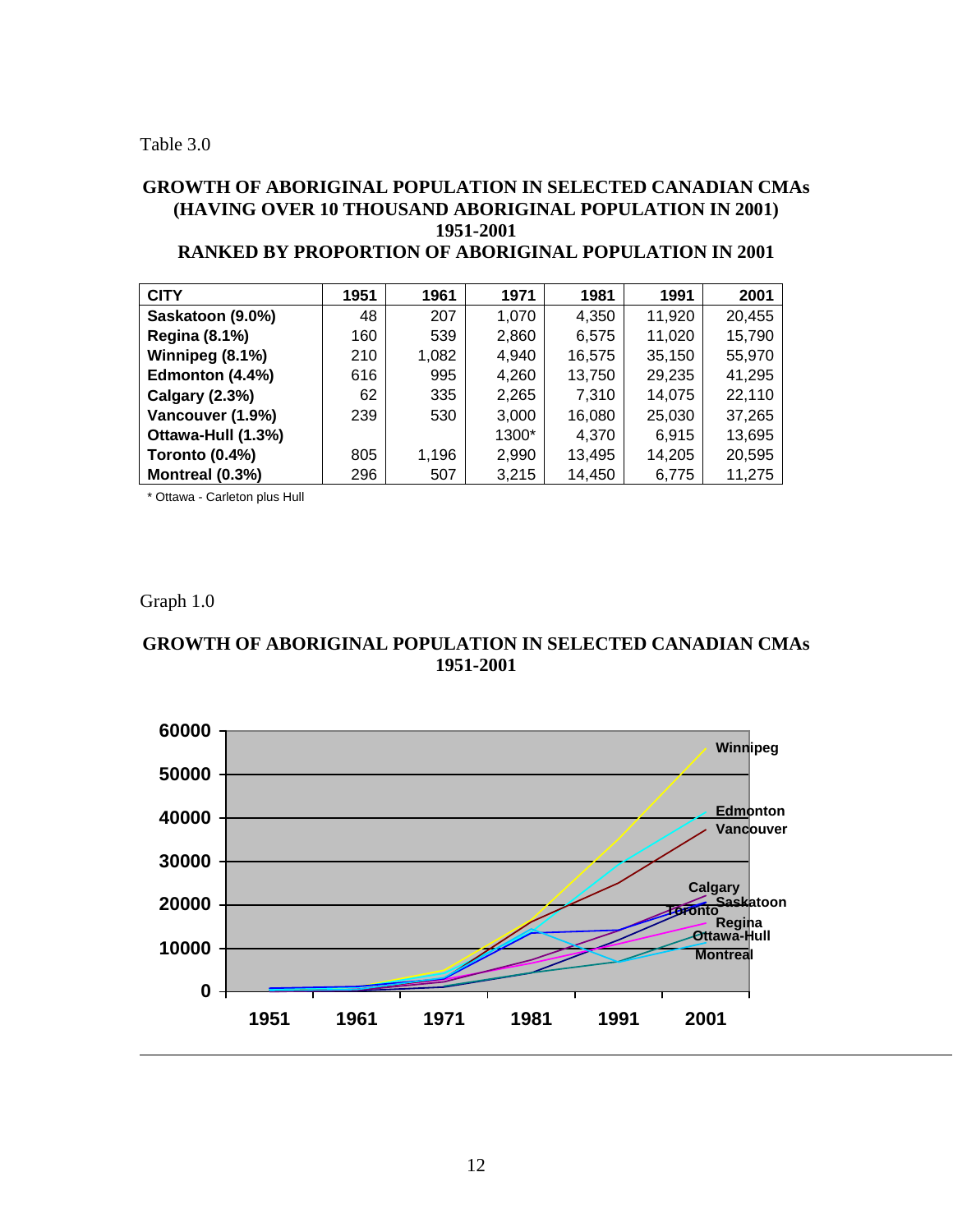### Growth of Urban Aboriginal Population

A rapid urbanization of the "Native Indian" population in Saskatchewan occurred during the 1960s. The urban proportion within this population increased from just 5.5% in 1961 to 21.7% in 1971. Much of this change was in the two largest cities. In Regina the "Native Indian" population increased from 539 to 2,860, and in Saskatoon from 207 to 1,070. By 1971 Regina had almost three times as many Aboriginal residents as Saskatoon. Since 1971 the urban Aboriginal population has continued to increase, although at a slower rate each decade; moreover the Aboriginal population was increasing faster in Saskatoon than Regina. By 1991, Saskatoon's Aboriginal population exceeded Regina's. In 1991, in both Regina and Saskatoon, 5.7% of the total city population identified as Aboriginal. Note, however, that a greater number of residents claimed some Aboriginal ancestry than identified as Aboriginal (entirely or partially): in Regina, respectively 12,765 compared to 11,020 and in Saskatoon 14,225 compared to 11,920. This discrepancy remained in 2001: in Regina CMA 17,575 claimed to be solely or partially of "North American Indian" or Metis ethnic origin (11,950 Indian, 5,625 Metis), compared to 15,685 identifying as Aboriginal; and in Saskatoon CMA 22,850 claimed to be of "North American Indian" (14,970) or Metis (7,880) ethnic origin compared to 20,275 identifying as Aboriginal. Using the identity rather than ethnic origin data, one may note that the Aboriginal identity population has increased in absolute numbers and proportionately during the past decade: in Saskatoon CMA from 11,920 (5.7% of the city population) in 1991, to 15,550 (7.5%) in 1996 and 20,275 (9.0%) in 2001; today approximately one in every ten residents is Aboriginal.

So it is clear that the Aboriginal population is increasing far more rapidly than the general population in Saskatoon. From 1996 to 2001, the city population grew by 3.1%, not the least due to the increasing Aboriginal population, which during the same period had more than double the rate of growth (6.6%), and an even higher rate of growth (7.3%) to 2001.

Rapid urbanization of the Aboriginal population has been apparent across Canada for the past several decades. It is noteworthy that through the 1980s Saskatoon CMA was ranked ninth in absolute numbers of Aboriginal residents among CMAs in Canada, then jumped to sixth place in 1991 and 2001 and is likely to be currently ranked fourth after Winnipeg, Edmonton, and Vancouver; by 2001 the Aboriginal residents of Saskatoon were almost as numerous as those of Calgary and Toronto, and perhaps increasing faster (Table 3 and Graph 1).

Reasons for the increasing Aboriginal population in Saskatoon include the following:

- Saskatchewan has one of the highest proportions (likely the highest) of Aboriginal population for any Canadian province. This provides a large pool of potential Aboriginal migrants into the city.
- Between 1996 and 2001, the Aboriginal population of Saskatchewan increased by 17% while the provincial population decreased by 3.7%.
- Aboriginal people in Saskatchewan have a relatively higher birth rate than the provincial population as a whole. The total fertility rate among Registered Indian women is higher in Saskatchewan than any other province, while the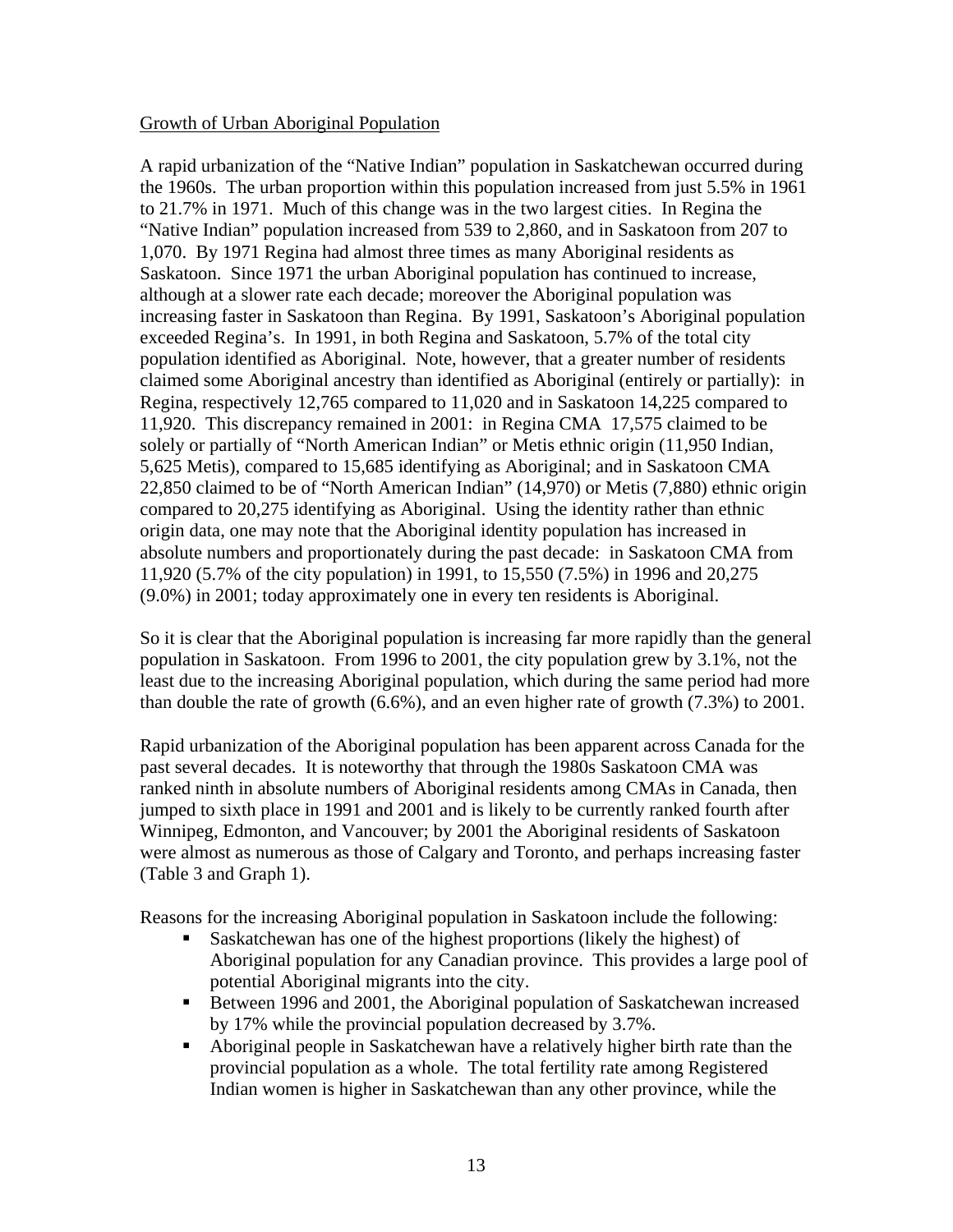regional patterns for non-status Indians and Metis are similar (although not quite as high).

- The Aboriginal population is much younger than the non-Aboriginal population in Saskatchewan. In 2001, half (49.9%) of the Aboriginal population of Saskatchewan was under the age of 20, compared to just over a quarter (26.5%) of the non-Aboriginal population.
- The relatively higher migration out of Saskatchewan by non-Aboriginals means that the Aboriginal population tends to stay within the province.
- The demographic shift from predominantly rural to predominantly urban which has been occurring among Aboriginal people in Saskatchewan is part of a general trend across Canada.
- As many as 80% of the population of some First Nations are now living off reserve and especially in cities, and Saskatoon is a natural "catchment area" for many reserves located in the central region.

Thus it is likely that both the absolute number and proportion of Aboriginal residents will continue to increase in Saskatoon. Yet this may depend to some extent on positive net migration of Aboriginal people into the city (which will be discussed further below). Considering that the proportion of Aboriginal residents has virtually doubled in just a single decade, if the present trends continue – and if they are not counterbalanced by other factors which serve to substantially increase the non-Aboriginal resident population – then we could expect that in another decade (by 2011) the Aboriginal proportion may double again to approximately 20% (or one in every five residents).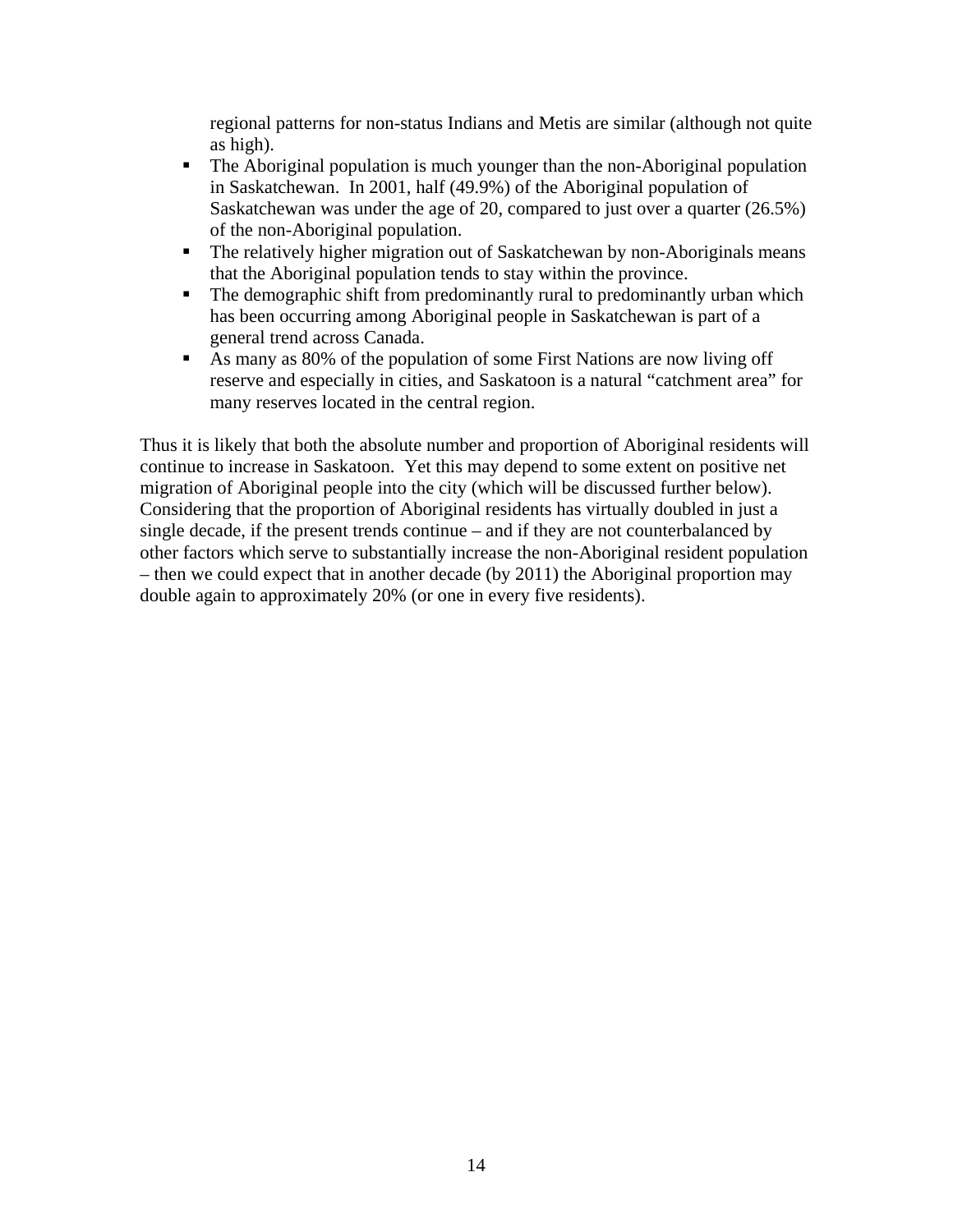#### Changing Distribution of Urban Aboriginal Population

The Aboriginal population of Saskatoon has gradually become more dispersed, while still remaining largely concentrated in poorer neighbourhoods. In Saskatoon, out of sixtythree neighbourhoods (exluding SDAs and the University of Saskatchewan campus), only three still lacked any Aboriginal residents at the last census (Table 4). This would seem to be indicative of the gradual emergence of an Aboriginal middle class. Most of the poorest neighbourhoods are located in the southwestern quadrant of the city. In two west side inner-city neighbourhoods (Pleasant Hill and Riversdale), which are among the poorest in the city, close to half the population were Aboriginal in 2001; in another two neighbourhoods (Confederation Suburban Centre and West Industrial), over a third of the residents were Aboriginal; in another six (Meadowgreen, Airport Business Area, Westmount, Caswell Hill, Massey Place, and Mayfair), 20-29%. Almost all of these neighbourhoods having substantial Aboriginal concentrations are located in the inner west side of the city, while a couple are adjacent to this area to the immediate west and north. In another eleven neighbourhoods Aboriginal residents comprised 10-19%; moreover, all but one of these neighbourhoods is in the inner or outer west side. All of the remaining neighbourhoods in the city contain less than 10% Aboriginal residents – many as few as 1-3%. In 1996 there were four largely middle class, more affluent and/or newer neighbourhoods (Arbor Creek, Southeast Development, Stonebridge, Briarwood) and a couple of industrial areas (Silverwood Industrial and Sutherland Industrial) which lacked any Aboriginal residents. In 2001 these were limited to just three (Briarwood, Silverwood Industrial, and Southridge East).

There has been significant movement of Aboriginal people into Hudson Bay Park, an inner west side neighbourhood, where in five years (1996-2001) the proportion of Aboriginal residents climbed from 6.0% to 9.8%; and on the east side in Nutana Park, where it changed from 1.8% to 9.6%, and Sutherland, from 6.2% to 9.0%. During this period, in all of Saskatoon only seven neighbourhoods witnessed very slight declines in Aboriginal residents; all other neighbourhoods revealed increases, with the exception of the three neighbourhoods which still did not have any Aboriginal residents (Table 5). While the rate of Aboriginal population change has been dramatic in some east side neighbourhoods, this can be misleading, as the actual number of Aboriginal residents remains minimal. Nevertheless, it is clear, comparing data at the neighbourhood level in 1996 and 2001, that increasing numbers of Aboriginal families are dispersing throughout the city, yet it is also evident that the increasingly heaviest concentrations of Aboriginal residents are in west side neighbourhoods. There has been progressive movement westward from the poorest inner-city neighbourhoods to relatively less poor and primarily middle class neighbourhoods farther west, although in these latter neighbourhoods many Aboriginal families are concentrated in apartment blocks rather than middle class housing. These westernmost neighbourhoods also tend to be the location of affordable housing developments which may serve to improve the living conditions of Aboriginal families with adequate yet modest income.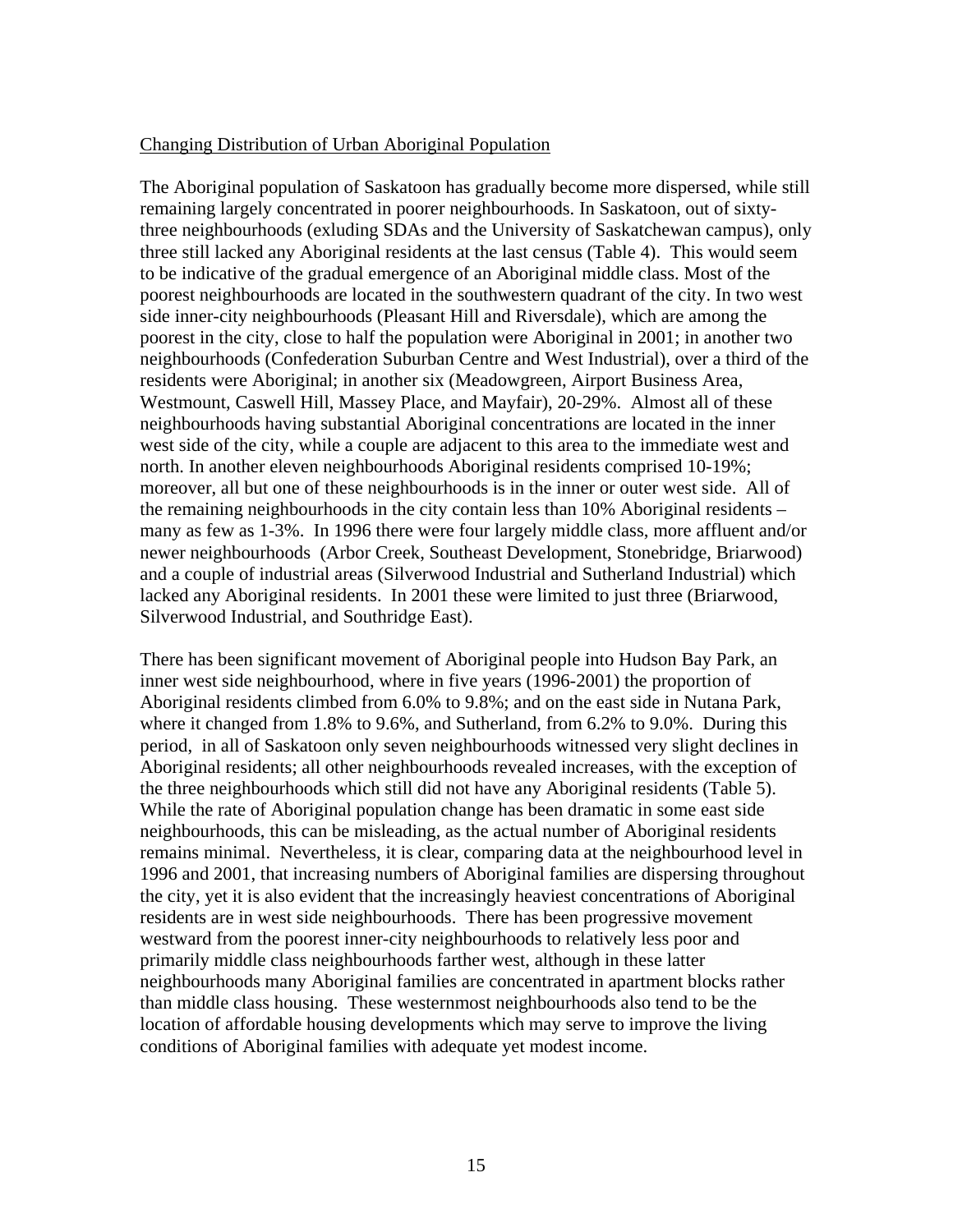There has recently been much debate over whether Aboriginal people are forming ghettoes in western cities. While collectively they constitute the largest minority group (if they could justifiably even be considered one ethnic group) in these cities, they remain rather less concentrated than, for example, some urban ethnic minorities in the largest Canadian cities. In Saskatoon it is incorrect to refer to the "largely Aboriginal" west side neighbourhoods, as none in 2001 were actually predominantly Aboriginal (although currently two neighbourhoods do likely have Aboriginal majorities). However, it would be equally misleading to suggest simply that the Aboriginal population is becoming dispersed; while this is true in a sense, both the most rapid growth and proportional concentration of Aboriginal population clearly is in west side neighbourhoods which are the poorest in the city. While this trend may not constitute "ghettoization" (an emotive term which should be avoided), it is nonetheless problematic in terms of improving living conditions for Aboriginal residents. One other important point should be made here: even the poorest neighbourhoods in Saskatoon have very mixed housing, and great effort has gone into improving these neighbourhoods. While Saskatoon, like any western city, has poor housing, such housing is quite scattered rather than concentrated; this city does not have any particular neighbourhood which could be defined as a slum.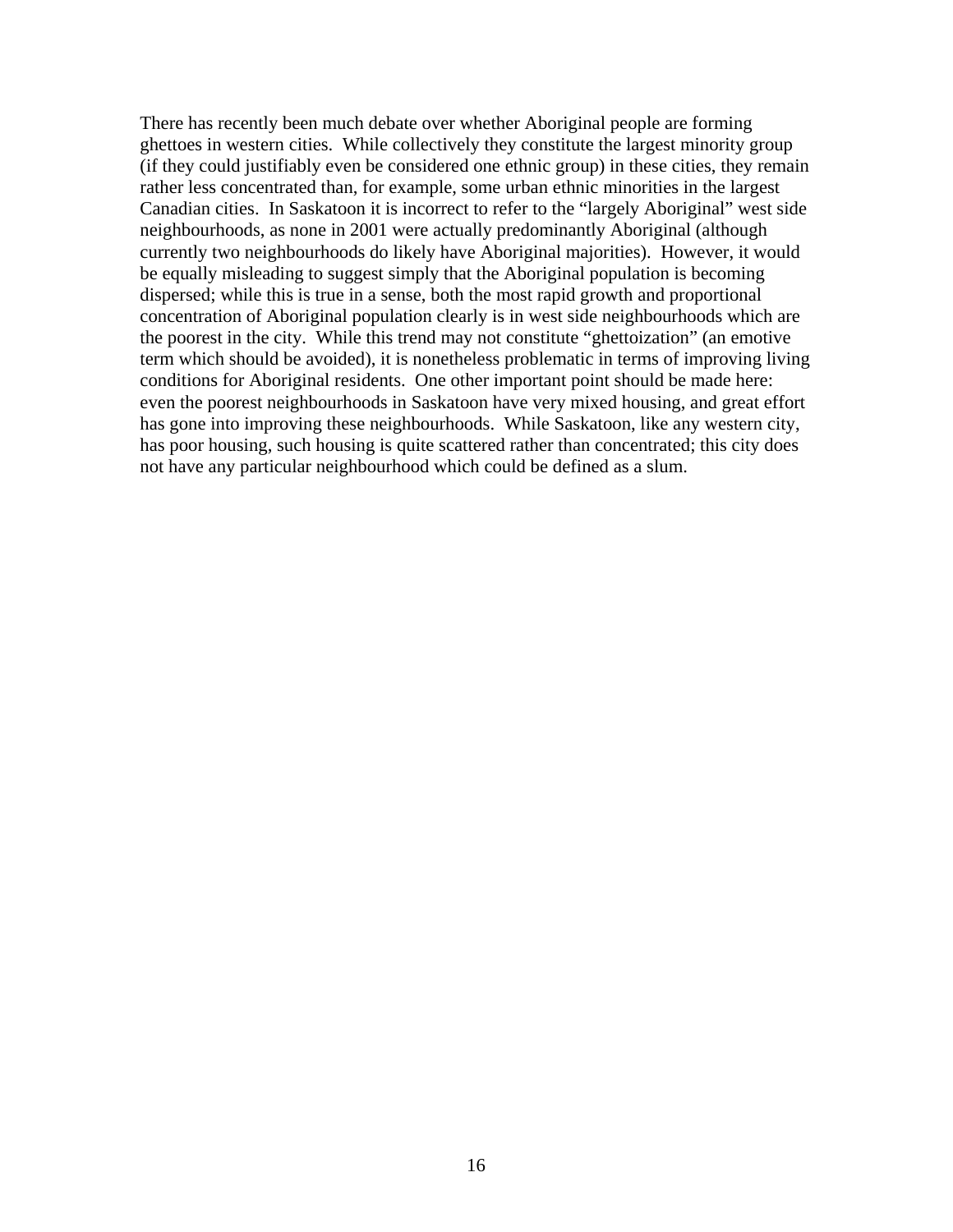### **ABORIGINAL POPULATION GROWTH AND CONCENTRATION BY NEIGHBOURHOOD 1996 AND 2001**

|                                      | エノノV                                                  |                                        |                                   |                                    |
|--------------------------------------|-------------------------------------------------------|----------------------------------------|-----------------------------------|------------------------------------|
| <b>NEIGHBORHOOD</b>                  | <b>NON-</b><br><b>ABORIGINAL</b><br><b>POPULATION</b> | <b>ABORIGINAL</b><br><b>POPULATION</b> | <b>TOTAL</b><br><b>POPULATION</b> | $\frac{9}{6}$<br><b>ABORIGINAL</b> |
| <b>Saskatoon</b>                     | 175,665                                               | 15,545                                 | 191210                            | 8.13%                              |
| <b>Pleasant Hill</b>                 | 2,495                                                 | 1,995                                  | 4490                              | 44.43%                             |
| <b>Riversdale</b>                    | 1,360                                                 | 840                                    | 2200                              | 38.18%                             |
| <b>Confederation Suburban Centre</b> | 635                                                   | 375                                    | 1010                              | 37.13%                             |
| <b>West Industrial</b>               | 75                                                    | 15                                     | 90                                | 16.67%                             |
| Meadowgreen                          | 3,155                                                 | 750                                    | 3905                              | 19.21%                             |
| <b>Airport Business Area</b>         | 520                                                   | 90                                     | 610                               | 14.75%                             |
| Westmount                            | 1,960                                                 | 480                                    | 2440                              | 19.67%                             |
| <b>Caswell Hill</b>                  | 3,135                                                 | 505                                    | 3640                              | 13.87%                             |
| <b>Massey Place</b>                  | 2,785                                                 | 795                                    | 3580                              | 22.21%                             |
| <b>Mayfair</b>                       | 2,030                                                 | 415                                    | 2445                              | 16.97%                             |
| Kelsey-Woodlawn                      | 760                                                   | 115                                    | 875                               | 13.14%                             |
| <b>Core Neighbourhoods SDA</b>       | 26,325                                                | 5,130                                  | 31455                             | 16.31%                             |
| <b>Central Industrial</b>            | 65                                                    | 10                                     | 75                                | 13.33%                             |
| <b>King George</b>                   | 1,455                                                 | 380                                    | 1835                              | 20.71%                             |
| <b>Fairhaven</b>                     | 4,200                                                 | 780                                    | 4980                              | 15.66%                             |
| <b>Confederation Park</b>            | 5,515                                                 | 910                                    | 6425                              | 14.16%                             |
| <b>Mount Royal</b>                   | 3,845                                                 | 460                                    | 4305                              | 10.69%                             |
| <b>Confederation SDA</b>             | 41,235                                                | 6,390                                  | 47625                             | 13.42%                             |
| Westview                             | 2,800                                                 | 445                                    | 3245                              | 13.71%                             |
| <b>Pacific Heights</b>               | 3,800                                                 | 745                                    | 4545                              | 16.39%                             |
| <b>Exhibition</b>                    | 2,315                                                 | 175                                    | 2490                              | 7.03%                              |
| <b>Holiday Park</b>                  | 1,425                                                 | 170                                    | 1595                              | 10.66%                             |
| Parkridge                            | 4,065                                                 | 460                                    | 4525                              | 10.17%                             |
| <b>Hudson Bay Park</b>               | 1,725                                                 | 110                                    | 1835                              | 5.99%                              |
| <b>Nutana Park</b>                   | 2,760                                                 | 50                                     | 2810                              | 1.78%                              |
| <b>Sutherland</b>                    | 4,265                                                 | 280                                    | 4545                              | 6.16%                              |
| <b>Dundonald</b>                     | 4,540                                                 | 325                                    | 4865                              | 6.68%                              |
| <b>City Park</b>                     | 4,260                                                 | 365                                    | 4625                              | 7.89%                              |
| <b>College Park</b>                  | 4,970                                                 | 385                                    | 5355                              | 7.19%                              |
| <b>Central Business District</b>     | 2,355                                                 | 125                                    | 2480                              | 5.04%                              |
| <b>Brevoort Park</b>                 | 3,150                                                 | 155                                    | 3305                              | 4.69%                              |
| <b>Buena Vista</b>                   | 2,710                                                 | 150                                    | 2860                              | 5.24%                              |
| <b>Greystone Heights</b>             | 2,335                                                 | 70                                     | 2405                              | 2.91%                              |
| <b>Eastview</b>                      | 3,555                                                 | 145                                    | 3700                              | 3.92%                              |
| <b>Forest Grove</b>                  | 5,630                                                 | 270                                    | 5900                              | 4.58%                              |
| <b>Nutana</b>                        | 6,035                                                 | 315                                    | 6350                              | 4.96%                              |
| <b>Haultain</b>                      | 2,700                                                 | 105                                    | 2805                              | 3.74%                              |
| Queen Elizabeth                      | 2,590                                                 | 20                                     | 2610                              | 0.77%                              |
| <b>Nutana SDA</b>                    | 35,180                                                | 1,235                                  | 36415                             | 3.39%                              |

**1996**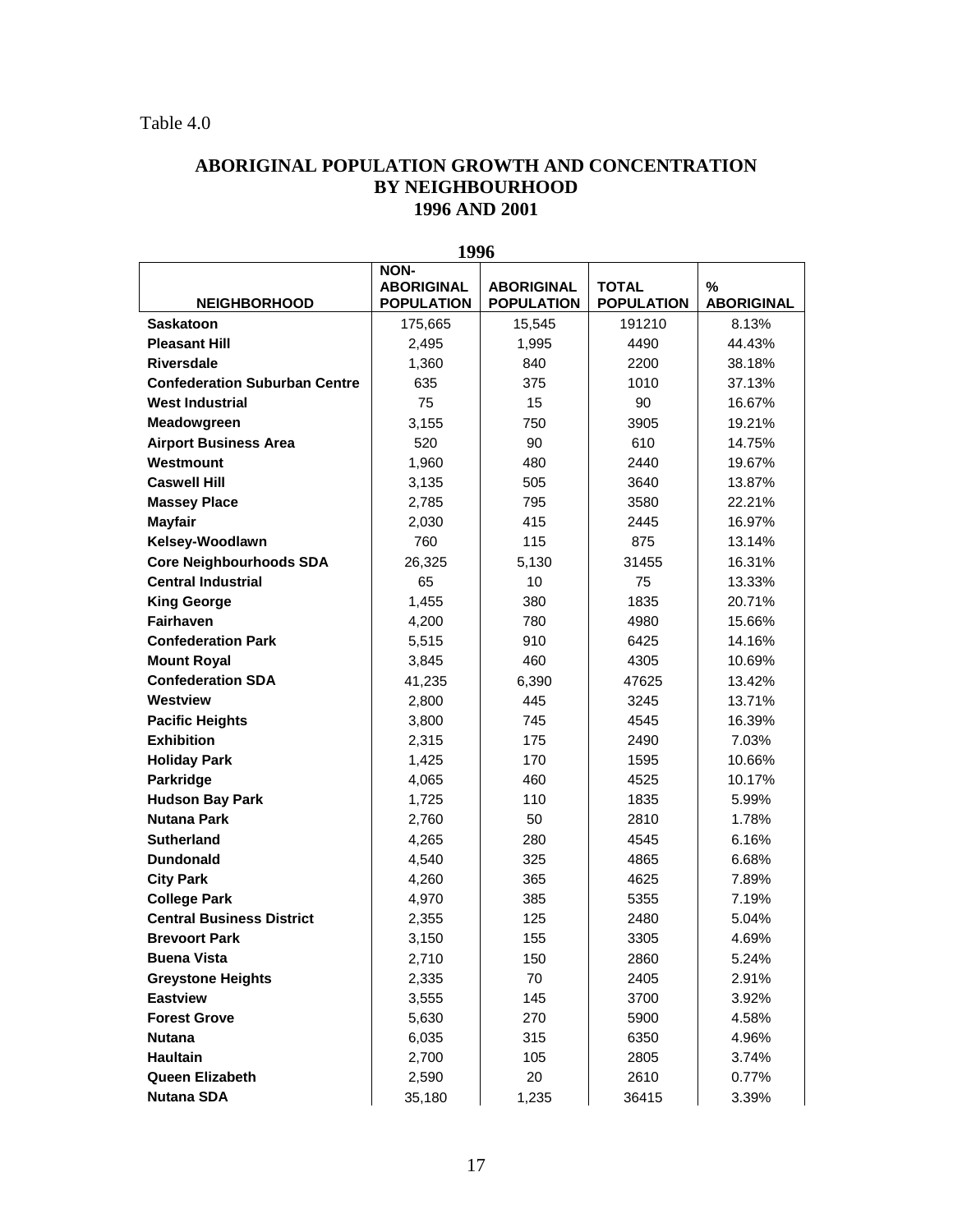| <b>Lawson SDA</b>             | 27,320 | 1,205       | 28525 | 4.22%    |
|-------------------------------|--------|-------------|-------|----------|
| <b>Holliston</b>              | 3,425  | 95          | 3520  | 2.70%    |
| <b>University Heights SDA</b> | 16,130 | 645         | 16775 | 3.85%    |
| <b>North Park</b>             | 1,990  | 60          | 2050  | 2.93%    |
| U of S South                  | 635    | 15          | 650   | 2.31%    |
| <b>Arbor Creek</b>            | 280    | $\Omega$    | 280   | $0.00\%$ |
| <b>Richmond Heights</b>       | 940    | 15          | 955   | 1.57%    |
| <b>Grosvenor Park</b>         | 1,300  | 90          | 1390  | 6.47%    |
| <b>Adelaide/Churchill</b>     | 3,460  | 80          | 3540  | 2.26%    |
| <b>Silverwood Heights</b>     | 10,890 | 340         | 11230 | 3.03%    |
| <b>Varsity View</b>           | 3,270  | 135         | 3405  | 3.96%    |
| <b>Lakewood SDA</b>           | 28,350 | 835         | 29185 | 2.86%    |
| Lakeview                      | 7,595  | 135         | 7730  | 1.75%    |
| <b>River Heights</b>          | 4,390  | 120         | 4510  | 2.66%    |
| Silverspring                  | 1,185  | 25          | 1210  | 2.07%    |
| <b>Lawson Heights</b>         | 5,175  | 120         | 5295  | 2.27%    |
| Lakeridge                     | 3,810  | 65          | 3875  | 1.68%    |
| Erindale                      | 4,030  | 50          | 4080  | 1.23%    |
| <b>Montgomery Place</b>       | 2,660  | 55          | 2715  | 2.03%    |
| Wildwood                      | 6,130  | 170         | 6300  | 2.70%    |
| Avalon                        | 2,845  | 75          | 2920  | 2.57%    |
| U of S Management Area        | 75     | $\mathbf 0$ | 75    | $0.00\%$ |
| <b>College Park East</b>      | 4,730  | 80          | 4810  | 1.66%    |
| <b>Nutana Suburban Centre</b> | 1,880  | 30          | 1910  | 1.57%    |
| <b>Lawson Suburban Centre</b> | 1,085  | 10          | 1095  | 0.91%    |
| Stonebridge                   | 140    | $\mathbf 0$ | 140   | $0.00\%$ |
| <b>Briarwood</b>              | 890    | $\Omega$    | 890   | $0.00\%$ |
| <b>Southridge East</b>        |        |             |       |          |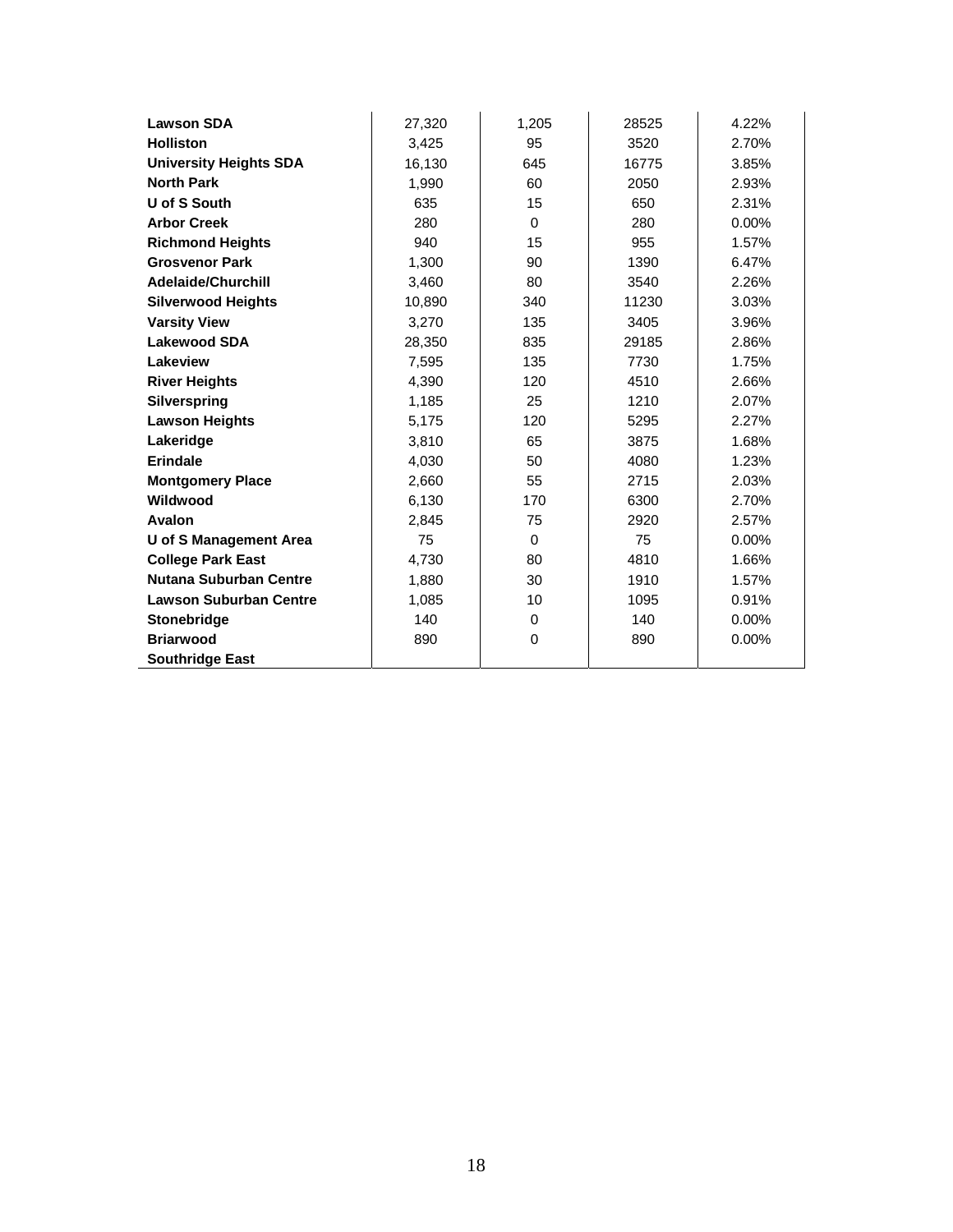| 2001                                 |                                                       |                                        |                                   |                        |
|--------------------------------------|-------------------------------------------------------|----------------------------------------|-----------------------------------|------------------------|
| <b>NEIGHBORHOOD</b>                  | <b>NON-</b><br><b>ABORIGINAL</b><br><b>POPULATION</b> | <b>ABORIGINAL</b><br><b>POPULATION</b> | <b>TOTAL</b><br><b>POPULATION</b> | %<br><b>ABORIGINAL</b> |
| <b>Saskatoon</b>                     | 174,645                                               | 19,020                                 | 193,665                           | 9.82%                  |
| <b>Pleasant Hill</b>                 | 2,280                                                 | 2,135                                  | 4,415                             | 48.36%                 |
| <b>Riversdale</b>                    | 1,210                                                 | 930                                    | 2,140                             | 43.46%                 |
| <b>Confederation Suburban Centre</b> | 355                                                   | 220                                    | 575                               | 38.26%                 |
| <b>West Industrial</b>               | 140                                                   | 70                                     | 210                               | 33.33%                 |
| Meadowgreen                          | 2,775                                                 | 1,080                                  | 3,855                             | 28.02%                 |
| <b>Airport Business Area</b>         | 425                                                   | 155                                    | 580                               | 26.72%                 |
| Westmount                            | 1,730                                                 | 510                                    | 2,240                             | 22.77%                 |
| <b>Caswell Hill</b>                  | 2,755                                                 | 755                                    | 3,510                             | 21.51%                 |
| <b>Massey Place</b>                  | 2,780                                                 | 730                                    | 3,510                             | 20.80%                 |
| <b>Mayfair</b>                       | 1,985                                                 | 505                                    | 2,490                             | 20.28%                 |
| Kelsey-Woodlawn                      | 690                                                   | 170                                    | 860                               | 19.77%                 |
| <b>Core Neighbourhoods SDA</b>       | 24,810                                                | 5,690                                  | 30,500                            | 18.66%                 |
| <b>Central Industrial</b>            | 110                                                   | 25                                     | 135                               | 18.52%                 |
| <b>King George</b>                   | 1,460                                                 | 325                                    | 1,785                             | 18.21%                 |
| <b>Fairhaven</b>                     | 4,105                                                 | 885                                    | 4,990                             | 17.74%                 |
| <b>Confederation Park</b>            | 5,200                                                 | 1,100                                  | 6,300                             | 17.46%                 |
| <b>Mount Royal</b>                   | 3,455                                                 | 660                                    | 4,115                             | 16.04%                 |
| <b>Confederation SDA</b>             | 39,800                                                | 7,180                                  | 46,980                            | 15.28%                 |
| Westview                             | 2,895                                                 | 515                                    | 3,410                             | 15.10%                 |
| <b>Pacific Heights</b>               | 3,620                                                 | 640                                    | 4,260                             | 15.02%                 |
| <b>Exhibition</b>                    | 2,215                                                 | 265                                    | 2,480                             | 10.69%                 |
| <b>Holiday Park</b>                  | 1,255                                                 | 145                                    | 1,400                             | 10.36%                 |
| Parkridge                            | 4,050                                                 | 455                                    | 4,505                             | 10.10%                 |
| <b>Hudson Bay Park</b>               | 1,650                                                 | 180                                    | 1,830                             | 9.84%                  |
| <b>Nutana Park</b>                   | 2,540                                                 | 270                                    | 2,810                             | 9.61%                  |
| <b>Sutherland</b>                    | 4,190                                                 | 415                                    | 4,605                             | 9.01%                  |
| <b>Dundonald</b>                     | 4,850                                                 | 430                                    | 5,280                             | 8.14%                  |
| <b>City Park</b>                     | 3,960                                                 | 340                                    | 4,300                             | 7.91%                  |
| <b>College Park</b>                  | 4,670                                                 | 395                                    | 5,065                             | 7.80%                  |
| <b>Central Business District</b>     | 2,290                                                 | 180                                    | 2,470                             | 7.29%                  |
| <b>Brevoort Park</b>                 | 3,080                                                 | 240                                    | 3,320                             | 7.23%                  |
| <b>Buena Vista</b>                   | 2,650                                                 | 195                                    | 2,845                             | 6.85%                  |
| <b>Greystone Heights</b>             | 2,185                                                 | 155                                    | 2,340                             | 6.62%                  |
| <b>Eastview</b>                      | 3,270                                                 | 230                                    | 3,500                             | 6.57%                  |
| <b>Forest Grove</b>                  | 5,295                                                 | 360                                    | 5,655                             | 6.37%                  |
| <b>Nutana</b>                        | 5,755                                                 | 390                                    | 6,145                             | 6.35%                  |
| <b>Haultain</b>                      | 2,630                                                 | 175                                    | 2,805                             | 6.24%                  |
| Queen Elizabeth                      | 2,400                                                 | 155                                    | 2,555                             | 6.07%                  |
| <b>Nutana SDA</b>                    | 34,165                                                | 2,175                                  | 36,340                            | 5.99%                  |
| <b>Lawson SDA</b>                    | 26,595                                                | 1,580                                  | 28,175                            | 5.61%                  |
| <b>Holliston</b>                     | 3,180                                                 | 185                                    | 3,365                             | 5.50%                  |
| <b>University Heights SDA</b>        | 20,050                                                | 1,165                                  | 21,215                            | 5.49%                  |
| <b>North Park</b>                    | 1,810                                                 | 105                                    | 1,915                             | 5.48%                  |
| U of S South                         | 520                                                   | 30                                     | 550                               | 5.45%                  |
|                                      |                                                       |                                        |                                   |                        |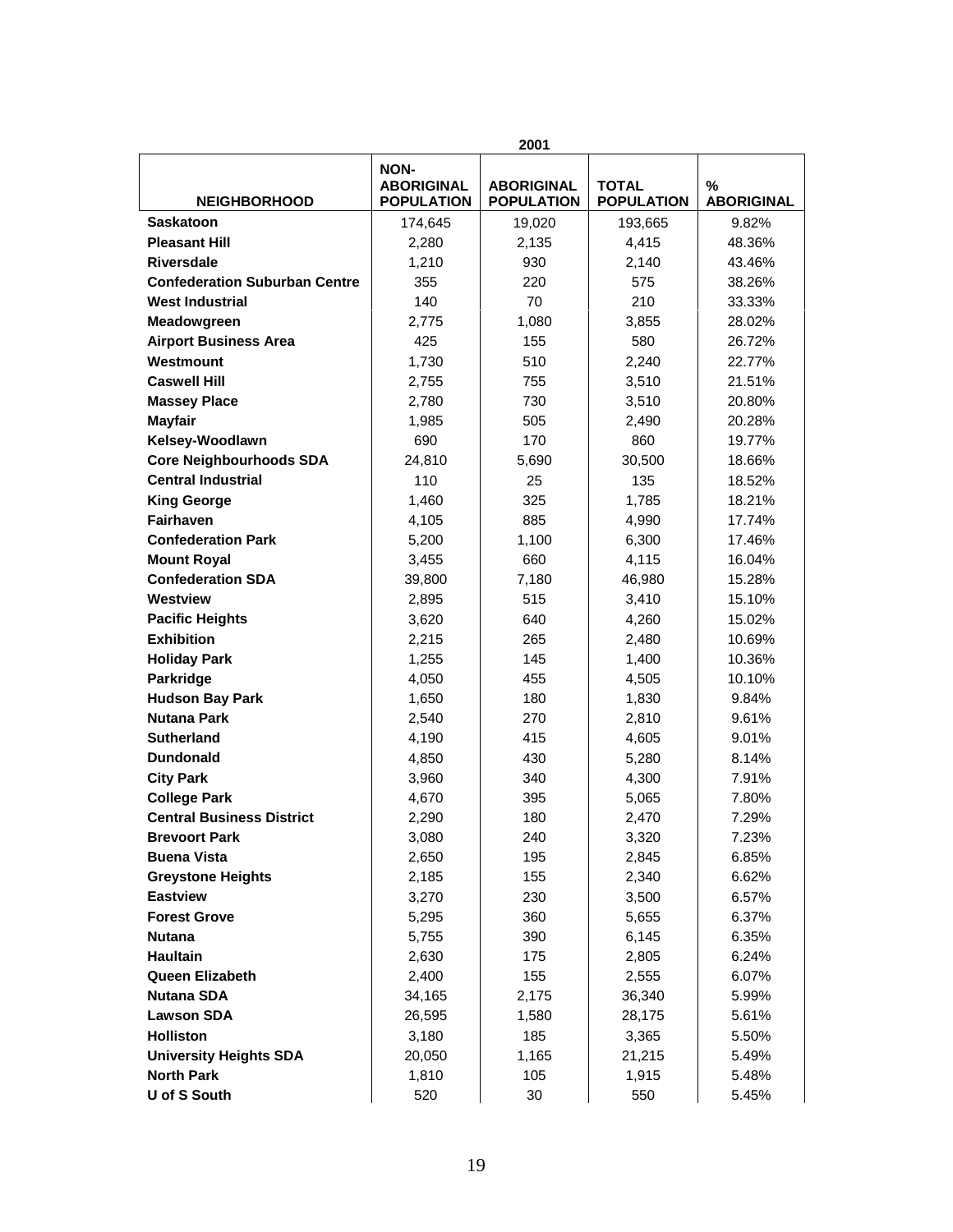| <b>Arbor Creek</b>            | 1,680    | 85    | 1,765    | 4.82%    |
|-------------------------------|----------|-------|----------|----------|
| <b>Richmond Heights</b>       | 895      | 45    | 940      | 4.79%    |
| <b>Grosvenor Park</b>         | 1,305    | 55    | 1,360    | 4.04%    |
| <b>Adelaide/Churchill</b>     | 3,405    | 130   | 3,535    | 3.68%    |
| <b>Silverwood Heights</b>     | 10,695   | 405   | 11,100   | 3.65%    |
| <b>Varsity View</b>           | 3,365    | 125   | 3,490    | 3.58%    |
| <b>Lakewood SDA</b>           | 28,800   | 1,065 | 29,865   | 3.57%    |
| Lakeview                      | 7,305    | 265   | 7,570    | 3.50%    |
| <b>River Heights</b>          | 4,235    | 150   | 4,385    | 3.42%    |
| <b>Silverspring</b>           | 3,405    | 120   | 3,525    | 3.40%    |
| <b>Lawson Heights</b>         | 4,655    | 155   | 4,810    | 3.22%    |
| Lakeridge                     | 3,995    | 130   | 4,125    | 3.15%    |
| Erindale                      | 4,325    | 140   | 4,465    | 3.14%    |
| <b>Montgomery Place</b>       | 2,660    | 80    | 2,740    | 2.92%    |
| Wildwood                      | 6,595    | 195   | 6,790    | 2.87%    |
| Avalon                        | 3,075    | 90    | 3,165    | 2.84%    |
| U of S Management Area        | 585      | 15    | 600      | 2.50%    |
| <b>College Park East</b>      | 4,545    | 80    | 4,625    | 1.73%    |
| <b>Nutana Suburban Centre</b> | 2,085    | 30    | 2,115    | 1.42%    |
| <b>Lawson Suburban Centre</b> | 1,525    | 20    | 1,545    | 1.29%    |
| <b>Stonebridge</b>            | $\Omega$ | 0     | $\Omega$ | $0.00\%$ |
| <b>Briarwood</b>              | 1,685    | 0     | 1,685    | $0.00\%$ |
| <b>Southridge East</b>        | 160      | 0     | 160      | 0.00%    |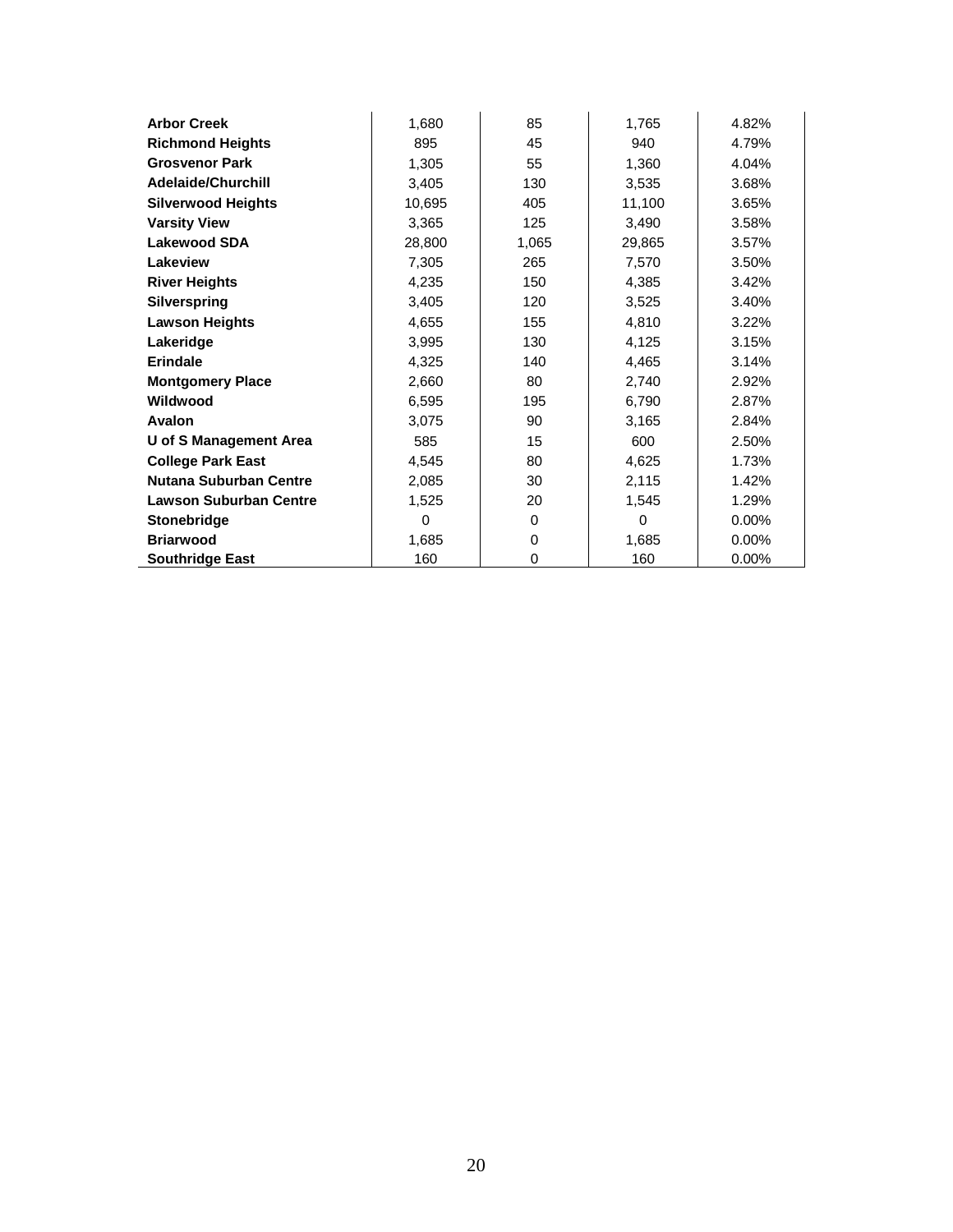### Table 5.0

## **CHANGE IN ABORIGINAL PROPORTIONS BY NEIGHBOURHOOD FIVE YEARS: 1996-2001**

| <b>AREA</b>                                                               | <b>ABORIGINAL</b><br><b>POPULATION</b> | <b>TOTAL</b><br><b>POPULATION</b> | $\%$<br><b>ABORIGINAL</b> |
|---------------------------------------------------------------------------|----------------------------------------|-----------------------------------|---------------------------|
| <b>INNER WEST</b>                                                         |                                        |                                   |                           |
| West Industrial                                                           | 15                                     | 90                                | 16.67%                    |
| Meadowgreen                                                               | 750                                    | 3,905                             | 19.21%                    |
| <b>Caswell Hill</b>                                                       | 505                                    | 3,640                             | 13.87%                    |
| Mount Royal                                                               | 460                                    | 4,305                             | 10.69%                    |
| Riversdale                                                                | 840                                    | 2,200                             | 38.18%                    |
| <b>Pleasant Hill</b>                                                      | 1,995                                  | 4,490                             | 44.43%                    |
| Hudson Bay Park                                                           | 110                                    | 1,835                             | 5.99%                     |
| Mayfair                                                                   | 415                                    | 2,445                             | 16.97%                    |
| Westmount                                                                 | 480                                    | 2,440                             | 19.67%                    |
| <b>Holiday Park</b>                                                       | 170                                    | 1,595                             | 10.66%                    |
| King George                                                               | 380                                    | 1,835                             | 20.71%                    |
| <b>FAR WEST</b>                                                           |                                        |                                   |                           |
| <b>Confederation Park</b>                                                 | 910                                    | 6,425                             | 14.16%                    |
| Fairhaven                                                                 | 780                                    | 4,980                             | 15.66%                    |
| <b>Confederation SDA</b>                                                  | 6,390                                  | 47,625                            | 13.42%                    |
| Dundonald                                                                 | 325                                    | 4,865                             | 6.68%                     |
| Westview                                                                  | 445                                    | 3,245                             | 13.71%                    |
| <b>Confederation Suburban</b>                                             |                                        |                                   |                           |
| Centre                                                                    | 375                                    | 1,010                             | 37.13%                    |
| Montgomery Place                                                          | 55                                     | 2,715                             | 2.03%                     |
| Parkridge                                                                 | 460                                    | 4,525                             | 10.17%                    |
| Pacific Heights                                                           | 745                                    | 4,545                             | 16.39%                    |
| Massey Place                                                              | 795                                    | 3,580                             | 22.21%                    |
| North West Industrial SDA                                                 | 95                                     | 635                               | 14.96%                    |
| <b>NORTH</b>                                                              |                                        |                                   |                           |
| <b>Airport Business Area</b>                                              | 90                                     | 610                               | 14.75%                    |
| Lawson Heights                                                            | 120                                    | 5,295                             | 2.27%                     |
| <b>River Heights</b>                                                      | 120                                    | 4,510                             | 2.66%                     |
| Silverwood Heights                                                        | 340                                    | 11,230                            | 3.03%                     |
| Lawson Suburban Centre                                                    | 10                                     | 1,095                             | 0.91%                     |
| <b>CENTRAL</b>                                                            |                                        |                                   |                           |
| Kelsey-Woodlawn                                                           | 115                                    | 875                               | 13.14%                    |
| Central Industrial                                                        | 10                                     | 75                                | 13.33%                    |
| <b>Richmond Heights</b>                                                   | 15                                     | 955                               | 1.57%                     |
| North Park                                                                | 60                                     | 2,050                             | 2.93%                     |
| <b>Central Business District</b>                                          | 125                                    | 2,480                             | 5.04%                     |
|                                                                           |                                        |                                   |                           |
|                                                                           |                                        |                                   |                           |
|                                                                           |                                        |                                   |                           |
|                                                                           |                                        |                                   |                           |
| <b>City Park</b><br><b>NORTH EAST</b><br><b>Arbor Creek</b><br>Sutherland | 365<br>0<br>280                        | 4,625<br>280<br>4,545             | 7.89%<br>0.00%<br>6.16%   |

#### **1996**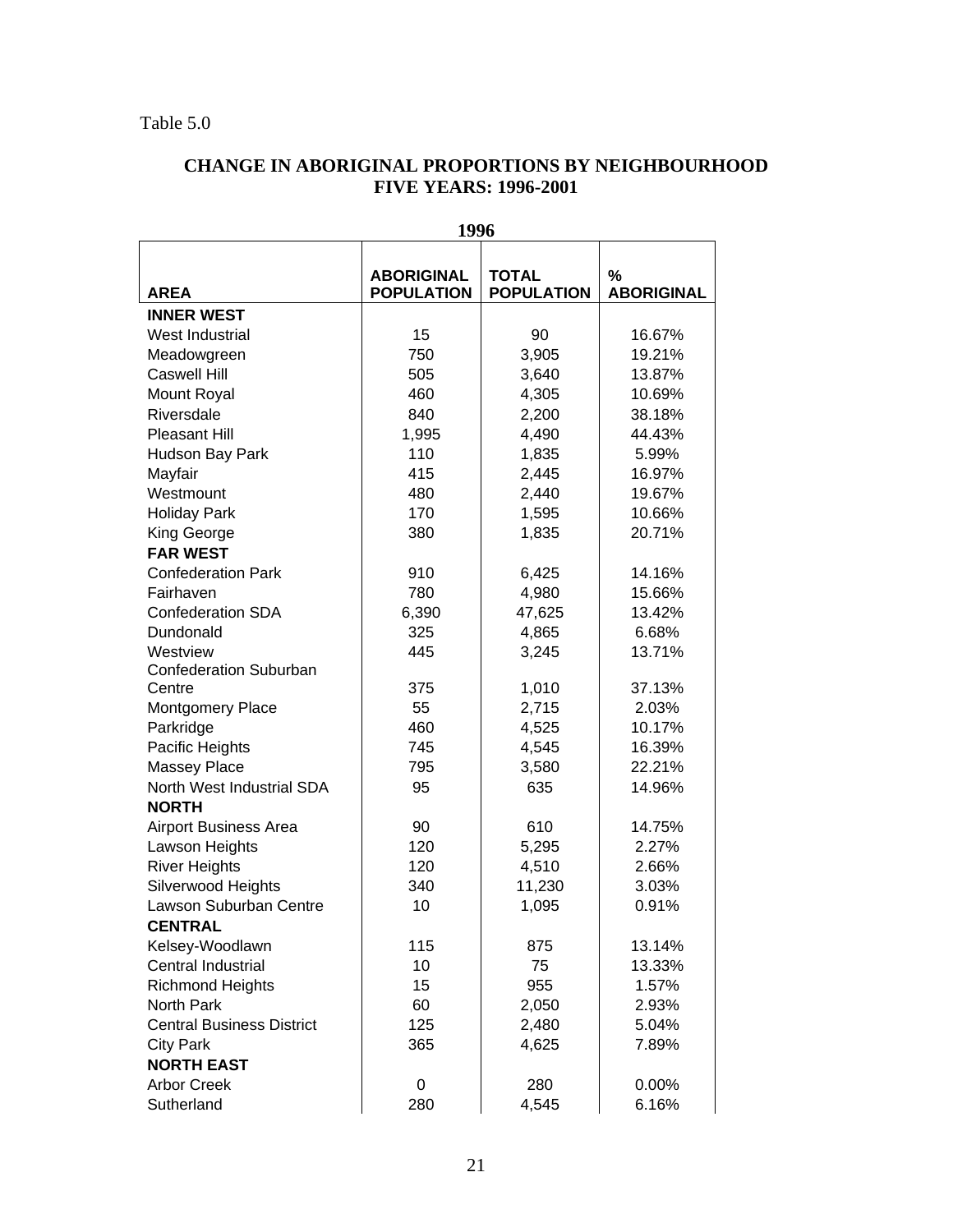| U of S Management Area   | $\Omega$       | 75     | $0.00\%$ |
|--------------------------|----------------|--------|----------|
| Erindale                 | 50             | 4,080  | 1.23%    |
| <b>Forest Grove</b>      | 270            | 5,900  | 4.58%    |
| University Heights SDA   | 645            | 16,775 | 3.85%    |
| Silverspring             | 25             | 1,210  | 2.07%    |
| Silverspring             | 25             | 1,210  | 2.07%    |
| Sutherland Industrial    | $\Omega$       | 85     | $0.00\%$ |
| <b>SOUTH EAST</b>        |                |        |          |
| SE Development Area      | 0              | 220    | $0.00\%$ |
| Nutana Park              | 50             | 2,810  | 1.78%    |
| Queen Elizabeth          | 20             | 2,610  | 0.77%    |
| <b>Greystone Heights</b> | 70             | 2,405  | 2.91%    |
| Exhibition               | 175            | 2,490  | 7.03%    |
| U of S South             | 15             | 650    | 2.31%    |
| Holliston                | 95             | 3,520  | 2.70%    |
| Eastview                 | 145            | 3,700  | 3.92%    |
| <b>Brevoort Park</b>     | 155            | 3,305  | 4.69%    |
| Haultain                 | 105            | 2,805  | 3.74%    |
| Lakeview                 | 135            | 7,730  | 1.75%    |
| <b>Buena Vista</b>       | 150            | 2,860  | 5.24%    |
| Lakeridge                | 65             | 3,875  | 1.68%    |
| Adelaide/Churchill       | 80             | 3,540  | 2.26%    |
| Lakewood SDA             | 835            | 29,185 | 2.86%    |
| <b>College Park</b>      | 385            | 5,355  | 7.19%    |
| Avalon                   | 75             | 2,920  | 2.57%    |
| Wildwood                 | 170            | 6,300  | 2.70%    |
| <b>College Park East</b> | 80             | 4,810  | 1.66%    |
| Stonebridge              | 0              | 140    | 0.00%    |
| <b>Briarwood</b>         | $\overline{0}$ | 890    | 0.00%    |
| Nutana Suburban Centre   | 30             | 1,910  | 1.57%    |
| <b>Grosvenor Park</b>    | 90             | 1,390  | 6.47%    |
| Silverwood Industrial    | $\mathbf 0$    | 415    | 0.00%    |
| Southridge East          |                |        |          |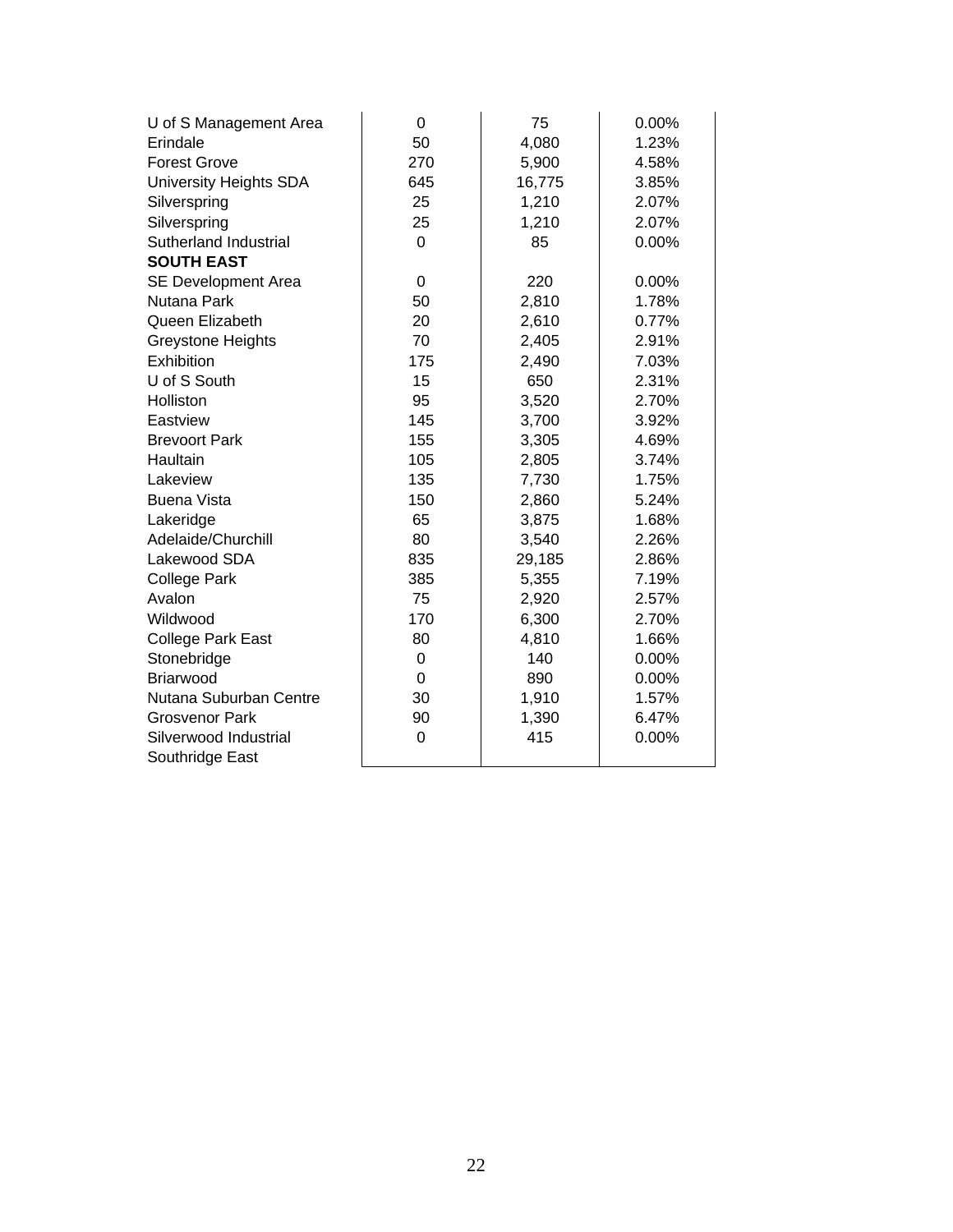|                                  |                                        | 2001                              |                        |                         |
|----------------------------------|----------------------------------------|-----------------------------------|------------------------|-------------------------|
| <b>AREA</b>                      | <b>ABORIGINAL</b><br><b>POPULATION</b> | <b>TOTAL</b><br><b>POPULATION</b> | %<br><b>ABORIGINAL</b> | <b>CHANGE</b><br>IN $%$ |
| <b>INNER WEST</b>                |                                        |                                   |                        |                         |
| West Industrial                  | 70                                     | 210                               | 33.33%                 | 16.67%                  |
| Meadowgreen                      | 1,080                                  | 3,855                             | 28.02%                 | 8.81%                   |
| <b>Caswell Hill</b>              | 755                                    | 3,510                             | 21.51%                 | 7.64%                   |
| Mount Royal                      | 660                                    | 4,115                             | 16.04%                 | 5.35%                   |
| Riversdale                       | 930                                    | 2,140                             | 43.46%                 | 5.28%                   |
| Pleasant Hill                    | 2,135                                  | 4,415                             | 48.36%                 | 3.93%                   |
| Hudson Bay Park                  | 180                                    | 1,830                             | 9.84%                  | 3.84%                   |
| Mayfair                          | 505                                    | 2,490                             | 20.28%                 | 3.31%                   |
| Westmount                        | 510                                    | 2,240                             | 22.77%                 | 3.10%                   |
| <b>Holiday Park</b>              | 145                                    | 1,400                             | 10.36%                 | $-0.30%$                |
| King George                      | 325                                    | 1,785                             | 18.21%                 | $-2.50%$                |
| <b>FAR WEST</b>                  |                                        |                                   |                        |                         |
| <b>Confederation Park</b>        | 1,100                                  | 6,300                             | 17.46%                 | 3.30%                   |
| Fairhaven                        | 885                                    | 4,990                             | 17.74%                 | 2.07%                   |
| <b>Confederation SDA</b>         | 7,180                                  | 46,980                            | 15.28%                 | 1.87%                   |
| Dundonald                        | 430                                    | 5,280                             | 8.14%                  | 1.46%                   |
| Westview                         | 515                                    | 3,410                             | 15.10%                 | 1.39%                   |
| <b>Confederation Suburban</b>    |                                        |                                   |                        |                         |
| Centre                           | 220                                    | 575                               | 38.26%                 | 1.13%                   |
| Montgomery Place                 | 80                                     | 2,740                             | 2.92%                  | 0.89%                   |
| Parkridge                        | 455                                    | 4,505                             | 10.10%                 | $-0.07%$                |
| Pacific Heights                  | 640                                    | 4,260                             | 15.02%                 | $-1.37%$                |
| <b>Massey Place</b>              | 730                                    | 3,510                             | 20.80%                 | $-1.41%$                |
| North West Industrial SDA        |                                        |                                   |                        | $-14.96%$               |
| <b>NORTH</b>                     |                                        |                                   |                        |                         |
| <b>Airport Business Area</b>     | 155                                    | 580                               | 26.72%                 | 11.97%                  |
| Lawson Heights                   | 155                                    | 4,810                             | 3.22%                  | 0.96%                   |
| <b>River Heights</b>             | 150                                    | 4,385                             | 3.42%                  | 0.76%                   |
| Silverwood Heights               | 405                                    | 11,100                            | 3.65%                  | 0.62%                   |
| Lawson Suburban Centre           | 20                                     | 1,545                             | 1.29%                  | 0.38%                   |
| <b>CENTRAL</b>                   |                                        |                                   |                        |                         |
| Kelsey-Woodlawn                  | 170                                    | 860                               | 19.77%                 | 6.62%                   |
| Central Industrial               | 25                                     | 135                               | 18.52%                 | 5.19%                   |
| <b>Richmond Heights</b>          | 45                                     | 940                               | 4.79%                  | 3.22%                   |
| North Park                       | 105                                    | 1,915                             | 5.48%                  | 2.56%                   |
| <b>Central Business District</b> | 180                                    | 2,470                             | 7.29%                  | 2.25%                   |
| <b>City Park</b>                 | 340                                    | 4,300                             | 7.91%                  | 0.02%                   |
| <b>NORTH EAST</b>                |                                        |                                   |                        |                         |
| <b>Arbor Creek</b>               | 85                                     | 1,765                             | 4.82%                  | 4.82%                   |
| Sutherland                       | 415                                    | 4,605                             | 9.01%                  | 2.85%                   |
| U of S Management Area           | 15                                     | 600                               | 2.50%                  | 2.50%                   |
| Erindale                         | 140                                    | 4,465                             | 3.14%                  | 1.91%                   |
| <b>Forest Grove</b>              | 360                                    | 5,655                             | 6.37%                  | 1.79%                   |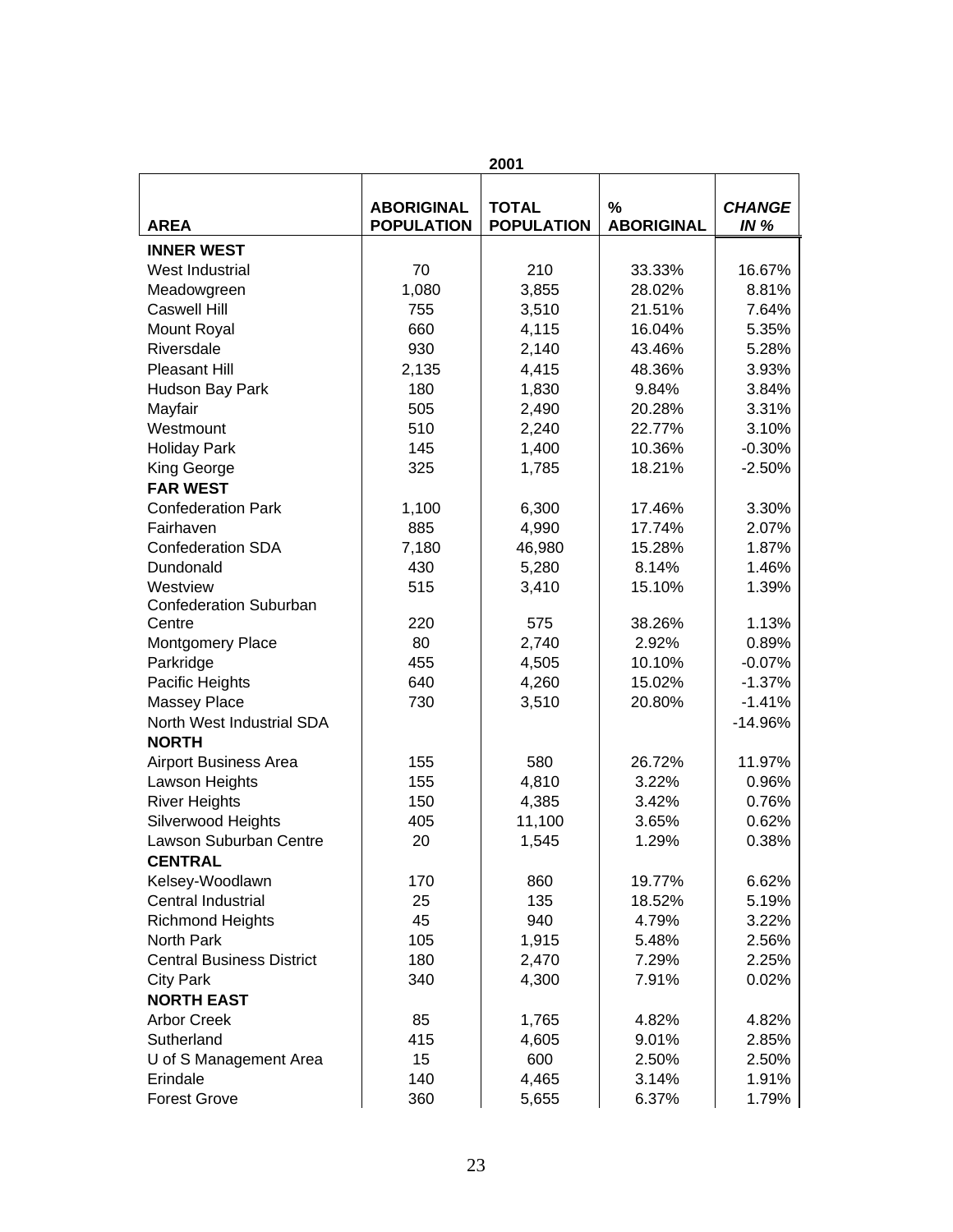| University Heights SDA   | 1,165 | 21,215   | 5.49%    | 1.65%    |
|--------------------------|-------|----------|----------|----------|
| Silverspring             | 120   | 3,525    | 3.40%    | 1.34%    |
| Silverspring             | 120   | 3,525    | 3.40%    | 1.34%    |
| Sutherland Industrial    |       |          |          | 0.00%    |
| <b>SOUTH EAST</b>        |       |          |          |          |
| SE Development Area      |       |          |          |          |
| Nutana Park              | 270   | 2,810    | 9.61%    | 7.83%    |
| Queen Elizabeth          | 155   | 2,555    | 6.07%    | 5.30%    |
| <b>Greystone Heights</b> | 155   | 2,340    | 6.62%    | 3.71%    |
| Exhibition               | 265   | 2,480    | 10.69%   | 3.66%    |
| U of S South             | 30    | 550      | 5.45%    | 3.15%    |
| Holliston                | 185   | 3,365    | 5.50%    | 2.80%    |
| Eastview                 | 230   | 3,500    | 6.57%    | 2.65%    |
| <b>Brevoort Park</b>     | 240   | 3,320    | 7.23%    | 2.54%    |
| Haultain                 | 175   | 2,805    | 6.24%    | 2.50%    |
| Lakeview                 | 265   | 7,570    | 3.50%    | 1.75%    |
| <b>Buena Vista</b>       | 195   | 2,845    | 6.85%    | 1.61%    |
| Lakeridge                | 130   | 4,125    | 3.15%    | 1.47%    |
| Adelaide/Churchill       | 130   | 3,535    | 3.68%    | 1.42%    |
| Lakewood SDA             | 1,065 | 29,865   | 3.57%    | 0.70%    |
| <b>College Park</b>      | 395   | 5,065    | 7.80%    | 0.61%    |
| Avalon                   | 90    | 3,165    | 2.84%    | 0.28%    |
| Wildwood                 | 195   | 6,790    | 2.87%    | 0.17%    |
| College Park East        | 80    | 4,625    | 1.73%    | 0.07%    |
| Stonebridge              | 0     | $\Omega$ | 0.00%    | 0.00%    |
| <b>Briarwood</b>         | 0     | 1,685    | $0.00\%$ | 0.00%    |
| Nutana Suburban Centre   | 30    | 2,115    | 1.42%    | $-0.15%$ |
| <b>Grosvenor Park</b>    | 55    | 1,360    | 4.04%    | $-2.43%$ |
| Silverwood Industrial    |       |          |          |          |
| Southridge East          | 0     | 160      | 0.00%    |          |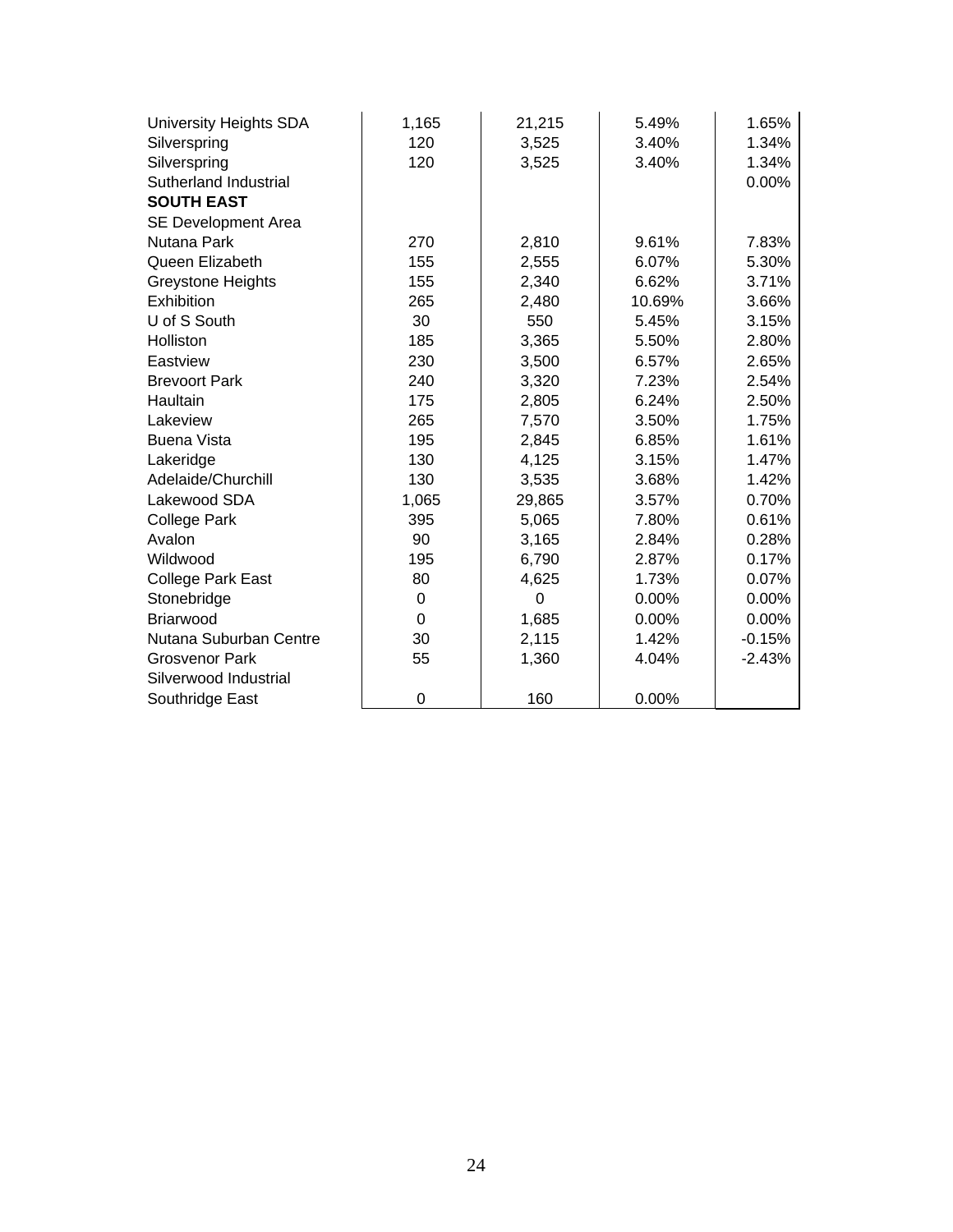### Migration and Mobility

Examination of recent five-year gross migration rates of Aboriginal population in Saskatoon reveals that in-migration into this city has usually been matched, more or less, by out-migration, yet this may now be changing in favour of in-migration. Recent research reveals that an increasing proportion or urban Aboriginal population consists of long-term or "permanent" residents.

Comparison of mobility in Saskatoon and Regina CMAs is indicative of very similar patterns (Table 6). In Saskatoon CMA, the 2001 Census revealed that for the urban Aboriginal identity population aged one year and over (19,690), 61.1% had lived in the same residence last year, 27.6% in the same city but at a different address, 8.8% in Saskatchewan but had changed residence, and 2.5% outside the province. Whereas for the Aboriginal identity population aged five years and over (17,560), 26.3% lived at the same city address five years ago, 46.3% had changed address within the city, 20.1% outside the city but within the province, and 7.3% outside the province. In Regina CMA, for the Aboriginal identity population aged one year and over (15,265) 63.9% had not moved in the past year, 26.9% had moved within the city, 6.3% outside the city but within the province, and 2.9% outside the province. And for the Regina Aboriginal identity population aged five years and over (13,360), 32.1% had not moved during the past five years, 49.2% had moved within the city, 13.2% within the province but outside the city, and 6.1% beyond the province. Thus these findings seem to be quite comparable for both Saskatoon and Regina, revealing a very substantial pattern of mobility within the city every few years yet less movement between urban and rural (eg. reserve) areas.

If data on migration and mobility within the City of Saskatoon in 2001 are examined, out of a total Aboriginal population aged one year and over (18,455), 59.7% had not moved in the past year, compared to 40.3% who had. 29.0% were non-migrants (ie. excluding mobility within the city), leaving just 11.3% who were migrants, most of whom had moved within the province rather than between provinces (Table 7). Whereas the profile changes when one examines mobility and migration within the past five years. Of the Aboriginal population aged at least five years (16,455), three-quarters (75.3%) had moved in the past five years, compared to just a quarter (24.6%) who had not. Almost two-thirds of these movers had only moved within the city. Of the remaining third who were migrants, three times as many had moved within the province rather than to or from another province. Among the Aboriginal population, extremely few have immigrated or emigrated internationally. High proportions (almost 87%) of Aboriginal residents of Saskatoon were born in the province (Table 8).

These data would seem to portray two countervailing trends. On the one hand, the Aboriginal population of this city is quite mobile within the city, especially over a period of several years. On the other hand, longer-distance migration is becoming more limited; it is primarily within the province. The commonly accepted view that Aboriginal people typically move frequently between reserve (or northern/rural community) and the city may be increasingly questioned for accuracy. Our several surveys of numerous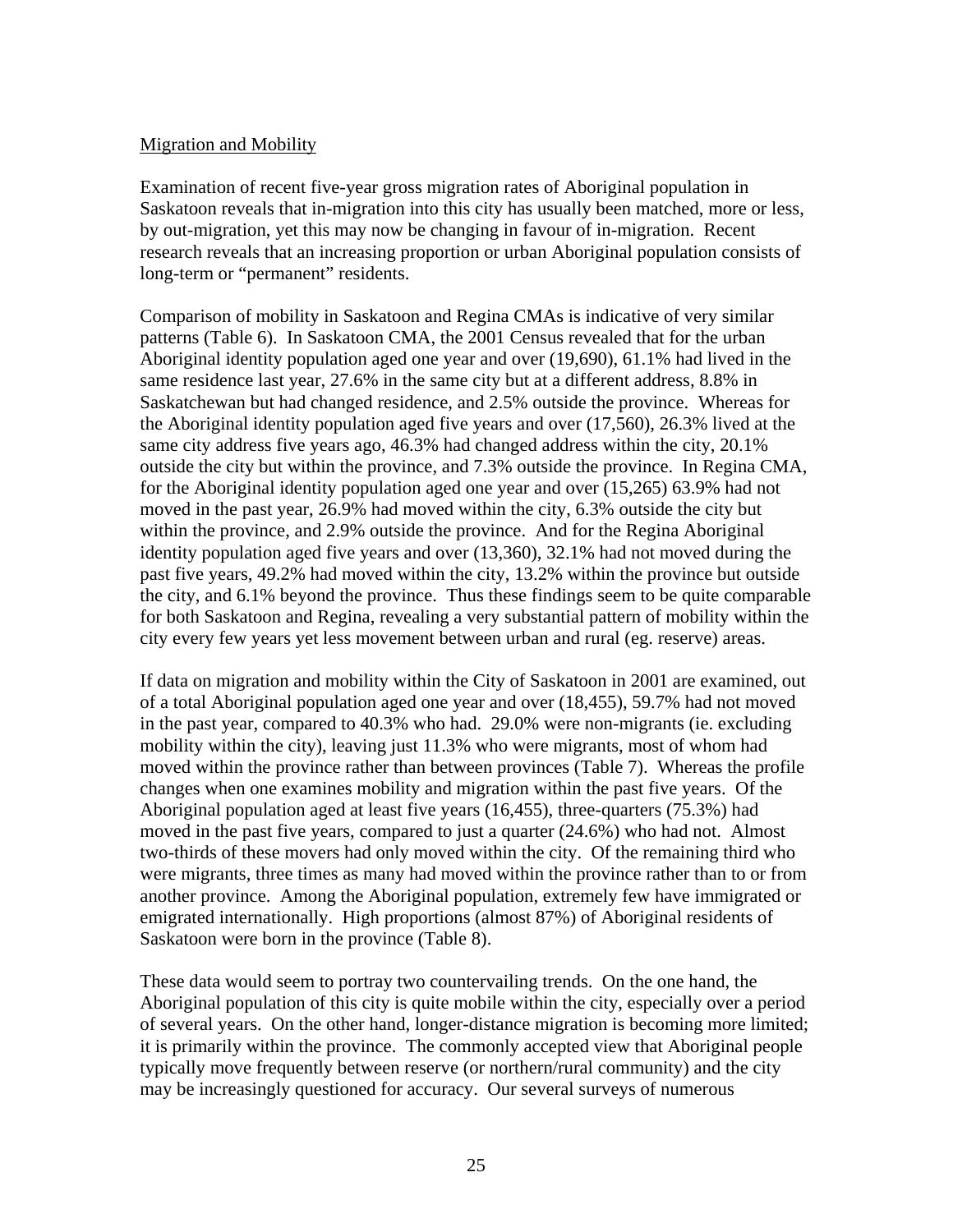Aboriginal households in Saskatoon indicated that many Aboriginal residents have lived here for at least several years or longer and are content to stay here. However, the relatively high rate of mobility within the city may seem to reflect their quest for suitable housing in a satisfactory neighbourhood.

The city acts as an attractive draw to Aboriginal people living in poor conditions with limited opportunities on reserve or in a northern community. The city may seem to promise diverse employment opportunities, better education, ready access to quality health care, and improved affordable housing options. Again, our interviews with many residents revealed that the motives for migration and mobility are very complex indeed. Recent studies by Indian and Northern Affairs Canada (INAC) have suggested that a net increase in reserve populations reflects net migration from city to reserve rather than an exodus from reserves. However, in our opinion this may be a misleading interpretation, in so far as reserve fertility rates are significantly higher than urban Aboriginal, our findings that long-term return migration from city to reserve may seem to be lessening, and despite certain attractions the reserve or northern community may have to offer, these tend to be outweighed by positive aspects of urban living in the minds of residents.

Table 6.0

|                                                         |                           |       | Saskatoon Ab. Pop.        |       | Regina Ab. Pop.           |       |                           |       |
|---------------------------------------------------------|---------------------------|-------|---------------------------|-------|---------------------------|-------|---------------------------|-------|
|                                                         | $1 yr +$<br><b>Number</b> | %     | $5 yr +$<br><b>Number</b> | %     | 1 yr $+$<br><b>Number</b> | ℅     | $5 yr +$<br><b>Number</b> | %     |
| <b>Total Population</b>                                 | 19,690                    | 100%  | 17,560                    | 100%  | 15,265                    | 100%  | 13,630                    | 100%  |
| Lived in same<br>address last year or<br>5 yrs ago      | 12,040                    | 61.1% | 4,625                     | 23.6% | 9,750                     | 63.9% | 4,285                     | 32.1% |
| Lived in same city<br>but changed address               | 5,425                     | 27.6% | 8,135                     | 46.3% | 4,105                     | 26.9% | 6,710                     | 49.2% |
| <b>Changed address</b><br>within Saskatchewan           | 1,725                     | 8.8%  | 3,515                     | 20.1% | 965                       | 6.3%  | 1,805                     | 13.2% |
| <b>Changed address</b><br>beyond<br><b>Saskatchewan</b> | 500                       | 2.5%  | 1,275                     | 7.3%  | 440                       | 2.9%  | 830                       | 6.1%  |

#### **MOBILITY OF ABORIGINAL POPULATION SASKATOON AND REGINA CMAs 2001**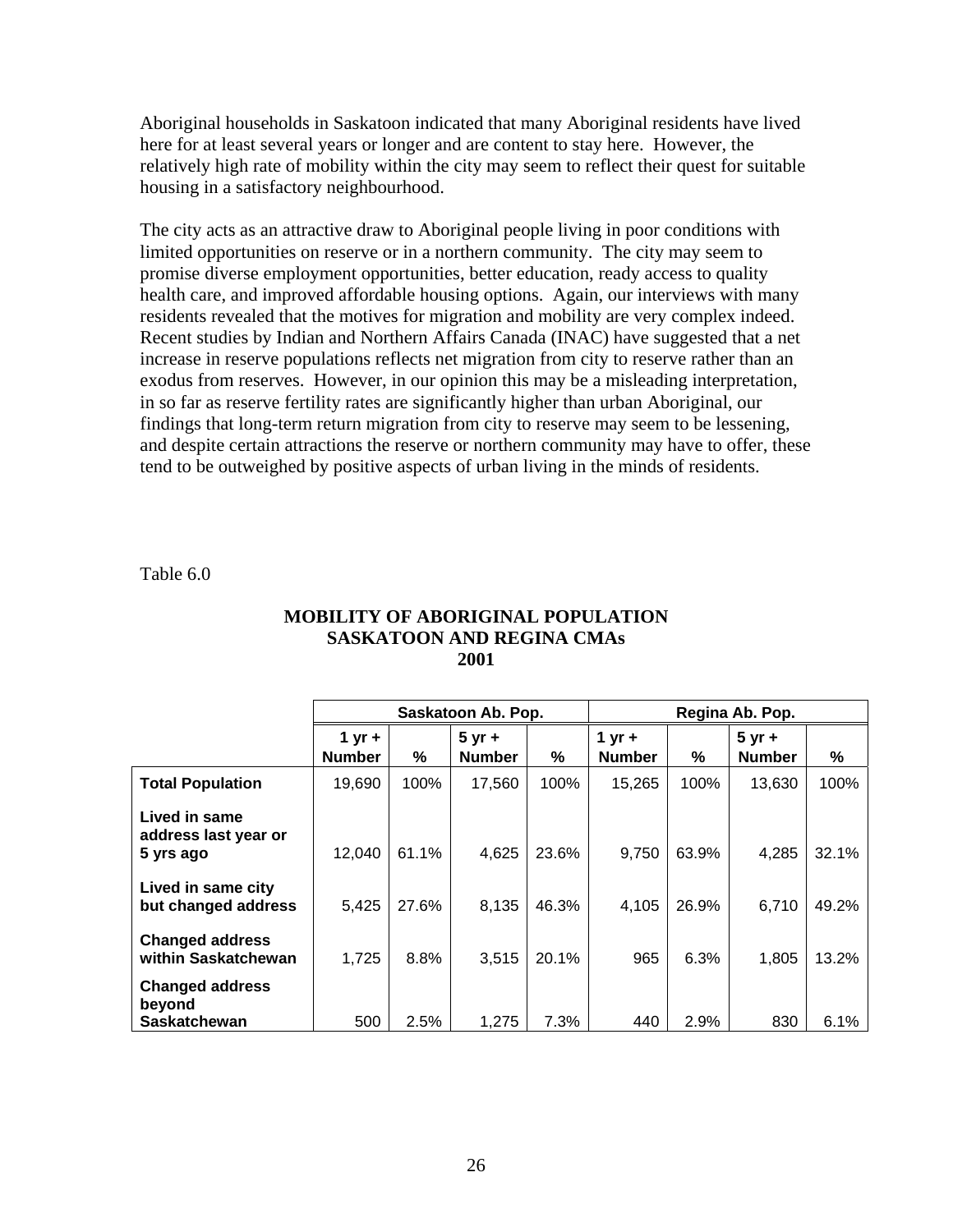### **MIGRATION AND MOBILITY SASKATOON ABORIGINAL RESIDENTS 2001**

|                          | Ab. Pop. Aged<br>$yr. + Over$ |       | Ab. Pop. Aged<br>5 yrs. + Over |       |
|--------------------------|-------------------------------|-------|--------------------------------|-------|
|                          | <b>Number</b>                 | %     | <b>Number</b>                  | ℅     |
| <b>Total</b>             | 18,455                        | 100%  | 16,455                         | 100%  |
| <b>Non-Movers</b>        | 11,010                        | 59.7% | 4,055                          | 24.6% |
| <b>Movers</b>            | 7,440                         | 40.3% | 12,395                         | 75.3% |
| <b>Non-Migrants</b>      | 5,350                         | 29.0% | 7,950                          | 48.3% |
| <b>Migrants</b>          | 2,090                         | 11.3% | 4,445                          | 27.0% |
| <b>Internal Migrants</b> | 2,070                         | 11.2% | 4,400                          | 26.7% |
| Intraprovincial          | 1,650                         | 8.9%  | 3,230                          | 19.6% |
| Interprovinvial          | 420                           | 2.3%  | 1,170                          | 7.1%  |
| <b>External Migrants</b> | 20                            | 0.1%  | 40                             | 0.2%  |

Table 8.0

### **INTERPROVINCIAL MIGRATION SASKATOON ABORIGINAL RESIDENTS 1996 AND 2001**

|                                | 1996   | %       | 2001   | %       |
|--------------------------------|--------|---------|--------|---------|
| <b>Canadian-Born</b>           | 15475  | 100.00% | 19,020 | 100.00% |
| Born in<br><b>Saskatchewan</b> | 13,085 | 84.60%  | 16,460 | 86.50%  |
| <b>Born Outside</b>            |        |         |        |         |
| <b>Saskatchewan</b>            | 2,390  | 15.40%  | 2,545  | 13.50%  |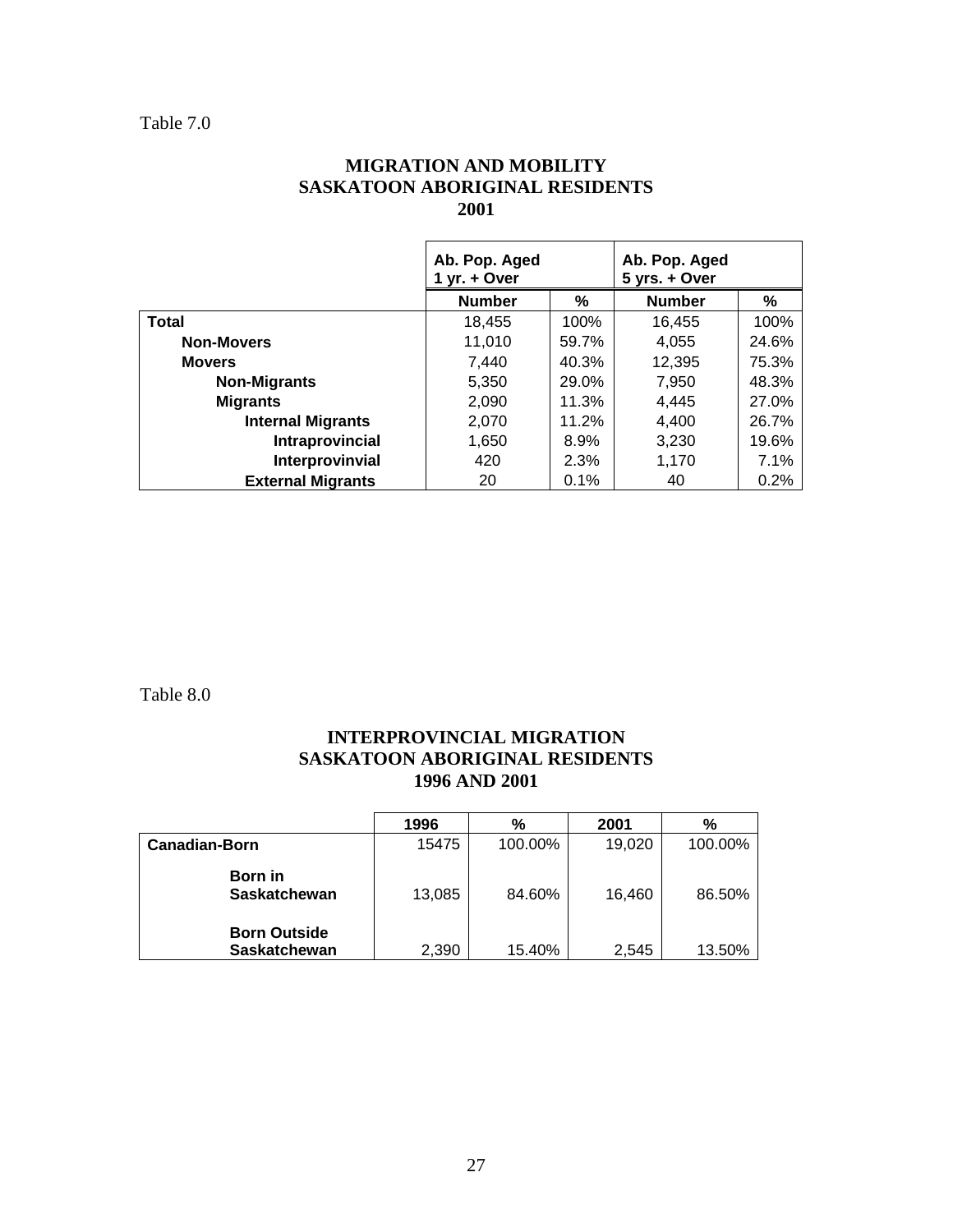#### Urban Aboriginal Families

Comparing data for 1996 and 2001, we can note that quite a high proportion of the adult Aboriginal population in Saskatoon had never been married; in fact the proportion is increasing (Table 9). However, these data are not precisely comparable due to changing census definition of common-law relationships (excluded from legal marital status in 1996 but included in marital status in 2001).

In Saskatoon, in all neighbourhoods where Aboriginal residents form significant proportions (over 10%), the proportion of Aboriginal families headed by lone parents far exceeds the proportion in non-Aboriginal families. In the city as a whole in 1996 32.5% of Aboriginal families were headed by single parents compared to 11.2% of non-Aboriginal families. The proportion in Aboriginal families ranged from a minimum of 23.8% to a maximum of 68.8% for particular neighbourhoods (Table 10 and Graph 2).

The incidence of lone parent families as well as common law relationships among Aboriginals continues to be relatively higher than among non-Aboriginals. In Saskatoon in 2001, 2,490 Aboriginal families were headed by lone parents, of whom 89.8% were female, and 1,795 common-law relationships were identified among Aboriginal partners. The incidence of lone parents in the total Aboriginal "census family status" population in Saskatoon was in fact higher in Saskatoon CMA (12.3%) than Regina CMA (10%) or Saskatchewan as a whole (9.9%); whereas the incidence of common-law relationships was lower in Saskatoon CMA (8.9%) than in Regina CMA (12.6%) or Saskatchewan (10%) (Table 11).

Later in this report we will examine the employment of Aboriginal residents. However at this juncture, in discussing family, it is instructive to look at unpaid work at home performed by the adult Aboriginal population (Table 12). Some conclusions which can be drawn from these data would include that females devote far more time to unpaid housework than males (with almost half – 48.7% - of females putting in "a lot" to "major" time compared to just 23.9% of males); that females also devote more time to child care (a third  $-33.8\%$  - as much as 30 hours a week or more, compared to half that proportion  $-15%$  - of males); however that neither males nor females spend much time caring for seniors (reflecting the relatively sparse population of elderly among Aboriginals).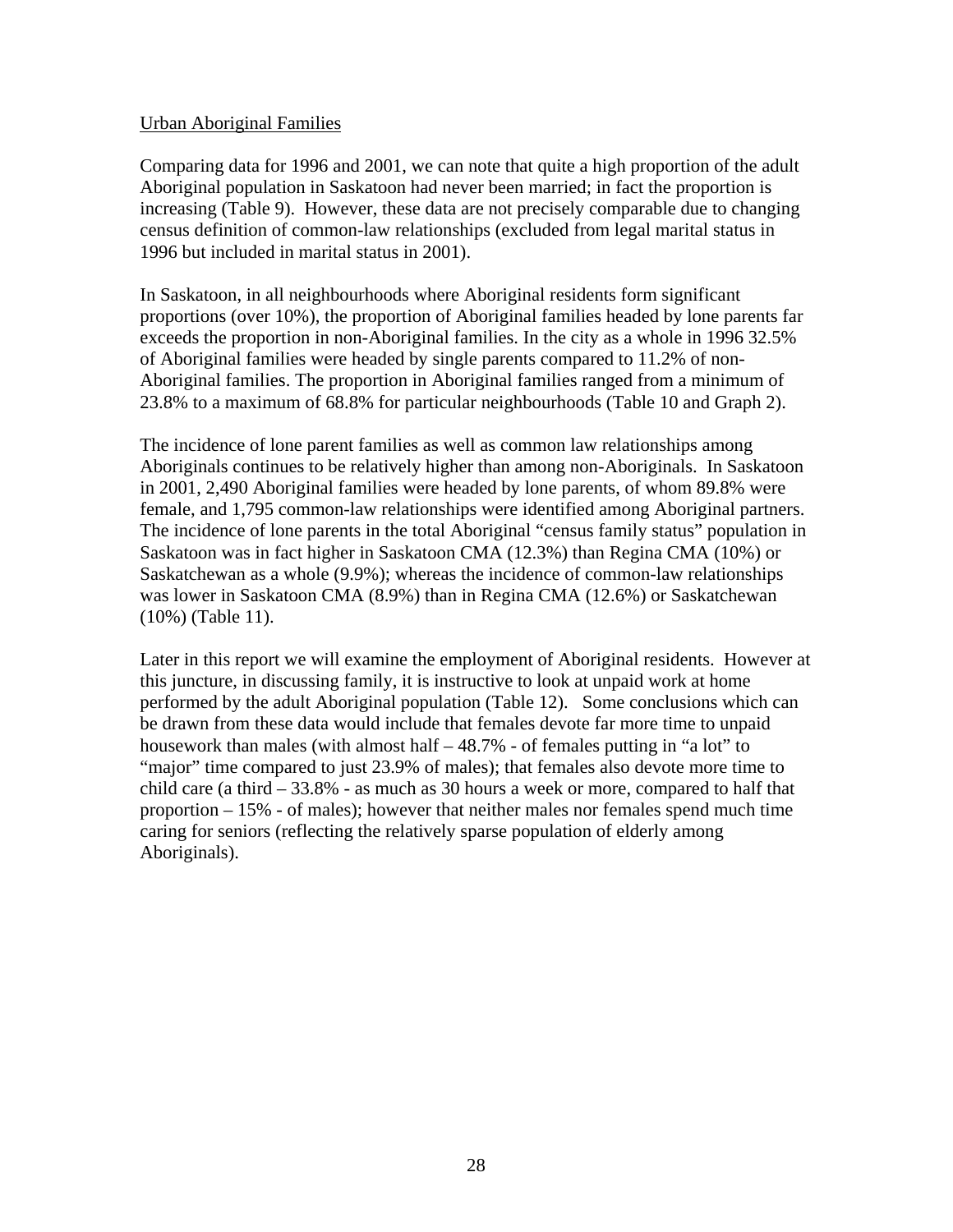### **MARITAL STATUS OF ADULT ABORIGINAL POPULATION SASKATOON 1996 AND 2001**

|                                                   | 1996  | %      | 2001   | %      |
|---------------------------------------------------|-------|--------|--------|--------|
|                                                   |       |        |        |        |
| <b>Total Ab. Population</b><br>by marital status* | 9,195 | 100%   | 11,810 | 100%   |
| <b>Never married (single)</b>                     | 5,430 | 59.05% | 7,250  | 61.38% |
| Legally married,<br>not separated                 | 1,975 | 21.47% | 2,655  | 22.48% |
| Legally married,<br>and separated                 | 645   | 7.01%  | 630    | 5.33%  |
| <b>Divorced</b>                                   | 915   | 9.95%  | 995    | 8.42%  |
| Widowed                                           | 225   | 2.45%  | 275    | 2.33%  |
| <b>Common-law</b>                                 |       |        | 1,730  | 14.65% |

\* In 1996, marital status refers to legal marital status, whereas in 2001 marital status includes common-law relationships.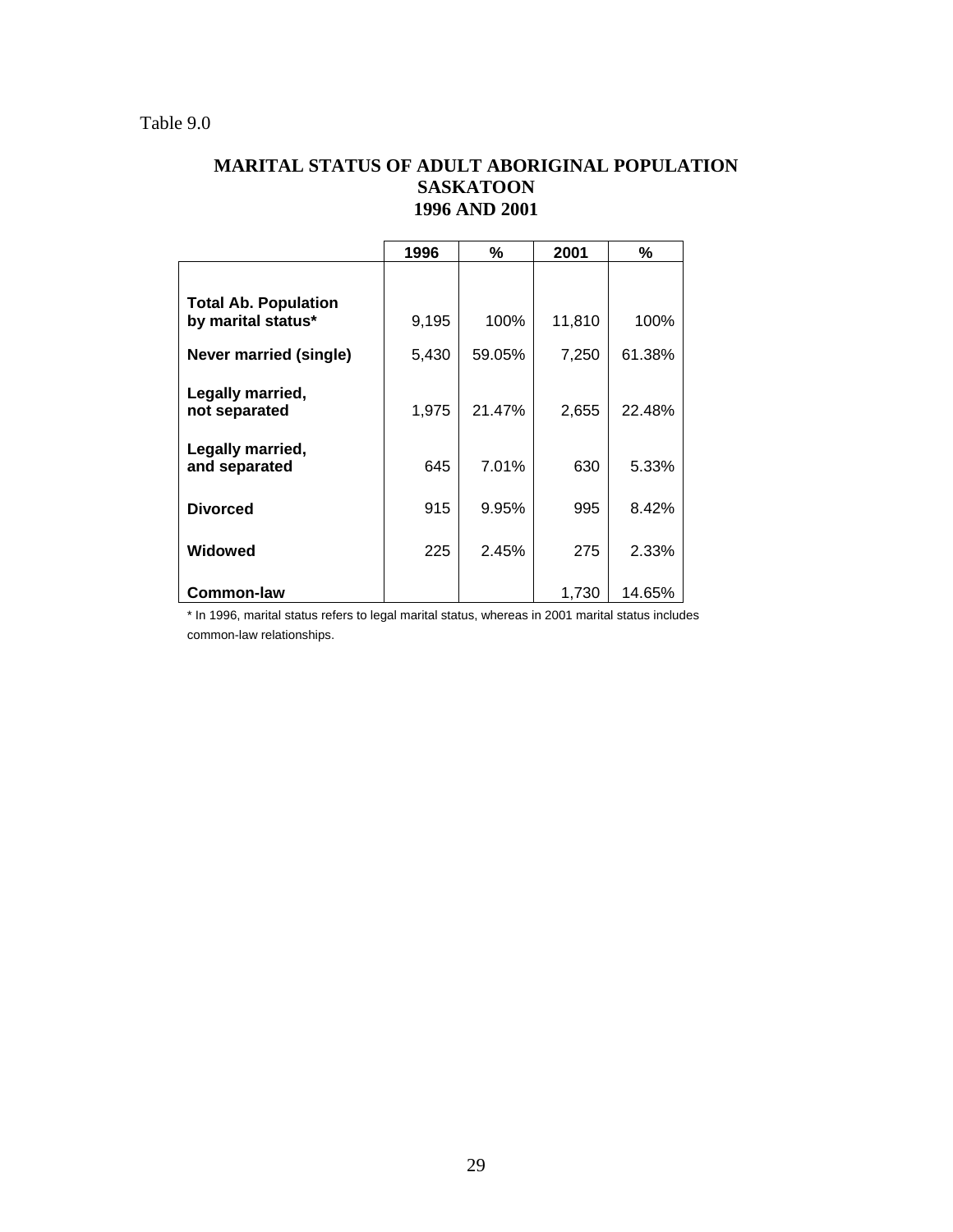|                           | Adjusted   | Lone Parent |         |
|---------------------------|------------|-------------|---------|
|                           | Proportion | Proportion  |         |
|                           |            |             | General |
|                           | (Ab. Pop.) | Aboriginal  | Pop.    |
| <b>Saskatoon</b>          | 8.1%       | 32.5%       | 11.2%   |
| <b>King George</b>        | 20.7%      | 68.8%       | 16.0%   |
| <b>Confederation Park</b> | 14.2%      | 57.1%       | 18.9%   |
| <b>Confederation SC</b>   | 37.1%      | 57.1%       | 37.6%   |
| <b>Mayfair</b>            | 17.0%      | 45.5%       | 20.2%   |
| Kelsey-Woodlawn           | 13.1%      | 44.4%       | 12.1%   |
| <b>Fairhaven</b>          | 15.7%      | 40.0%       | 17.7%   |
| <b>Massey Place</b>       | 22.2%      | 37.8%       | 20.7%   |
| <b>Pleasant Hill</b>      | 44.4%      | 37.3%       | 21.1%   |
| Westmount                 | 19.7%      | 36.0%       | 17.2%   |
| <b>Holiday Park</b>       | 10.7%      | 35.7%       | 16.6%   |
| Westview                  | 13.7%      | 34.8%       | 15.0%   |
| <b>Caswell Hill</b>       | 13.9%      | 33.3%       | 14.6%   |
| <b>Airport Industrial</b> | 14.8%      | 33.3%       | 31.8%   |
| Meadowgreen               | 19.2%      | 29.4%       | 15.3%   |
| <b>Riversdale</b>         | 38.2%      | 28.6%       | 11.4%   |
| <b>Pacific Heights</b>    | 16.4%      | 27.6%       | 15.0%   |
| <b>Mount Royal</b>        | 10.7%      | 25.7%       | 11.2%   |
| Parkridge                 | 10.1%      | 23.8%       | 13.5%   |

### **PROPORTION OF LONE-PARENT FAMILIES SELECTED SASKATOON NEIGHBOURHOODS\* 1996**

\*Neighborhoods with at least 10% Aboriginal population

Sources: City of Sasktoon Neighbourhood Profiles, 6<sup>th</sup> ed., Dec. 1998; and City of Saskatoon Neighbourhood Profiles of Aboriginal Population,  $2<sup>nd</sup>$  ed., Feb. 1999.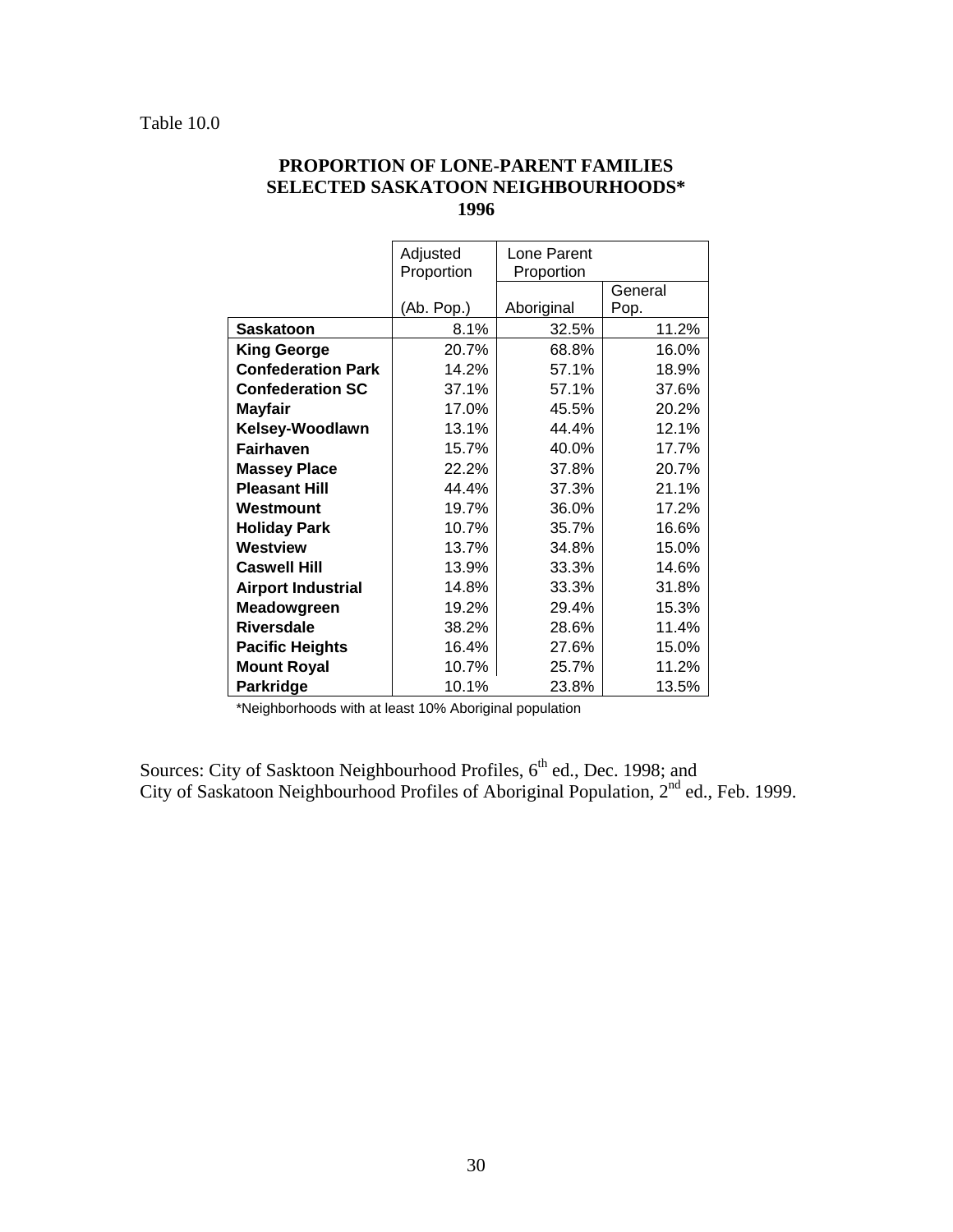Graph 2.0

### **PROPORTION OF LONE PARENT FAMILIES SELECTED SASKATOON NEIGHBOURHOODS ABORIGINAL RESIDENTS AND GENERAL POPULATION 1996**

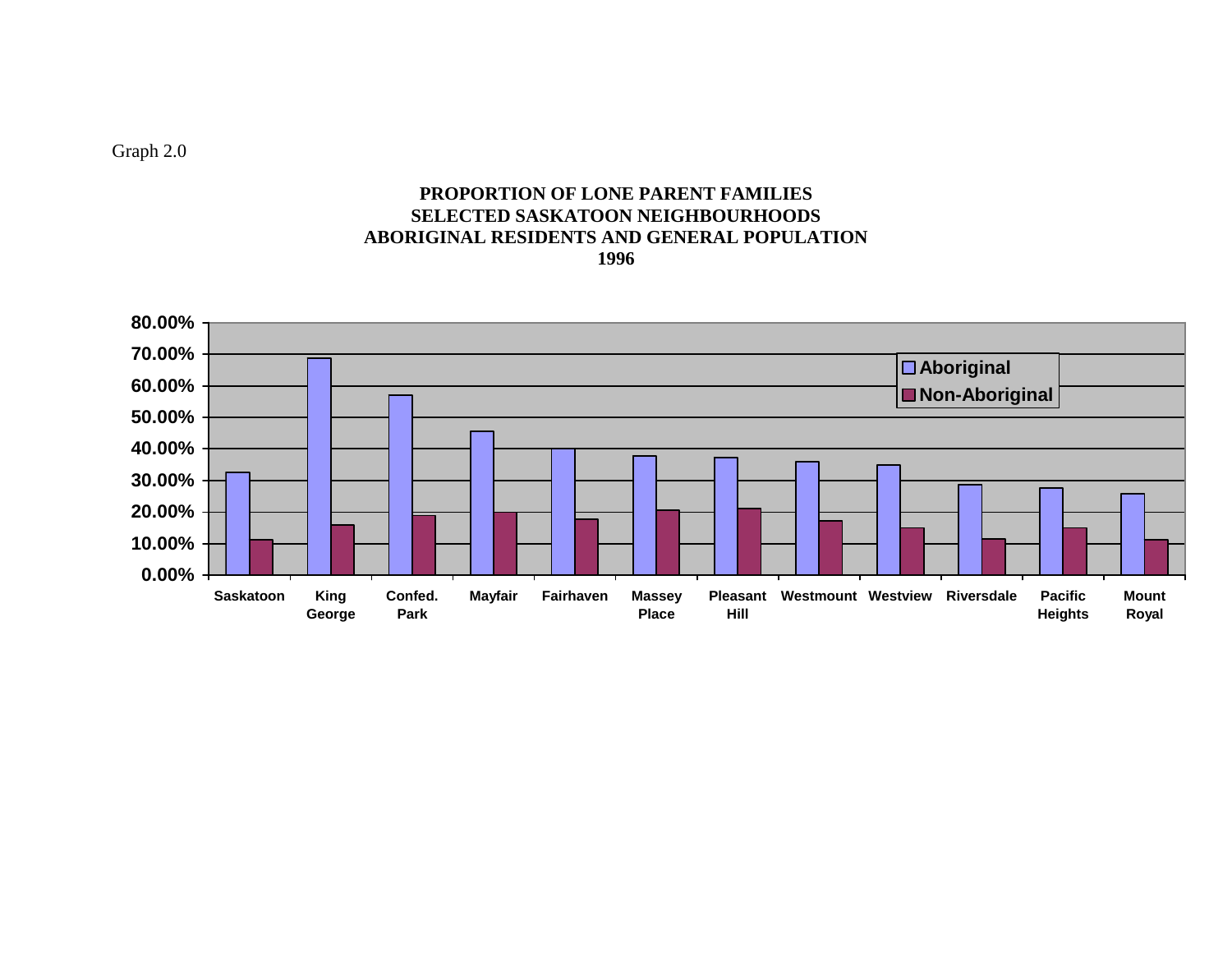### **ABORIGINAL HOUSEHOLDS HEADED BY LONE PARENTS AND COMMON-LAW FAMILIES 2001**

|                        | <b>Saskatoon</b> | (CMA) | Regina        | (CMA) | Saskatchewan  |       |
|------------------------|------------------|-------|---------------|-------|---------------|-------|
|                        | <b>Number</b>    | %     | <b>Number</b> | %     | <b>Number</b> | %     |
| <b>Census Families</b> | 20,220           | 100%  | 15,650        | 100%  | 130.020       | 100%  |
| <b>Lone Parents</b>    | 2.490            | 12.3% | 1.580         | 10%   | 12.900        | 9.9%  |
| Common-law             | .795             | 8.9%  | 1.970         | 12.6% | 13.020        | 10.0% |

Table 12.0

### **UNPAID WORK AT HOME PERFORMED BY SASKATOON ABORIGINAL POPULATION AGED 15 YEARS AND OVER 2001\***

|                                           | <b>Unpaid</b><br><b>Housework</b> |       |        | <b>Child Care</b> |             |       | <b>Seniors Care</b> |       |             |       |        |       |
|-------------------------------------------|-----------------------------------|-------|--------|-------------------|-------------|-------|---------------------|-------|-------------|-------|--------|-------|
|                                           | Male                              | %     | Female | %                 | <b>Male</b> | %     | Female              | %     | <b>Male</b> | %     | Female | %     |
| <b>Total Aboriginal</b><br>population 15+ | 5,190                             | 100%  | 6,620  | 100%              | 5,109       | 100%  | 6,620               | 100%  | 5,190       | 100%  | 6,620  | 100%  |
| Little/none<br>(less than 5 hrs)          | 2,425                             | 46.7% | 1,425  | 21.5%             | 3,535       | 68.1% | 3,200               | 48.3% | 4,935       | 95.1% | 6,090  | 92.0% |
| Some (5-14 hrs,<br>seniors 5-9 hrs)       | 1,520                             | 29.3% | 1,975  | 29.8%             | 475         | 9.2%  | 700                 | 10.6% | 70          | 1.3%  | 265    | 4.0%  |
| A lot (15-29 hrs,<br>seniors 10-19 hrs)   | 725                               | 14.0% | 1,455  | 22.0%             | 395         | 7.6%  | 485                 | 7.3%  | 260         | 5.0%  | 350    | 5.3%  |
| Major $(30 + hrs,$<br>seniors 20+ hrs)    | 515                               | 9.9%  | 1,765  | 26.7%             | 780         | 15.0% | 2,240               | 33.8% | 110         | 2.1%  | 185    | 2.8%  |

\* NOTE: Selected categories have been combined, and due to rounding error categories may not add precisely to 100%.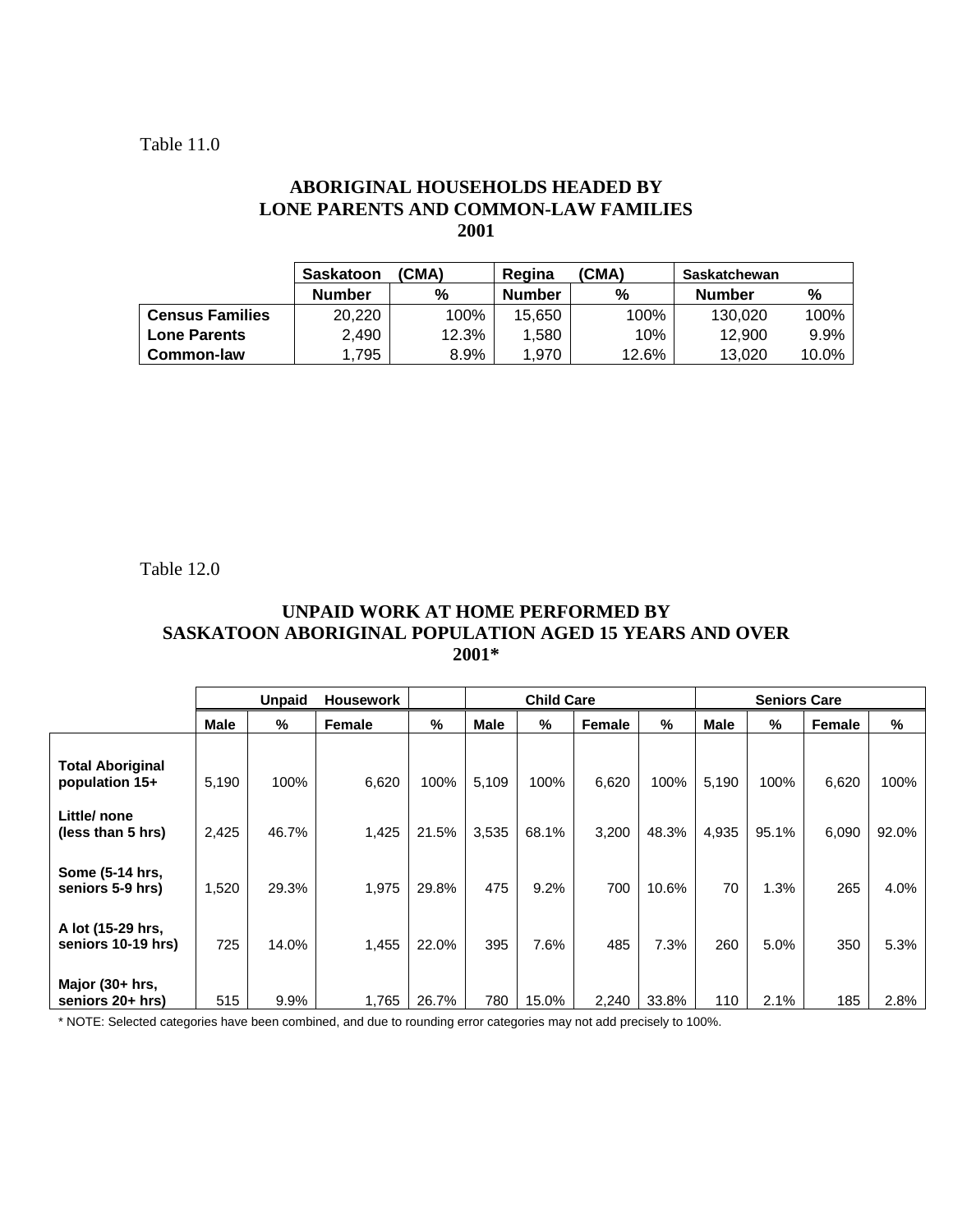#### Age Cohorts

The urban Aboriginal population is young. In both Regina and Saskatoon CMAs close to half of the Aboriginal identity population is under twenty years of age (in Regina, respectively 50.4% and 48.7% in 1996 and 2001; in Saskatoon 49.8% and 47.9%)(Table 13). This means that an increasing number of young Aboriginal people are born and raised in the city, with little or no familiarity with the reserve or rural life. Within the City of Saskatoon proper, we have calculated the proportion of Aboriginal population under 20 years of age (totaling 9,045 out of 19, 020 total Aboriginal population) at 47.6% and the proportion of the non-Aboriginal population under 20 (45,115 out of 174,645) at 25.8%. Thus Aboriginal youth constitute almost half of the Aboriginal residents whereas youth comprise just a quarter of the non-Aboriginal residents.

In addition to this very large proportion of youth, a significant proportion of Aboriginal residents in Saskatoon are relatively young adults. Another 34.5% are young adults in their 30s and 40s (Graph 3).

According to census data, there have been proportionately fewer residents in older age cohorts among Aboriginal residents than non-Aboriginal. In fact, among Aboriginal residents in Saskatoon, the 585 people aged sixty and over constitute only 3.1% of the total Aboriginal population in the city (Table 14).

An increasing proportion of females in the Aboriginal population is also evident, especially females in child-bearing years.

Graph 3.0



#### **AGE STRUCTURE OF ABORIGINAL POPULATION SASKATOON 2001**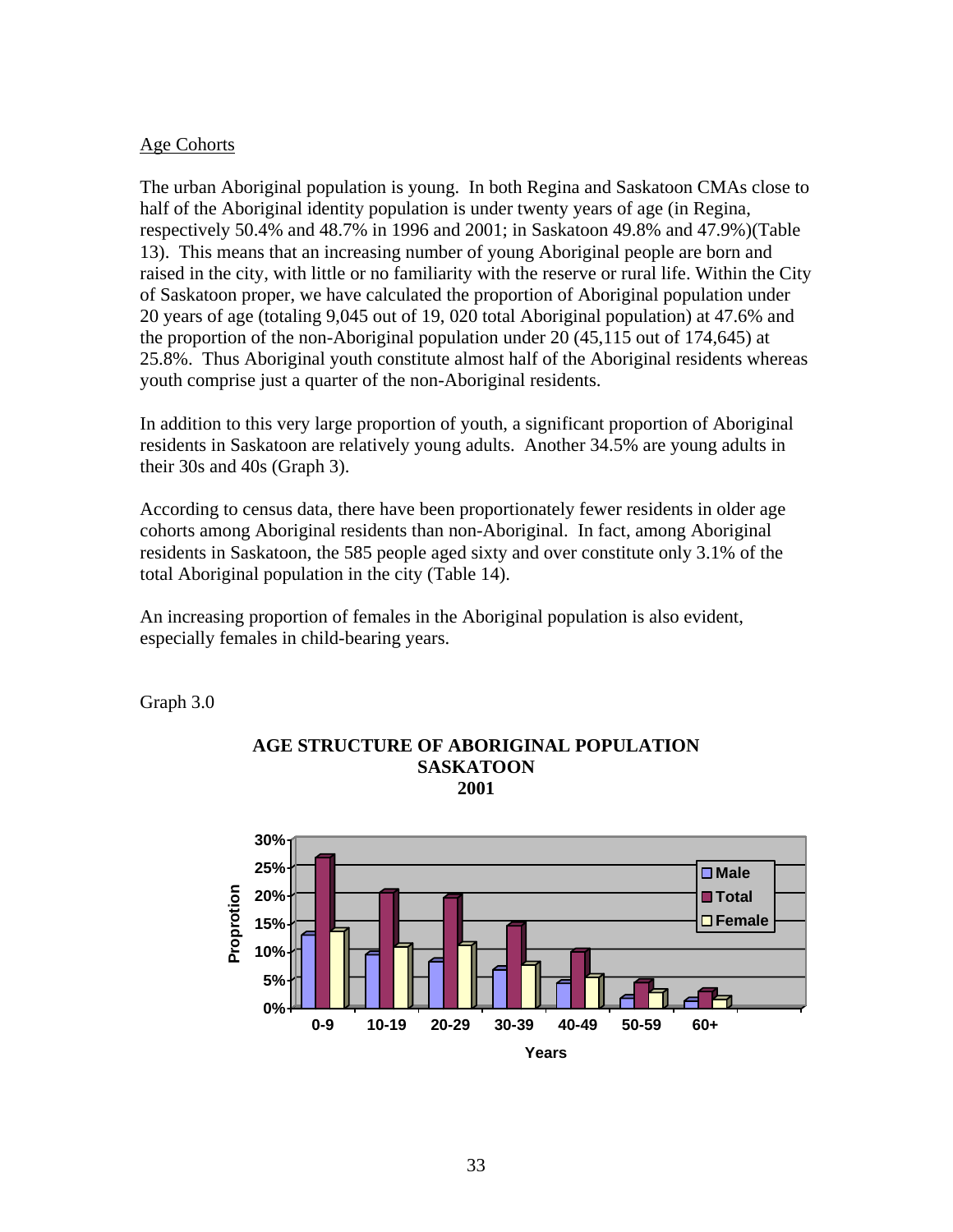### Table 13.0

### **PROPORTION OF ABORIGINAL YOUTH SASKATOON AND REGINA CMAs 1996 AND 2001**

|                                  | <b>Saskatoon</b> |        | Regina |        |  |
|----------------------------------|------------------|--------|--------|--------|--|
|                                  | 1996             | 2001   | 1996   | 2001   |  |
| Total Ab. Pop.                   | 16,160           | 20,275 | 13.605 | 15.685 |  |
| <b>Proportion</b><br>>20 yrs age | 49.8%            | 47.9%  | 50.4%  | 48.7%  |  |

Table 14.0

### **AGE STRUCTURE OF ABORIGINAL POPULATION SASKATOON 2001**

|              | <b>Total</b> | %       | <b>Male</b> | %      | <b>Female</b> | ℅      |
|--------------|--------------|---------|-------------|--------|---------------|--------|
| <b>Total</b> | 19,020       | 100.00% | 8,730       | 45.90% | 10,290        | 54.10% |
| $0-9$ yrs    | 5,115        | 26.89%  | 2,495       | 13.12% | 2,620         | 13.77% |
| 10-19 yrs    | 3,930        | 20.66%  | 1,830       | 9.62%  | 2,100         | 11.04% |
| 20-29 yrs    | 3,750        | 19.72%  | 1,600       | 8.41%  | 2,150         | 11.30% |
| 30-39 yrs    | 2,810        | 14.77%  | 1,325       | 6.97%  | 1,485         | 7.81%  |
| 40-49 yrs    | 1,925        | 10.12%  | 860         | 4.52%  | 1,065         | 5.60%  |
| 50-59 yrs    | 905          | 4.76%   | 355         | 1.87%  | 550           | 2.89%  |
| $60+$        | 585          | 3.08%   | 265         | 1.39%  | 320           | 1.68%  |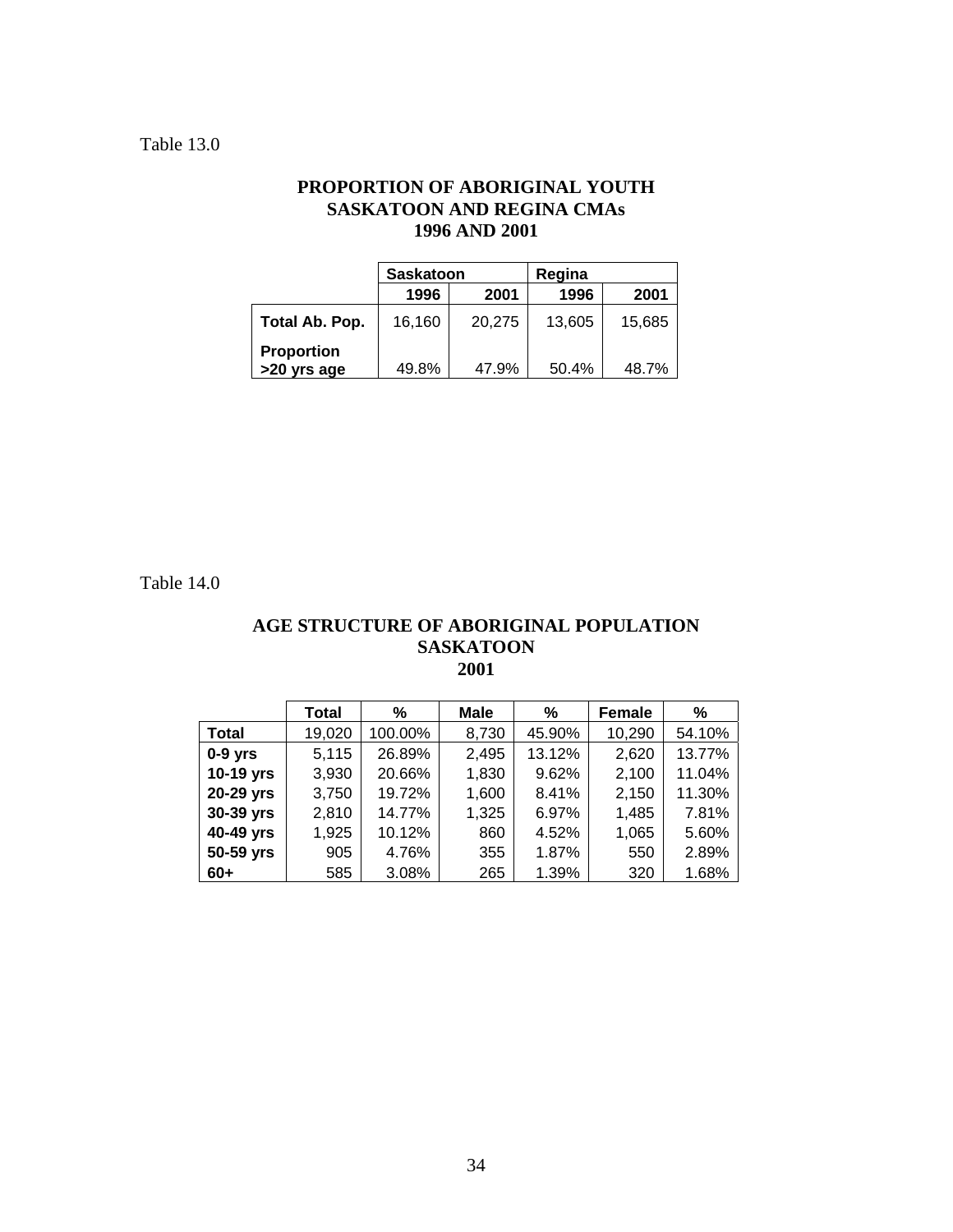### Educational Attainment of Aboriginal Residents

The cities provide more opportunities for education, and urban Aboriginal youth are becoming better educated. Examination of data on the highest level of education attained in the adult Aboriginal population aged 25 years and over in 2001 reveals that in both Saskatoon and Regina significantly higher levels are attained in the urban context than in the province as a whole (Table 15); moreover this is especially the case for Saskatoon for the highest levels (university).

Several thousand Aboriginal students are enrolled at the University of Saskatchewan, First Nations University of Canada (FNUC), Saskatchewan Indian Institute of Technologies (SIIT), Saskatchewan Institute of Applied Science and Technology (SIAST), and Dumont Technical Institute (DTI) in Saskatoon. At the University of Saskatchewan, enrolment of students voluntarily self-identifying as Aboriginal has been increasing rapidly since the advent of the 1990s and today is approaching two thousand (approximately 10% of the total student body). Despite a temporary decline in Aboriginal enrolment at SIAST Kelsey Campus during the late nineties, during the past several years' enrolment has more than doubled to about 650. Enrolment at SIIT has fluctuated recently, but is currently the highest ever. So, too, is enrolment at FNUC. Metis enrolment at DTI has fluctuated but has increased in the past year.

The education profile of the Aboriginal population has been changing markedly in recent years, especially in urban areas, notably Saskatoon (Graph 4). By 2001, a quarter of the Aboriginal population aged 15 and over had at least some university education, and almost 9% held a completed degree (Table 16).

It is interesting to note which subjects at the postsecondary level seem to attract male versus female students. Both male and female students are found in equal proportions in the social sciences; whereas males far out number females in technologies and trades and to a lesser extent in the humanities, while females far outnumber males in education, fine arts, commerce, and health (including nursing). Aboriginal enrolment in engineering and physical sciences has been sparse (Table 17).

Examination of data on current school attendance for the Aboriginal population aged 15- 24 in Saskatoon reveals that almost equal numbers are currently attending (55.3%) as not attending (44.7%). Almost all attendance is on a full-time basis; part-time attendance is minimal (Table 18).

While the increasing urban Aboriginal presence is felt at virtually every level of education, it is especially dominant at the elementary level. In fact, several inner-city schools in Saskatoon and Regina now have a majority of pupils who are Aboriginal. In just a sample four-year transitional period, 1994-1998, increasing Aboriginal enrolments were substantially contributing to rapid increases in the number of pupils in several schools in neighbourhoods with increasing Aboriginal populations (Table 19). Moreover, since 1998 Aboriginal enrolments have continued to increase; St. Mary's currently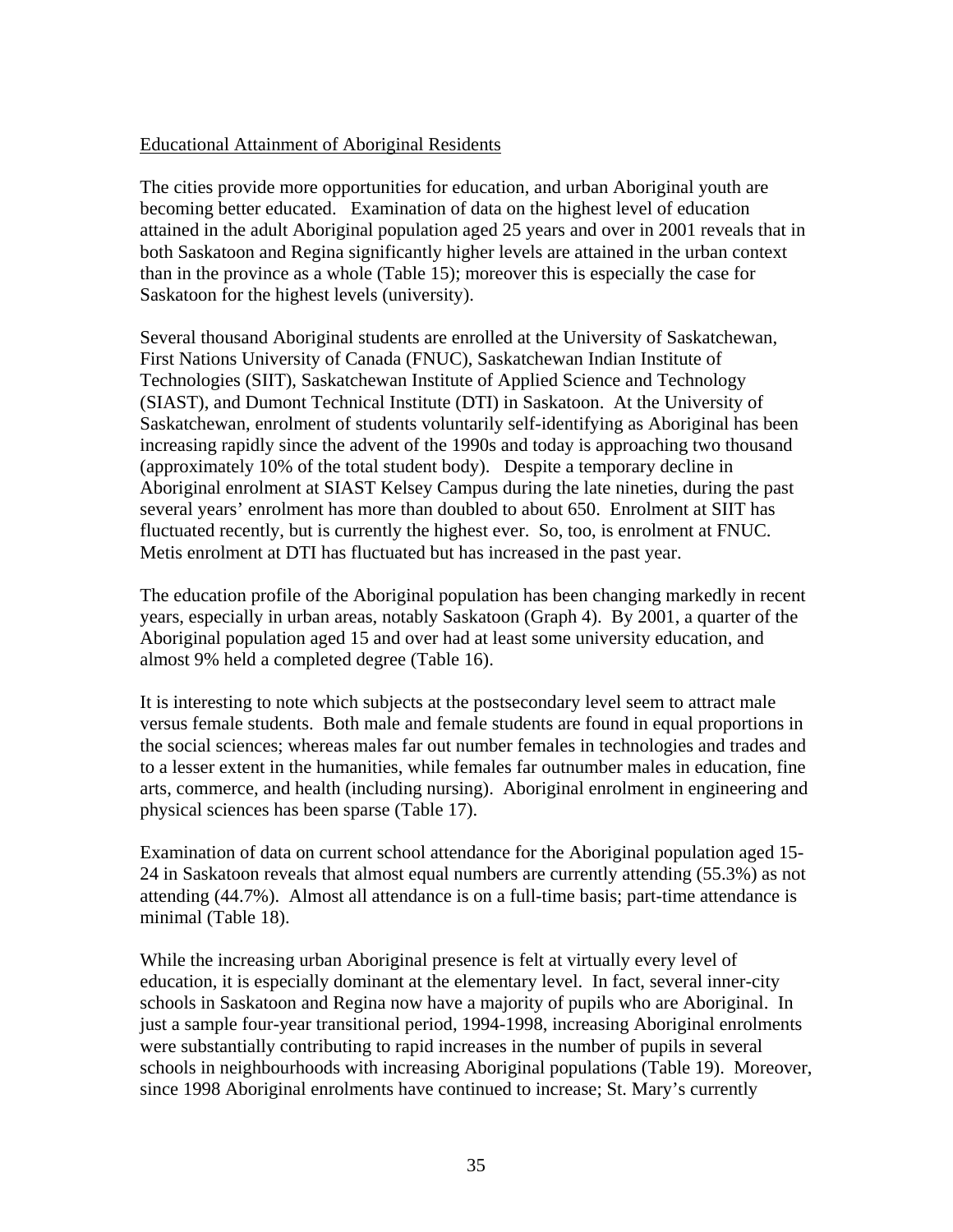estimates its enrolment (235) to be virtually entirely Aboriginal (99%). This expanding Aboriginal presence has served to encourage schools to adopt more of a culturally sensitive curriculum. There are also high schools pursuing an Aboriginal curriculum, particularly Joe Duquette School. It is now possible for an Aboriginal student in Saskatoon to proceed all the way from elementary school through high school to university or technical school within a primarily Aboriginal setting.

Despite the marked improvement in educational levels attained by the Aboriginal population of Saskatoon, there remain gaps which must be closed with the non-Aboriginal population. Depending on various estimates, between approximately onethird to almost half of Aboriginal adults in this city have less than a grade 12 education; moreover certain areas of postsecondary education have hardly been penetrated by Aboriginal people. Education is absolutely crucial for more occupational diversity, which in turn is vital for improved standard of living and housing affordability.

Table 15.0

#### **HIGHEST LEVEL OF EDUCATION ATTAINMENT ABORIGINAL POPULATION AGED 25 YEARS AND OLDER 2001**

|                                          | <b>Saskatoon</b> | Regina  | <b>Saskatchewan</b> |
|------------------------------------------|------------------|---------|---------------------|
| <b>Total Pop.</b>                        | 8,590            | 6,665   | 54,695              |
| Less than high<br>school grad.           | 32.8%            | 35.1%   | 44.9%               |
| High school grad.                        | 8.3%             | 8.3%    | 7.2%                |
| Some post-<br>secondary                  | 17.2%            | 20.1%   | 13.9%               |
| University/trade/<br>college certificate | 29.5%            | 27.5%   | 27.8%               |
| <b>University degree</b>                 | 12.2%            | $9.0\%$ | 6.1%                |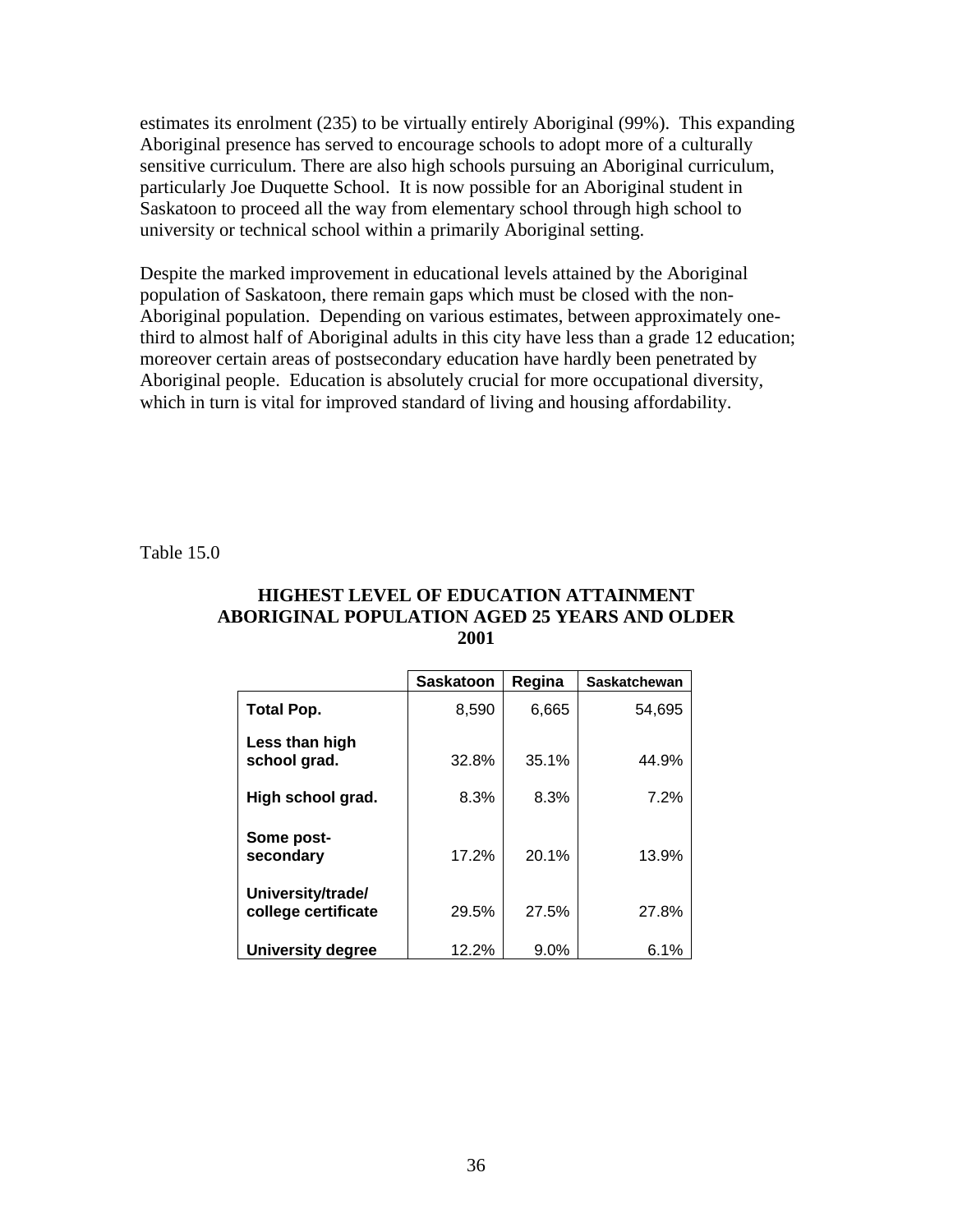### **HIGHEST LEVEL OF EDUCATION ATTAINED SASKATOON ABORIGINAL POPULATION AGED 15 YEARS AND OVER 1996 AND 2001**

|                                                   | 1996  | %      | 2001   | %      |
|---------------------------------------------------|-------|--------|--------|--------|
| Total                                             | 9,200 | 100%   | 11,810 | 100%   |
| Less than grade 9                                 | 1,270 | 13.80% | 1,035  | 8.76%  |
| Grade $9 - 13$                                    | 3,770 | 40.98% | 5,080  | 43.01% |
| Grade $9 - 13$ w/o<br>graduation certificate      | 3,125 | 33.97% | 4,010  | 33.95% |
| Grade 9 - 13 w/<br>graduation certificate         | 640   | 6.96%  | 1,075  | 9.10%  |
| <b>Trades certificate/diploma</b>                 | 225   | 2.45%  | 260    | 2.20%  |
| Other non-university only                         | 1,800 | 19.57% | 2,510  | 21.25% |
| Other non-university w/o<br>certificate/diploma   | 775   | 8.42%  | 870    | 7.37%  |
| Other non-university w/<br>certificate/diploma    | 1,025 | 11.14% | 1,635  | 13.84% |
| <b>University</b>                                 | 2,135 | 23.21% | 2,920  | 24.72% |
| University w/o degree                             | 1,450 | 15.76% | 1,910  | 16.17% |
| University w/o degree,<br>w/o certificate/diploma | 905   | 9.84%  | 1,235  | 10.46% |
| University w/o degree,<br>w/ certificate/diploma  | 545   | 5.92%  | 675    | 5.72%  |
| University w/ bachelor's<br>degree or higher      | 685   | 7.45%  | 1,010  | 8.55%  |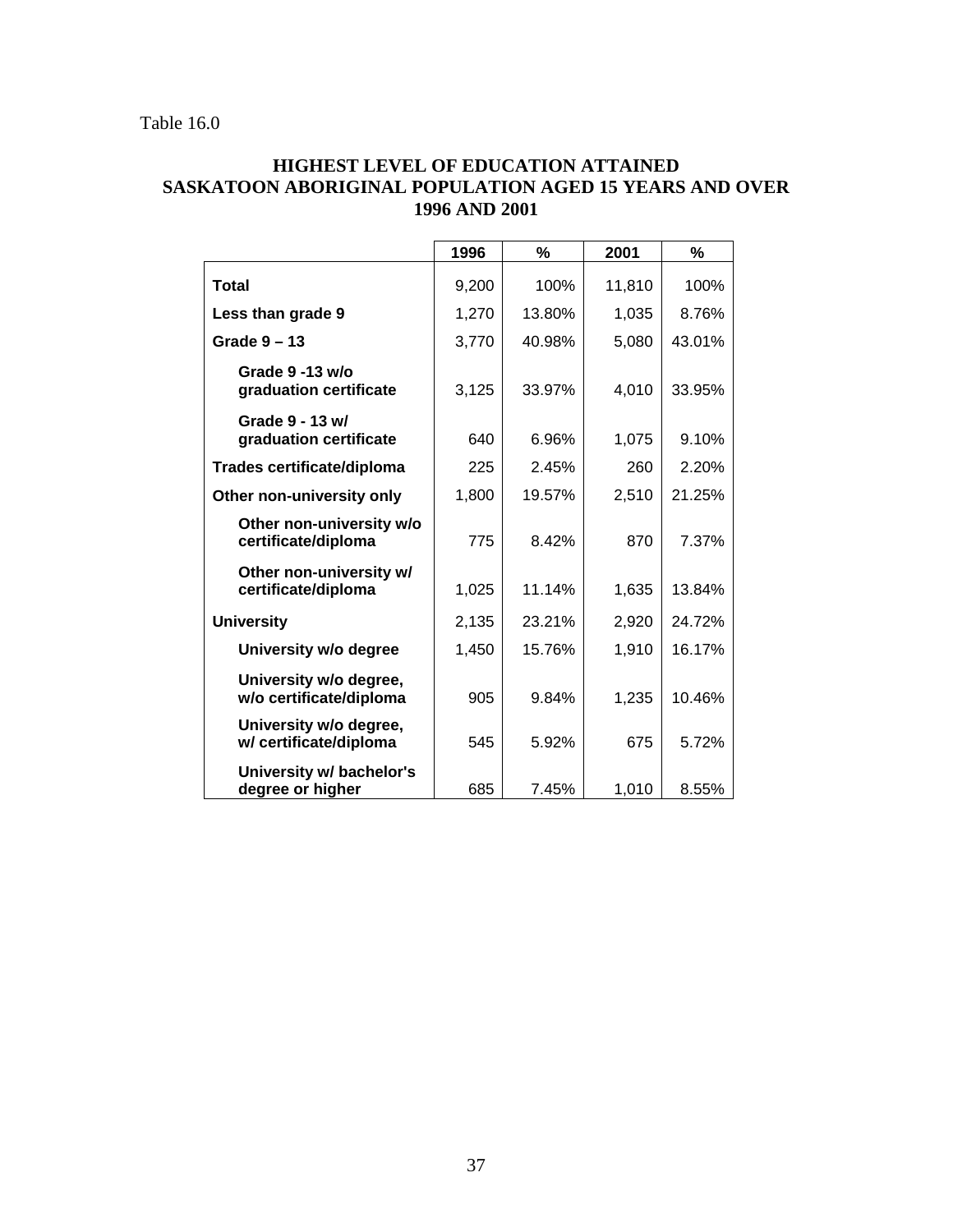Graph 4.0

### **CHANGES IN HIGHEST LEVEL OF EDUCATION ATTAINED SASKATOON ABORIGINAL POPULATION AGED 15 YEARS AND OVER 1996 AND 2001**

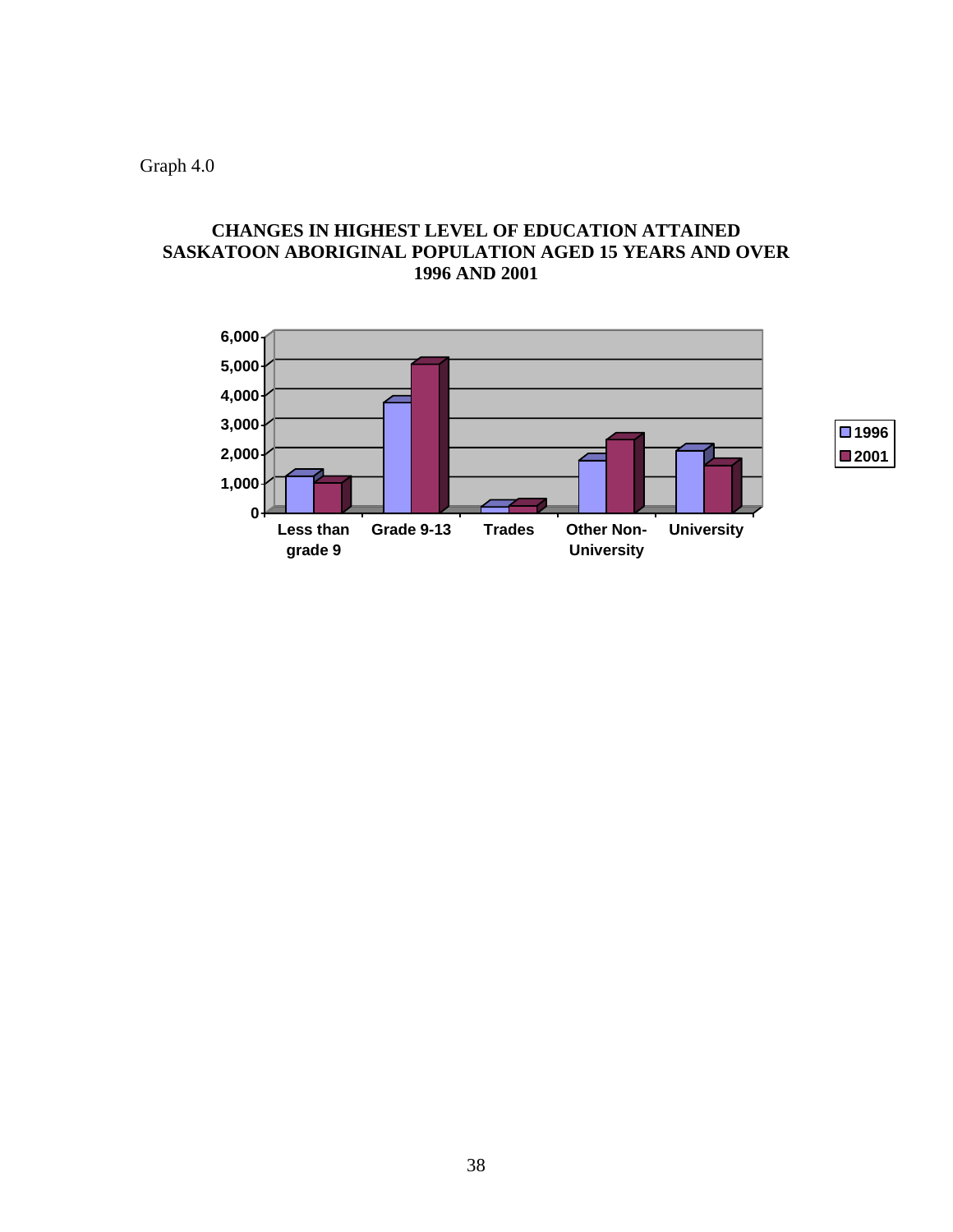### **POSTSECONDARY QUALIFICATIONS OF SASKATOON ABORIGINAL POPULATION BY MAJOR FIELD OF STUDY AND BY GENDER 2001**

|                                                       | <b>Male</b> | %      | <b>Female</b> | %      |
|-------------------------------------------------------|-------------|--------|---------------|--------|
| <b>Total with Post-Secondary</b><br><b>Education</b>  | 1,515       | 100%   | 2,070         | 100%   |
| Educational/recreational/<br>counseling services      | 115         | 7.59%  | 395           | 19.08% |
| Fine and applied arts                                 | 75          | 4.95%  | 170           | 8.21%  |
| <b>Humanities</b>                                     | 95          | 6.27%  | 50            | 2.42%  |
| <b>Social sciences</b>                                | 270         | 17.82% | 370           | 17.87% |
| Commerce/management/<br>business administration       | 180         | 11.88% | 575           | 27.78% |
| Agricultural/biological/<br>nutritional/food sciences | 85          | 5.61%  | 85            | 4.11%  |
| <b>Engineering</b>                                    | 15          | 0.99%  | 10            | 0.48%  |
| Applied science/<br>technologies/trades               | 615         | 40.59% | 100           | 4.83%  |
| <b>Health professions</b>                             | 40          | 2.64%  | 290           | 14.01% |
| Mathematics/computer/<br>physical sciences            | 10          | 0.66%  | 10            | 0.48%  |
| No specialization                                     | 10          | 0.66%  | 15            | 0.72%  |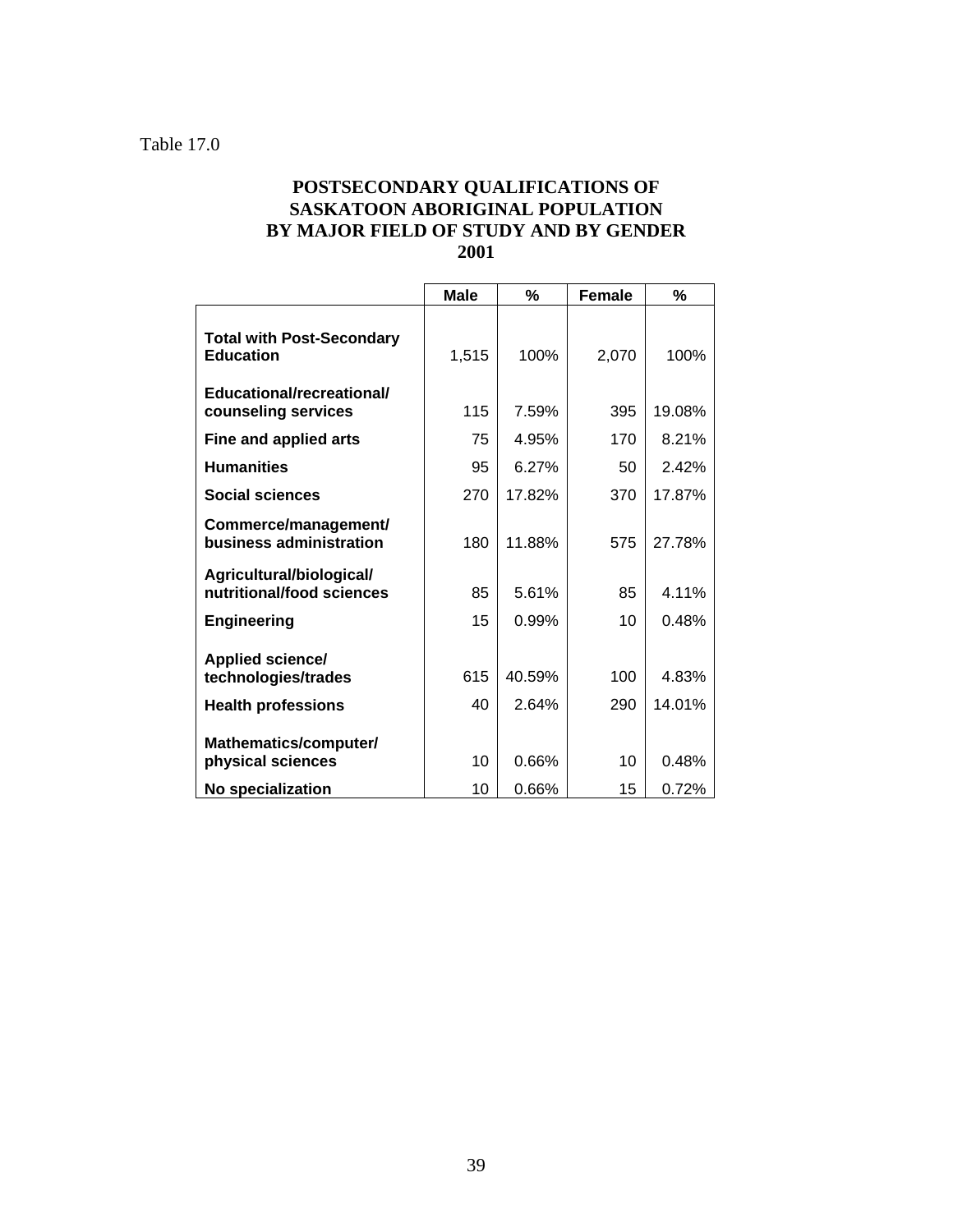### **SCHOOL ATTENDANCE RATES OF SASKATOON ABORIGINAL POPULATION AGED 15-24 YEARS 1996 AND 2001**

|                             | 1996  | $\%$    | 2001  | %       |
|-----------------------------|-------|---------|-------|---------|
| Total Ab. Pop.              |       |         |       |         |
| <b>Aged 15-24</b>           | 2,965 | 100.00% | 3,755 | 100.00% |
| <b>Not Attending School</b> | 1,305 | 44.00%  | 1,680 | 44.70%  |
| <b>Attending School</b>     | 1,660 | 56.00%  | 2,075 | 55.30%  |
| <b>Full-time</b>            | 1,425 | 48.10%  | 1,870 | 50%     |
| <b>Part-time</b>            | 235   | 7.90%   | 205   | 5.60%   |

Table 19.0

### **INCREASE IN ABORIGINAL ENROLMENT SELECTED SASKATOON SCHOOLS 1994 AND 1998**

|                           | Total |      | Aboriginal |      | Aboriginal % |         |
|---------------------------|-------|------|------------|------|--------------|---------|
|                           | 1994  | 1998 | 1994       | 1998 | 1994         | 1998    |
| <b>Pleasant Hill</b>      | 151   | 236  | 128        | 207  | 84.8%        | 87.7%   |
| St. Mary's                | 214   | 249  |            |      | $75% +$ *    | 80-90%* |
| <b>Princess Alexander</b> | 158   | 264  | 121        | 201  | 76.6%        | 76.1%   |
| <b>King George</b>        | 192   | 290  | 79         | 157  | 41.1%        | 52.1%   |
| <b>Confederation Park</b> | 501   | 529  | 126        | 188  | 25.1%        | 35.5%   |
| W.P. Bate                 | 246   | 371  | 62         | 122  | 25.2%        | 32.9%   |
| <b>Caswell Hill</b>       | 306   | 420  | 66         | 105  | 21.6%        | 25.0%   |

\* est.

Sources: City of Sasktoon Neighbourhood Profiles, 6<sup>th</sup> ed., Dec. 1998; and City of Saskatoon Neighbourhood Profiles of Aboriginal Population, 2<sup>nd</sup> ed., Feb. 1999; plus data provided by schools.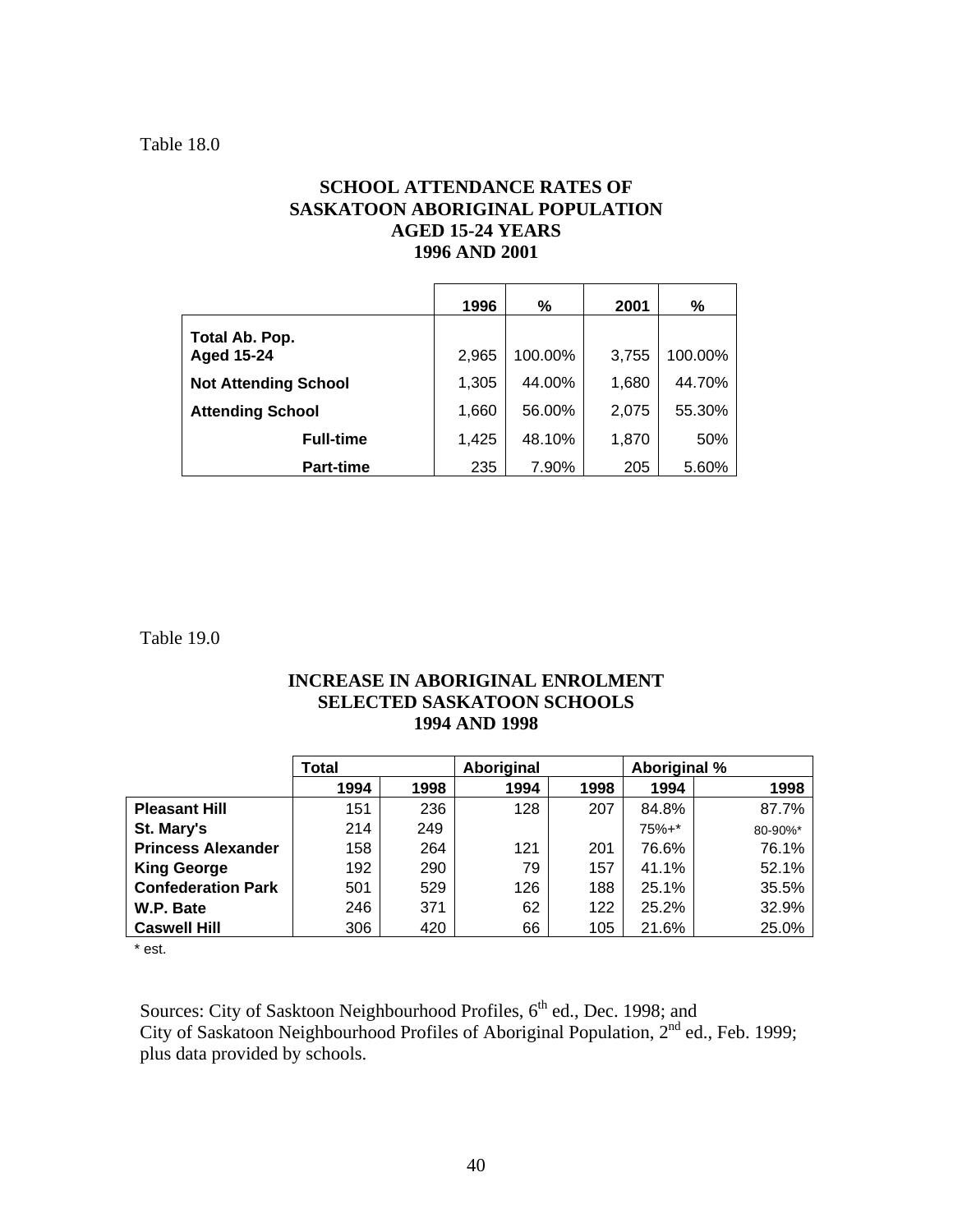### Employment

### (a) Occupation

Given the disproportionately large numbers of Aboriginal residents in the youngest age cohorts, the question must be how these young people will be entering the future labour force. Clearly, with urbanization Aboriginal people have been diversifying within the labour force and earning higher incomes. Now almost one third of urban Aboriginals within the experienced labour force are in sales and service occupations; they are becoming relatively prominent in trades, business and finance, and education occupations; but fewer (although increasing numbers) are found in management, health, and science occupations. There are gender differences in types of occupations pursued. In Saskatoon in 2001, the largest numbers of Aboriginal males were concentrated in the trade/transport/equipment operator category (15.7%), followed by sales and service (10.4%), with modest numbers in processing/manufacturing/utilities (4.7%), management (3.1%), business/finance/administration (3.1%), and education/government service/religious occupations/social science (2.3%); relatively few (less than 2%) were found in other sectors. Whereas females were found particularly in sales/service (18.3%), business/finance/administration (9.9%), and education etc. (7.6%), with some in health care (2.9%), and fewer (less than 2%) in other occupations (Table 20).

A more detailed breakdown for total Aboriginal participation in the labour force is provided in data on labour force by industry, indicating that regardless of gender, the largest numbers were working in accommodation/food services (11.3%), public administration (8.9%), healthcare/social assistance (8.6%), education (8.3%), construction (8.1%), manufacturing (7.2%), and retail trade (7.2%)(Table 21). However, the accuracy of these Statistics Canada data for 2001 could be questioned; for example, no Aboriginal management of companies or enterprises were noted, when examples may increasingly be found in Saskatoon.

In our surveys, many residents commented on relative proximity of their home to work and whether this was an issue. So it is instructive to provide specific data on mode of transportation to/from work. A high proportion of both males and females (63.1% in 2001) drive to work themselves or are driven (10.5%); moreover more walk to work (11.4%) than take public transit (8.5%)(Table 22). This finding for minimal use of public transit seems surprising; we can note that more female workers than male use public transit. Perhaps one could conclude, however, that if public transit was more convenient and accessible in a city where winters can be extremely harsh, then more use would be made of this mode.

#### (b) Income

Analyzing income levels of Aboriginal residents can be very complicated. The average income for the Aboriginal labour force in 2001 in the Saskatoon CMA was \$20,267, slightly lower than Regina yet higher than for the province as a whole. However, this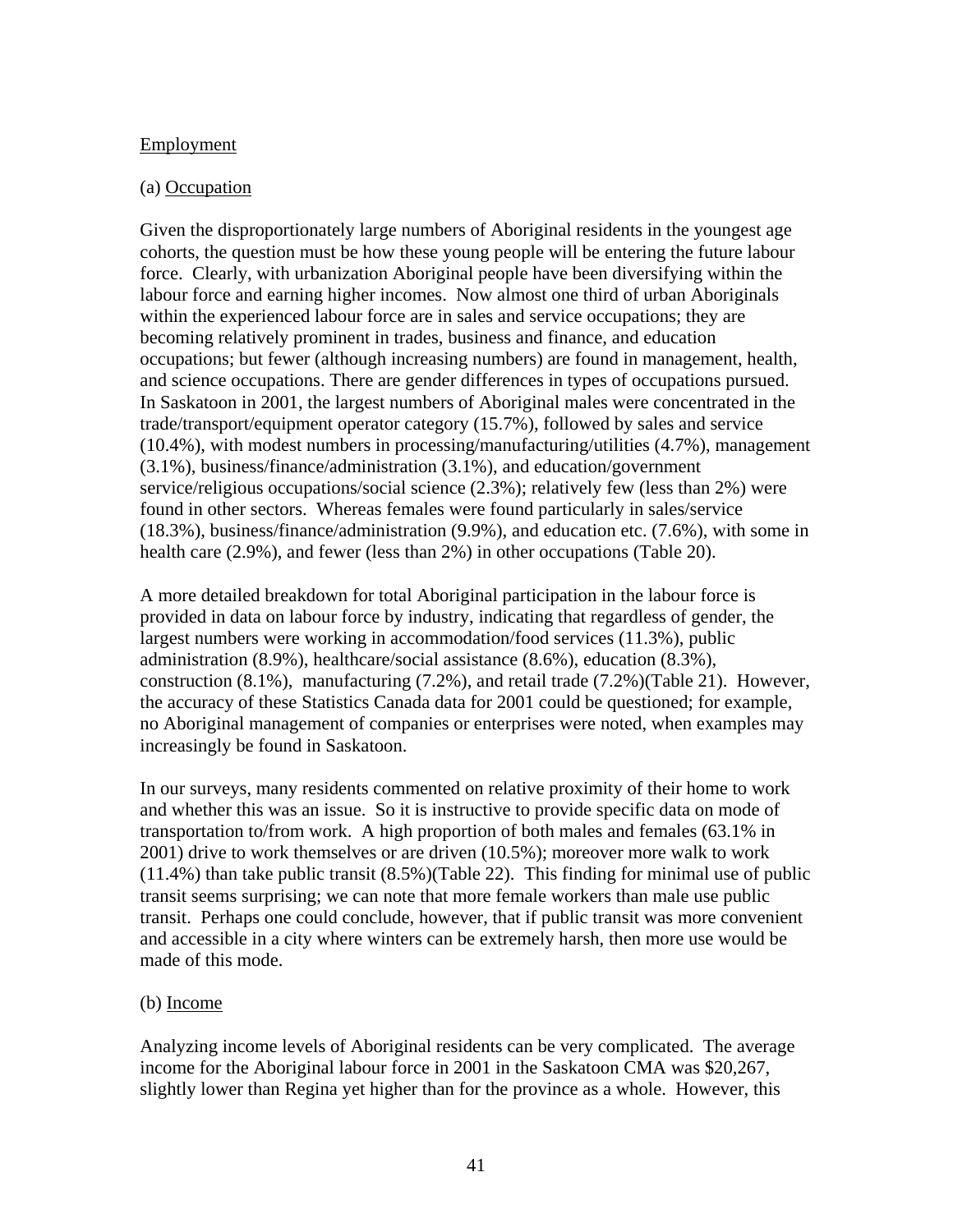average increased substantially to \$30,949 if the labour force member had worked full time for at least one year (Table 23).

If data are examined for the Aboriginal labour force within the City of Saskatoon in 2000 (Table 24 and Graph 5), several important points stand out: Males had higher average income than females: \$19,351 compared to \$15,663, and higher median income: \$13,331 compared to \$12,011. There were more females in the labour force than males (remember, though, that there is a disproportion of females in the Aboriginal population of the city). The greatest numbers of income-earners were concentrated in the relatively lower income levels. 10% of male workers earned less than \$1000 a year, compared to 5.7% of females. Another 13.7% of males earned between \$1000 and \$5000, compared to 15% of females. Two-thirds (65.9%) of potential male members of the labour force (aged 15 years and over) and three-quarters (74.9%) of female earned less than \$20,000 a year. However, it should be taken into consideration that the substantial proportion of Aboriginal residents in their late teens and twenties who may be students, not be working at all or not working full-time could skew these findings. While close to 10% of non-Aboriginal earners attain an income level of \$100,000, less than 1% of Aboriginal earners do, according to City of Saskatoon data.

Analyzing data on total labour force as well as gender differences in average employment income, comparing Aboriginal with non-Aboriginal earners in 1995 and 2001 (Table 25 and Graph 6), we note that income has been increasing for both male and female Aboriginal earners, with males consistently higher than females; however Aboriginal income still lagged well behind non-Aboriginal, averaging \$19,887 for all Aboriginal earners in 2001 compared to \$28,570 for non-Aboriginal. However, it could also be noted that male Aboriginals lagged further behind non-Aboriginal males (\$22,791 compared to \$35,280) than is the case for their female counterparts (\$17,064 compared to \$21,670). In the Aboriginal workforce, while earning less than male workers, female workers now tend to be better educated, are more present in the labour force, and may be in the process of occupying better positions.

There is wide variation in average family income in neighbourhoods having the largest Aboriginal concentrations. In 1996 in Saskatoon, for example, average income for Aboriginal families (\$20,800 rounded) was less than half that of Saskatoon families in general (\$48,900), and ranged from a low of approximately \$7,000 in one neighbourhood to a high of \$39,900 in another. In the neighbourhood having the highest Aboriginal proportion (Pleasant Hill) average family income was \$13,500. The more recent data (2001 census) reveal that of twenty neighbourhoods having at least 10% Aboriginal population, in only four (Fairhaven, Pacific Heights, Holiday Park, Parkridge) were average *personal* (not family) incomes above the Aboriginal average for the city as a whole; and in only a single neighbourhood (Holiday Park) above the city average for non-Aboriginal population. But in the two neighbourhoods where close to half the population is Aboriginal (Pleasant Hill and Riversdale), average income for Aboriginals was only a bit above half of the average Aboriginal income for the city, and in one neighbourhood (Airport Industrial) less than one-fifth of the city average for Aboriginals (Table 26).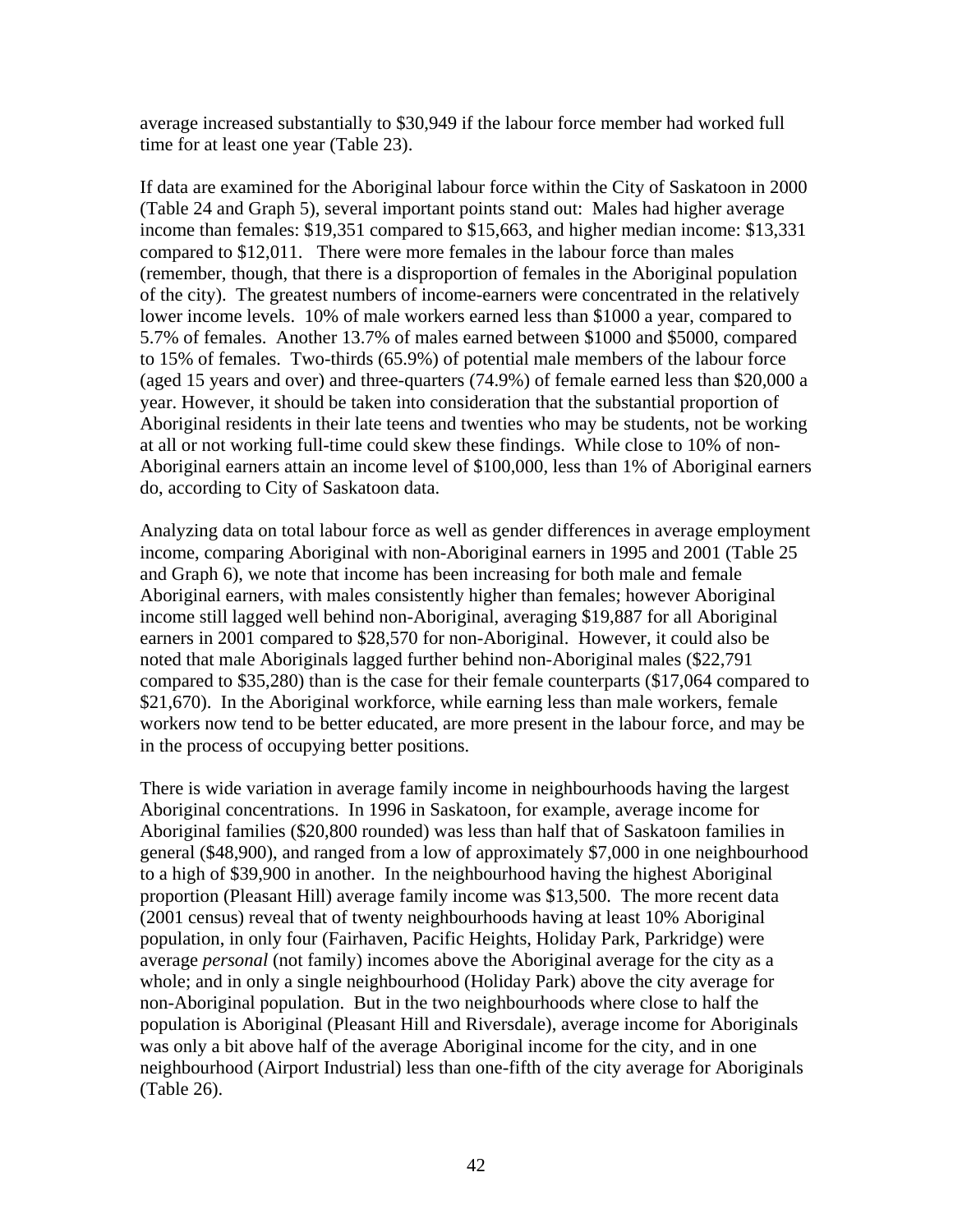A lessening proportion of total income for the Saskatoon Aboriginal population consists of government transfer payments: this has decreased from a third of all income (33.5%) in 1996 to a quarter (25.4%) in 2001 (Table 27). However, this dependency still remains proportionately larger than for the non-Aboriginal population.

#### (c) Labour Force Participation

The unemployment rate, as well as dependence upon government transfer payments, while slightly better for urban Aboriginals, are still excessive compared to the provincial rates for non-Aboriginal population: 23.0% unemployment for the total Aboriginal population in Saskatchewan, and respectively 22.3% and 20.7% in Saskatoon and Regina CMAs (refer to Table 23), whereas the unemployment rate for the non-Aboriginal population was 4.8%.

In data on labour force activity by total population and gender for the Aboriginal population aged fifteen and over in the City of Saskatoon in 2001, we can note that although there were more Aboriginal females than males in the potential labour force (6,625 compared to 5,190), far more females than males were not participants in the actual labour force (3,190 compared to 1,825); males had a higher participation rate (64.8% compared to 51.8%). These data record an unemployment rate of 23.2% for this portion of the Aboriginal population, with a higher unemployment level among males (24.5%) than females (21.8%). Similar conclusions may be drawn from data on Aboriginal population aged 15-24, except that the unemployment rates are higher (27.5% for these age cohorts) and slightly more females than males are unemployed (27.8% compared to 27.2%)(Table 28).

Examination of the effect which having young children may have on labour force participation reveals that unemployment substantially increases, and participation in the labour force decreases, particularly among women with young children. The unemployment rate for Aboriginal women with children only under six was 35.1% in 2001, and with children both under and over six was 28.2% (Table 29).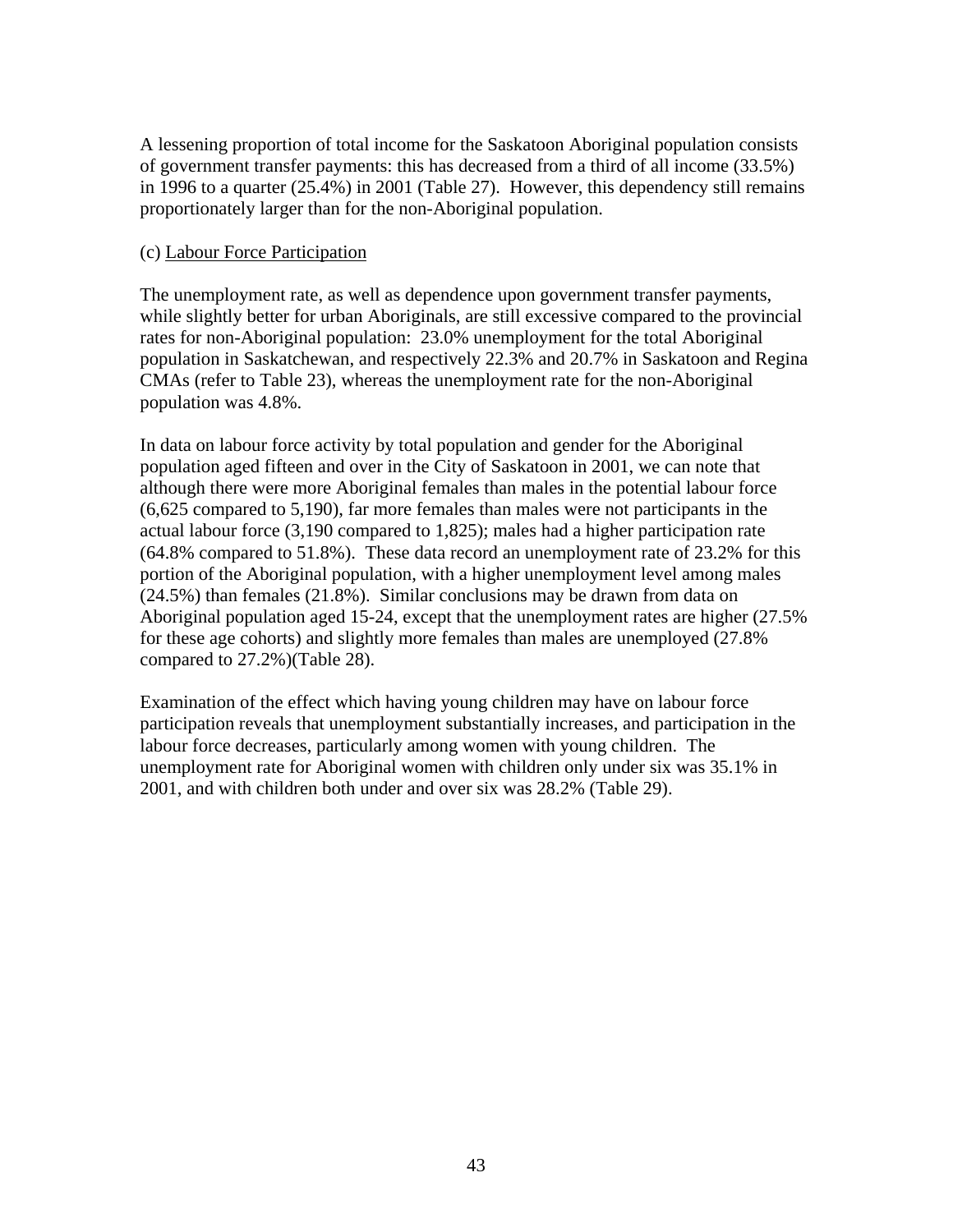### Table 20.0

### **SASKATOON ABORIGINAL LABOUR FORCE AGED 15 YEARS AND OVER, BY OCCUPATION AND GENDER 2001**

|                                                          | <b>Total</b> | %       | Male  | %      | <b>Female</b> | %      |
|----------------------------------------------------------|--------------|---------|-------|--------|---------------|--------|
| <b>Total</b>                                             | 6,800        | 100.00% | 3,365 | 49.49% | 3,435         | 50.51% |
| <b>Management</b>                                        | 335          | 4.93%   | 210   | 3.09%  | 125           | 1.84%  |
| <b>Business/finance/administration</b>                   | 880          | 12.94%  | 210   | 3.09%  | 670           | 9.85%  |
| <b>Natural/applied sciences</b>                          | 155          | 2.28%   | 130   | 1.91%  | 25            | 0.37%  |
| <b>Health</b>                                            | 230          | 3.38%   | 35    | 0.51%  | 195           | 2.87%  |
| Social science/education/<br>government service/religion | 705          | 10.37%  | 190   | 2.79%  | 515           | 7.57%  |
| Art/culture/recreation/sport                             | 190          | 2.79%   | 85    | 1.25%  | 105           | 1.54%  |
| Sales/service                                            | 1,950        | 28.68%  | 705   | 10.37% | 1,245         | 18.31% |
| Trades/transport/<br>equipment operators                 | 1,120        | 16.47%  | 1,065 | 15.66% | 55            | 0.81%  |
| <b>Primary industry</b>                                  | 205          | 3.01%   | 125   | 1.84%  | 80            | 1.18%  |
| Processing/manufacturing/utilities                       | 395          | 5.81%   | 320   | 4.71%  | 75            | 1.10%  |
| <b>Occupation - Not applicable</b>                       | 635          | 9.34%   | 290   | 4.26%  | 345           | 5.07%  |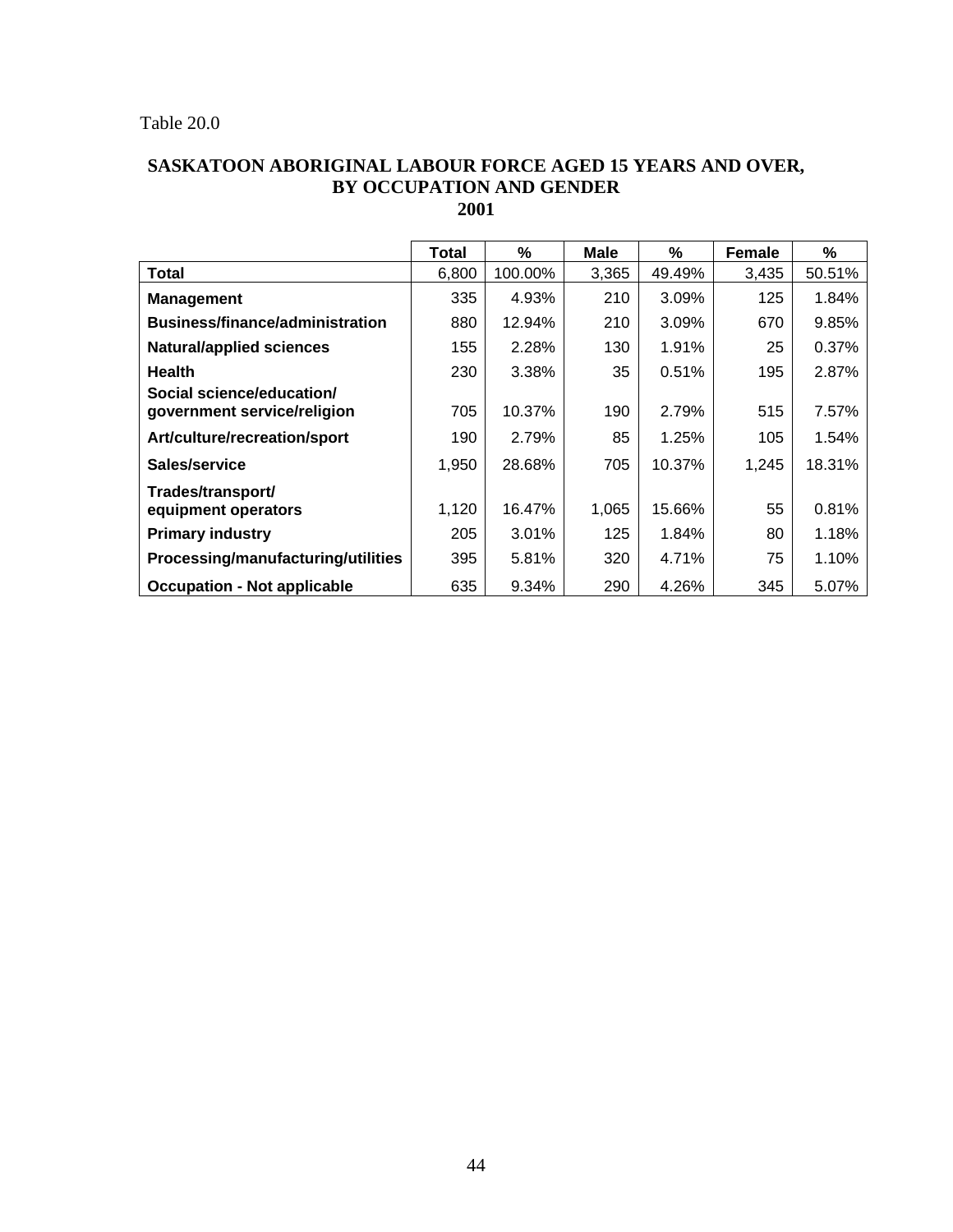## Table 21.0

### **ABORIGINAL LABOUR FORCE AGED 15 YEARS AND OVER, BY INDUSTRY SASKATOON 2001**

|                                                        | <b>Number</b> | %        |
|--------------------------------------------------------|---------------|----------|
| <b>Total</b>                                           | 6,800         | 100.00%  |
| Agriculture/forestry/<br>fishing/hunting               | 80            | 1.18%    |
| Mining/oil/gas extraction                              | 165           | 2.43%    |
| <b>Utilities</b>                                       | 40            | 0.59%    |
| Construction                                           | 550           | 8.09%    |
| <b>Manufacturing</b>                                   | 490           | 7.21%    |
| Wholesale trade                                        | 195           | 2.87%    |
| <b>Retail trade</b>                                    | 490           | 7.21%    |
| Transportation/<br>warehousing                         | 200           | 2.94%    |
| <b>Information/cultural</b>                            | 170           | 2.50%    |
| <b>Finance/insurance</b>                               | 110           | 1.62%    |
| <b>Real estate/rental/leasing</b>                      | 125           | 1.84%    |
| Professional/scientific/<br>technical services         | 135           | 1.99%    |
| <b>Management of companies/</b><br>enterprises         | 0             | $0.00\%$ |
| Administrative/support/waste<br>management/remediation | 305           | 4.49%    |
| <b>Educational services</b>                            | 565           | 8.31%    |
| Healthcare/<br>social assistance                       | 585           | 8.60%    |
| Arts/entertainment/<br>recreation                      | 260           | 3.82%    |
| Accommodation/<br>food services                        | 770           | 11.32%   |
| <b>Other services</b><br>(except public admin.)        | 315           | 4.63%    |
| <b>Public administration</b>                           | 605           | 8.90%    |
| <b>Industry - Not applicable</b>                       | 635           | 9.34%    |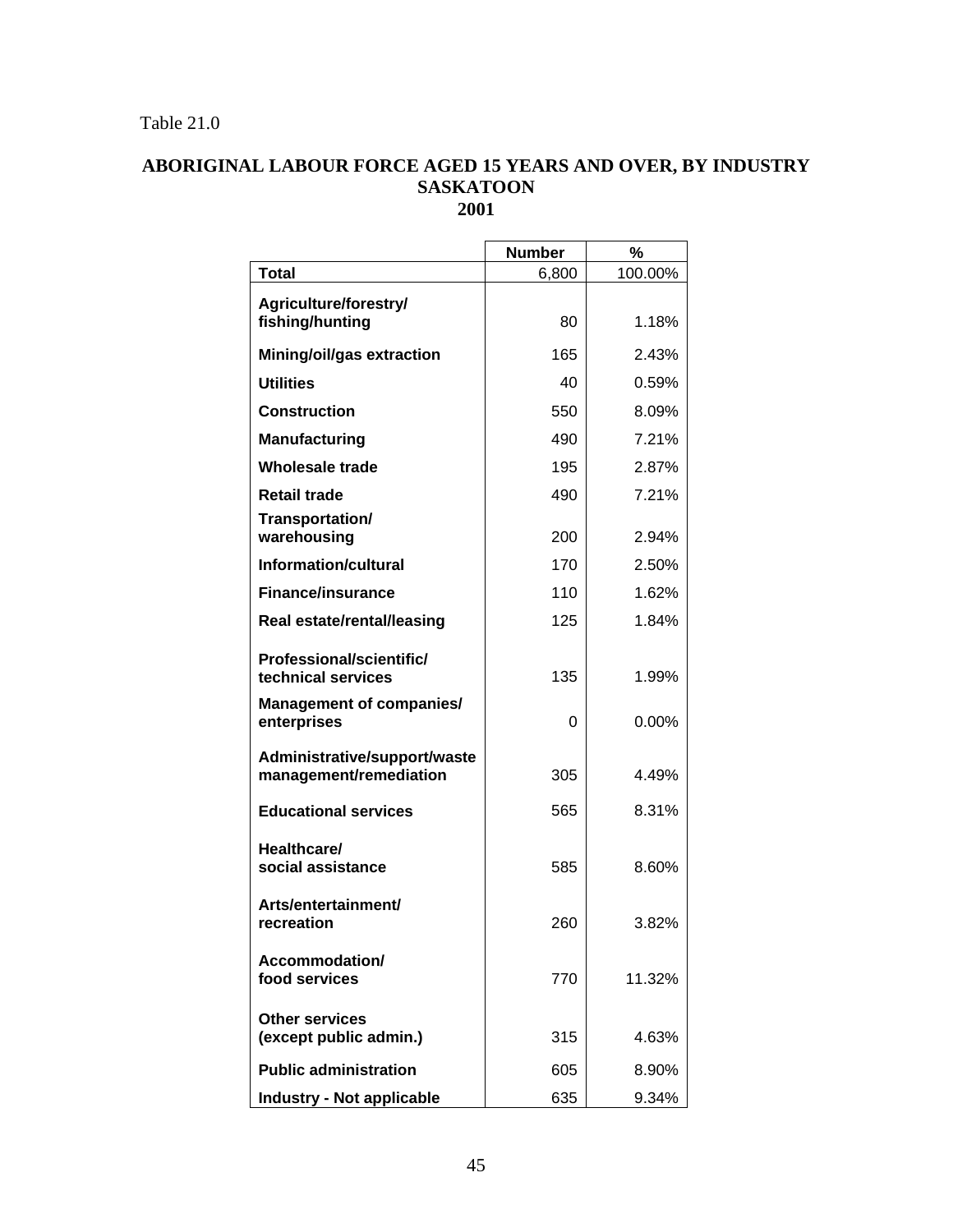### **MODE OF TRANSPORTATION TO/FROM WORK SASKATOON ABORIGINAL POPULATION, BY GENDER 2001**

|                                  | Total    | %       | <b>Male</b> | %     | Female   | %     |
|----------------------------------|----------|---------|-------------|-------|----------|-------|
| <b>Total</b>                     | 5,000    | 100.0%  | 2,445       | 48.9% | 2,555    | 51.1% |
| Car/truck/<br>van(as driver)     | 3,155    | 63.1%   | 1,580       | 31.6% | 1,575    | 31.5% |
| Car/truck/<br>van (as passenger) | 525      | 10.5%   | 250         | 5.0%  | 275      | 5.5%  |
| <b>Public transit</b>            | 425      | 8.5%    | 165         | 3.3%  | 260      | 5.2%  |
| Walked                           | 570      | 11.4%   | 240         | 4.8%  | 330      | 6.6%  |
| <b>Bicycle</b>                   | 165      | 3.3%    | 130         | 2.6%  | 35       | 0.7%  |
| <b>Motorcycle</b>                | $\Omega$ | $0.0\%$ | 0           | 0.0%  | $\Omega$ | 0.0%  |
| Taxicab                          | 20       | 0.4%    | 0           | 0.0%  | 20       | 0.4%  |
| Other method                     | 140      | 2.8%    | 80          | 1.6%  | 60       | 1.2%  |

Table 23.0

#### **SELECTED EMPLOYMENT DATA ABORIGINAL IDENTITY POPULATION 2001**

|                                              | <b>Saskatoon</b><br>СМА | Regina<br>СМА | Saskatchewan |
|----------------------------------------------|-------------------------|---------------|--------------|
| Average income                               | \$20,267                | \$20,469      | \$18,693     |
| Average income<br>if full time for 1 yr      | \$30,949                | \$32,661      | \$30,140     |
| <b>Participation rate in</b><br>labour force | 58.4%                   | 58.4%         | 54.4%        |
| <b>Population in</b><br>labour force         | 6655                    | 5055          | 39100        |
| <b>Employment rate</b>                       | 45.4%                   | 46.3%         | 42.0%        |
| <b>Unemployment rate</b>                     | 22.3%                   | 20.7%         | 23.0%        |
| % income in gov't<br>transfer payments       | 24.4%                   | 25.2%         | 27.7%        |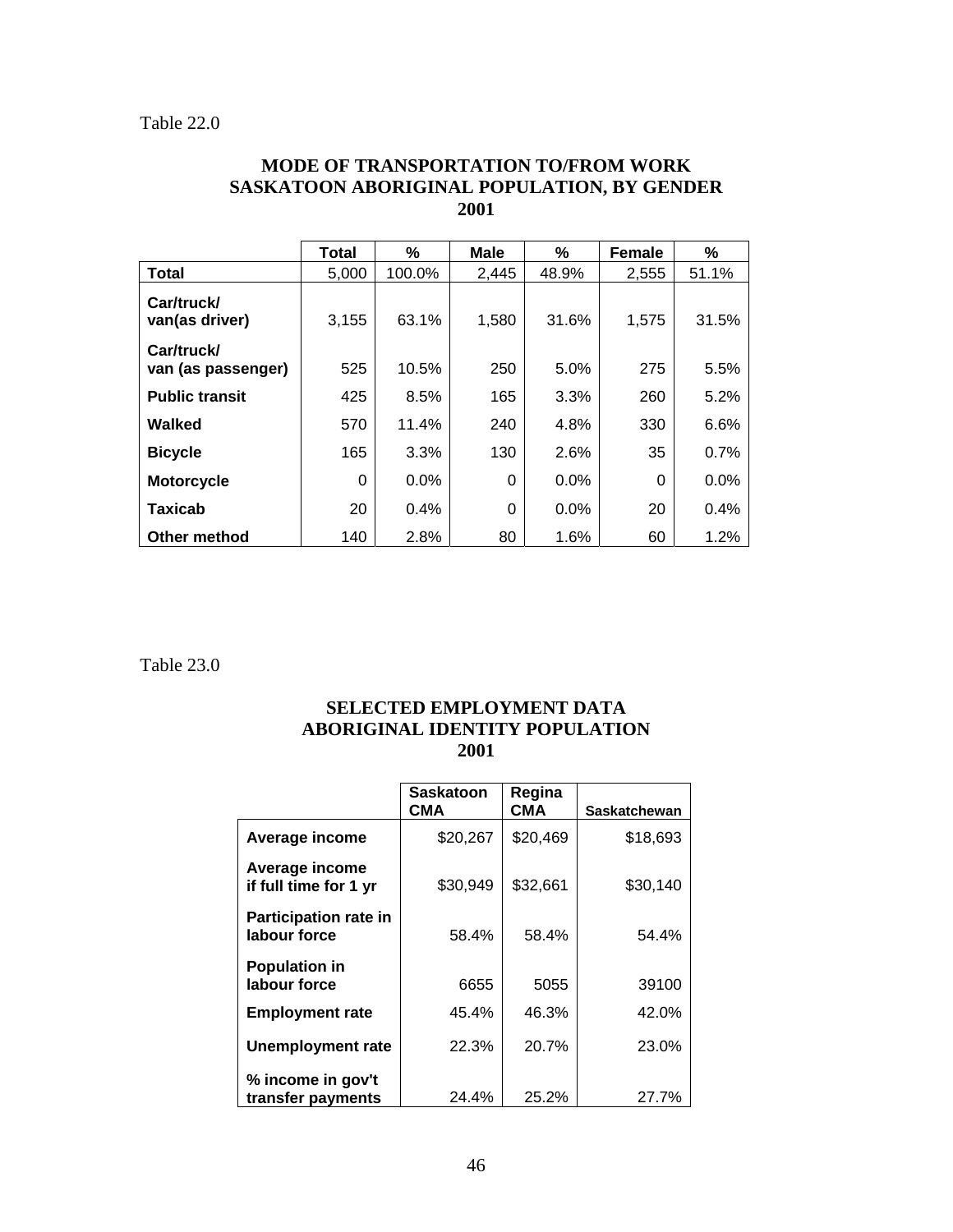### **TOTAL INCOME LEVELS SASKATOON ABORIGINAL POPULATION AGED 15 AND OVER 2000**

|                       | <b>MALE</b> | $\%$   | <b>FEMALE</b> | %      |
|-----------------------|-------------|--------|---------------|--------|
| Total                 | 5,190       | 100%   | 6,625         | 100%   |
| No Income             | 495         | 9.54%  | 605           | 9.13%  |
| <b>Under \$1000</b>   | 520         | 10.02% | 375           | 5.66%  |
| \$1000-\$4999         | 710         | 13.68% | 995           | 15.02% |
| \$5000-\$9999         | 700         | 13.49% | 1,145         | 17.28% |
| \$10000-\$14999       | 605         | 11.65% | 1,090         | 16.45% |
| \$15000-\$19999       | 390         | 7.51%  | 750           | 11.32% |
| \$20000-\$24999       | 365         | 7.03%  | 495           | 7.47%  |
| \$25000-\$29999       | 280         | 5.39%  | 275           | 4.15%  |
| \$30000-\$34999       | 255         | 4.91%  | 280           | 4.23%  |
| \$35000-\$39999       | 120         | 2.31%  | 200           | 3.02%  |
| \$40000-\$44999       | 225         | 4.33%  | 195           | 2.94%  |
| \$45000-\$49999       | 120         | 2.31%  | 65            | 0.98%  |
| \$50000+              | 405         | 7.80%  | 155           | 2.34%  |
| <b>Average Income</b> | \$19,351    |        | \$15,663      |        |
| <b>Median Income</b>  | \$13,331    |        | \$12,011      |        |

Table 25.0

### **AVERAGE EMPLOYMENT INCOME SASKATOON ABORIGINAL AND NON-ABORIGINAL POPULATION AGED 15 YEARS AND OVER, BY GENDER 1995 AND 2001**

|                             | Average<br><b>Income</b> |          | Full year/<br><b>Full time</b> |          | Part year/<br><b>Part time</b> |          |
|-----------------------------|--------------------------|----------|--------------------------------|----------|--------------------------------|----------|
|                             | 1995                     | 2001     | 1995                           | 2001     | 1995                           | 2001     |
| <b>Total Aboriginal</b>     |                          |          |                                |          |                                |          |
| <b>Population</b>           | \$16,585                 | \$19,887 | \$28,644                       | \$30,682 | \$10,457                       | \$12,243 |
| <b>Male</b>                 | \$19,465                 | \$22,791 | \$30,139                       | \$32,417 | \$13,083                       | \$14,067 |
| <b>Female</b>               | \$13,705                 | \$17,064 | \$27,149                       | \$28,521 | \$7,831                        | \$10,724 |
| <b>Total Non-Aboriginal</b> |                          |          |                                |          |                                |          |
| <b>Population</b>           | \$24,732                 | \$28,570 | \$34,592                       | \$39,888 | \$13,902                       | \$16,473 |
| <b>Male</b>                 | \$31,109                 | \$35,280 | \$41,154                       | \$46,184 | \$16,768                       | \$19,888 |
| <b>Female</b>               | \$18,356                 | \$21,670 | \$28,031                       | \$31,379 | \$11,036                       | \$13,879 |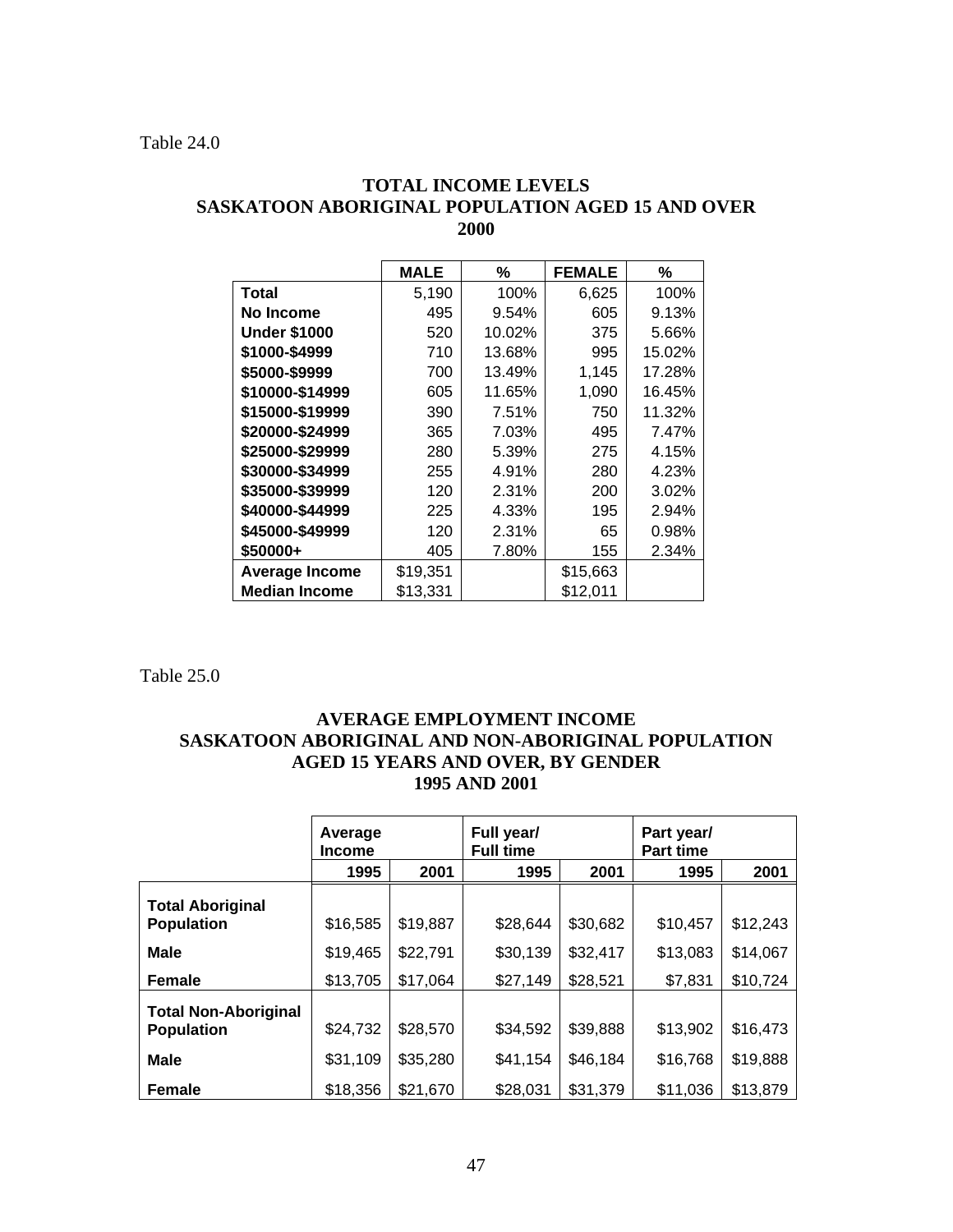Graph 5.0



**TOTAL INCOME LEVELS ABORIGINAL FEMALES AND MALES AGED 15 AND OVER SASKATOON, 2000** 

Graph 6.0

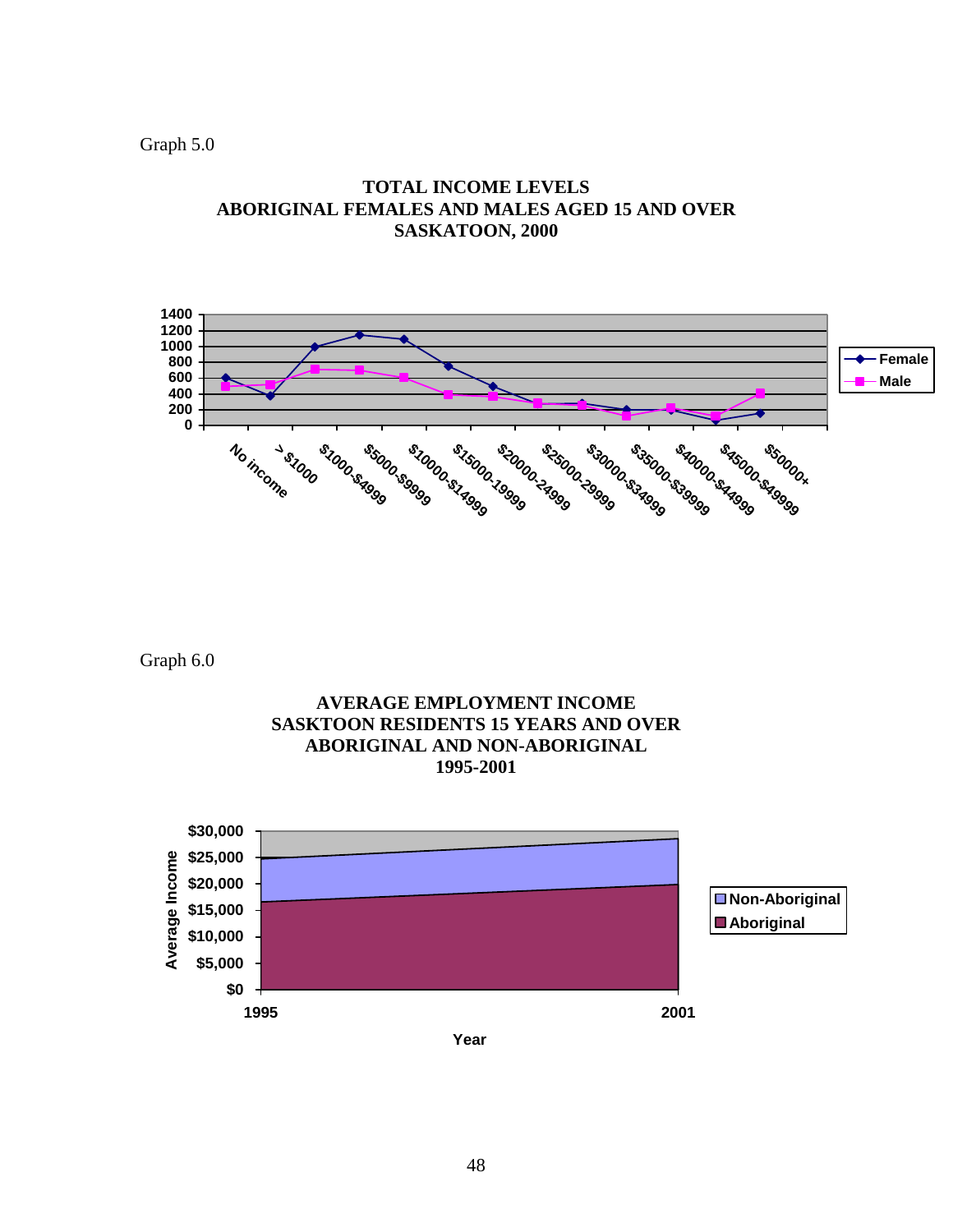### **AVERAGE EMPLOYMENT INCOME ABORIGINAL EARNERS SASKATOON, SELECTED NEIGHBOURHOODS\* 2001**

|                           | $\%$<br>Aboriginal | Average<br><b>Income</b> |
|---------------------------|--------------------|--------------------------|
| City Non-Ab.              |                    |                          |
| <b>Total</b>              |                    | \$28,570                 |
| City Ab. Total            |                    | \$19,887                 |
| <b>Pleasant Hill</b>      | 48.4%              | \$11,337                 |
| <b>Riversdale</b>         | 43.5%              | \$11,874                 |
| <b>Confederation SC</b>   | 37.4%              | \$18,139                 |
| <b>West Industrial</b>    | 34.1%              |                          |
| <b>Meadowgreen</b>        | 28.0%              | \$13,147                 |
| <b>Airport Industrial</b> | 26.7%              | \$3,944                  |
| Westmount                 | 22.8%              | \$15,136                 |
| <b>Caswell Hill</b>       | 21.5%              | \$16,737                 |
| <b>Massey Place</b>       | 20.7%              | \$16,981                 |
| Kelsey-Woodlawn           | 19.8%              | \$15,007                 |
| <b>Mayfair</b>            | 19.5%              | \$10,793                 |
| <b>King George</b>        | 18.2%              | \$13,468                 |
| <b>Fairhaven</b>          | 17.7%              | \$23,228                 |
| Confederation             |                    |                          |
| Park                      | 17.4%              | \$18,134                 |
| <b>Mount Royal</b>        | 15.9%              | \$18,318                 |
| <b>Pacific Heights</b>    | 15.1%              | \$26,605                 |
| Westview                  | 15.1%              | \$17,859                 |
| <b>Exhibition</b>         | 10.7%              | \$19,852                 |
| <b>Holiday Park</b>       | 10.4%              | \$28,581                 |
| <b>Parkridge</b>          | 10.1%              | \$24,620                 |

\*Neighborhoods with Aboriginal proportion 10% or higher

Table 27.0

### **COMPOSITION OF TOTAL INCOME SASKATOON ABORIGINAL POPULATION 1996 AND 2001**

|                       | 1996  | 2001  |
|-----------------------|-------|-------|
| <b>Total Income</b>   | 100%  | 100%  |
| <b>Employment</b>     | 62.6% | 69.7% |
| <b>Govt. Transfer</b> | 33.5% | 25.4% |
| Other                 | 3.8%  | 4.9%  |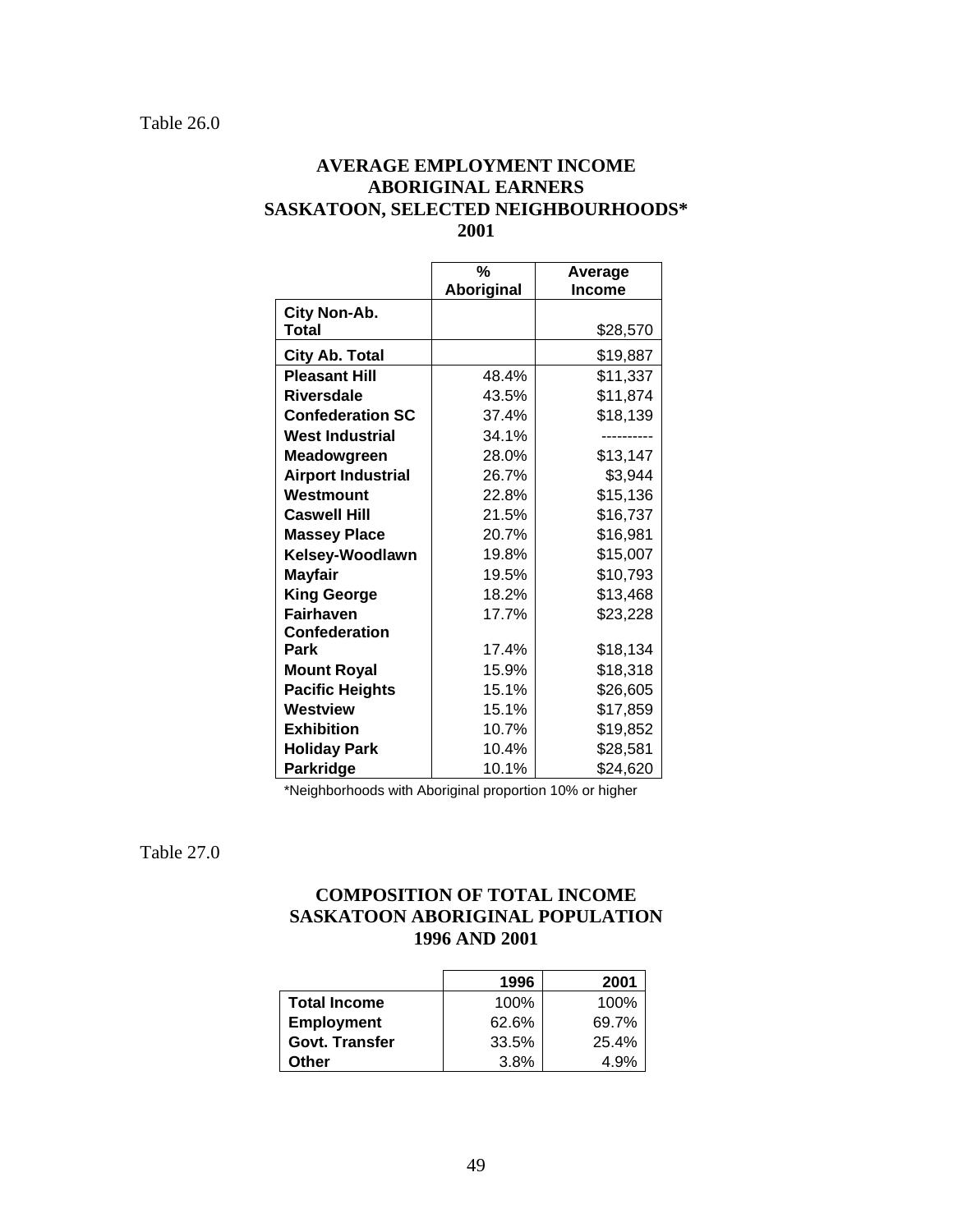#### Table 28.0

#### **SASKATOON ABORIGINAL POPULATION LABOUR FORCE ACTIVITY, BY GENDER 2001**

|                            | AGED 15+ |             |               | <b>AGED 15-24</b> |      |               |
|----------------------------|----------|-------------|---------------|-------------------|------|---------------|
|                            | Total    | <b>Male</b> | <b>Female</b> | Total             | Male | <b>Female</b> |
| Total                      | 11810    | 5190        | 6625          | 3755              | 1655 | 2105          |
| In Labour Force            | 6800     | 3365        | 3435          | 1690              | 790  | 900           |
| <b>Employed</b>            | 5225     | 2540        | 2680          | 1220              | 575  | 645           |
| <b>Unemployed</b>          | 1580     | 825         | 750           | 465               | 215  | 250           |
| <b>Not in Labour Force</b> | 5005     | 1825        | 3190          | 2065              | 860  | 1205          |
| <b>Participation Rate</b>  | 57.6     | 64.8        | 51.8          | 45                | 47.7 | 42.8          |
| <b>Employment Rate</b>     | 44.3     | 48.9        | 40.5          | 32.5              | 34.7 | 30.6          |
| <b>Unemployment Rate</b>   | 23.2     | 24.5        | 21.8          | 27.5              | 27.2 | 27.8          |

Table 29.0

### **SASKATOON ABORIGINAL POPULATION AGED 15 YEARS AND OVER IN PRIVATE HOUSEHOLDS BY PRESENCE OF CHILDREN AND LABOUR FORCE ACTIVITY 2001**

|                                                        | Participation<br>Rate |                | <b>Employment</b><br>Rate |                | <b>Unemployment</b><br>Rate |                |
|--------------------------------------------------------|-----------------------|----------------|---------------------------|----------------|-----------------------------|----------------|
|                                                        | <b>TOTAL</b>          | <b>FEMALES</b> | <b>TOTAL</b>              | <b>FEMALES</b> | <b>TOTAL</b>                | <b>FEMALES</b> |
| <b>Private Household</b><br>(Total)                    | 57.6%                 | 51.9%          | 44.3%                     | 40.5%          | 23.1%                       | 21.9%          |
| <b>Households with</b><br>no children                  | 55.3%                 | 50.9%          | 43.2%                     | 42.0%          | 21.9%                       | 17.5%          |
| <b>Households with</b><br>children                     | 60.4%                 | 52.7%          | 45.6%                     | 39.4%          | 24.6%                       | 25.2%          |
| <b>Households with</b><br>children under 6 only        | 52.2%                 | 41.0%          | 37.3%                     | 26.6%          | 28.5%                       | 35.1%          |
| <b>Households with</b><br>children over and<br>under 6 | 56.3%                 | 45.9%          | 40.8%                     | 32.9%          | 26.8%                       | 28.2%          |
| <b>Households with</b><br>children over 6 only         | 66.4%                 | 61.4%          | 51.8%                     | 48.6%          | 22.2%                       | 21.4%          |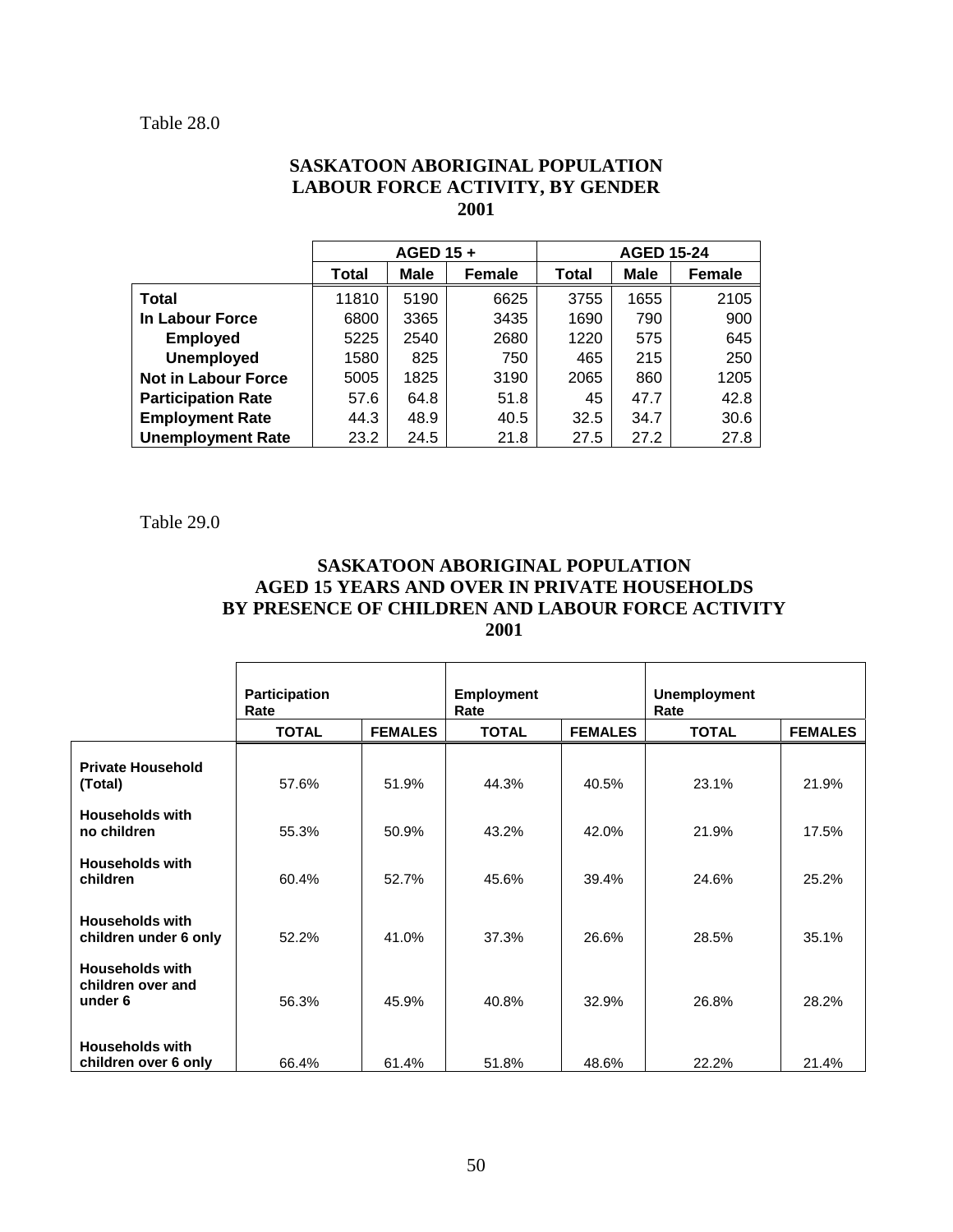#### Poverty

Saskatoon and Regina continue to have the highest proportions of Aboriginal population living below the statistical poverty line (the Low Income Cut-off) of any CMAs in Canada: in 1996 in Saskatoon 64% (almost two-thirds) of the Aboriginal population was below the LICO, compared to only 18% of the non-Aboriginal population; in Regina 63% of Aboriginals were below the LICO, compared to 14% of non-Aboriginals. The most recent data show that in 2001 in Saskatoon and Regina respectively 52% and 53% (more than half) of the Aboriginal residents were below the LICO, compared to about 15% of the non-Aboriginal population.

The Low Income Cut-Off (LICO) has been defined since 1992 as the average (34.7% of their total income) which Canadian families spent at that time on basic necessities (food, shelter, and clothing), plus 20%, with LICOs adjusted to income levels differentiated by family size and degree of urbanization, updated annually by changes in the consumer price index.

Despite the substantial reduction of this poverty rate among Aboriginal residents in these two Saskatchewan cities, there has been a concomitant reduction in all western CMAs: Winnipeg from 61% to 49%, Edmonton from 54% to 38%, Vancouver from 49% to 40%. However, these two Saskatchewan cities still retain the highest poverty levels. Aboriginal unemployment rates and the LICO rate in all census tracts having the highest Aboriginal concentrations far exceeded non-Aboriginal rates. Moreover, average income for Aboriginal identity population has lagged far behind the non-Aboriginal populations in Saskatoon and Regina (by approximately \$9,000 and \$12,000 respectively). On the whole, then, despite indications of increasing education, occupational diversity, and income among urban Aboriginal population in Saskatchewan, this population remains disproportionately poor. Despite gradual dispersion of the Aboriginal population, the highest proportions of Aboriginal residents are still found in the poorest neighbourhoods; moreover these concentrations are growing.

Wide discrepancies persist in median incomes for Saskatoon neighbourhoods, with differences between the most affluent and poorest ranging as much as sixfold. Furthermore, considering that in some affluent neighbourhoods few or even no Aboriginal families reside, the gulf between these well-to-do non-Aboriginal families and Aboriginal families living in the poorest neighbourhoods is even greater. Poverty in lowest income neighbourhoods impacts upon residents' quality of life, condition of housing, security, and self-respect.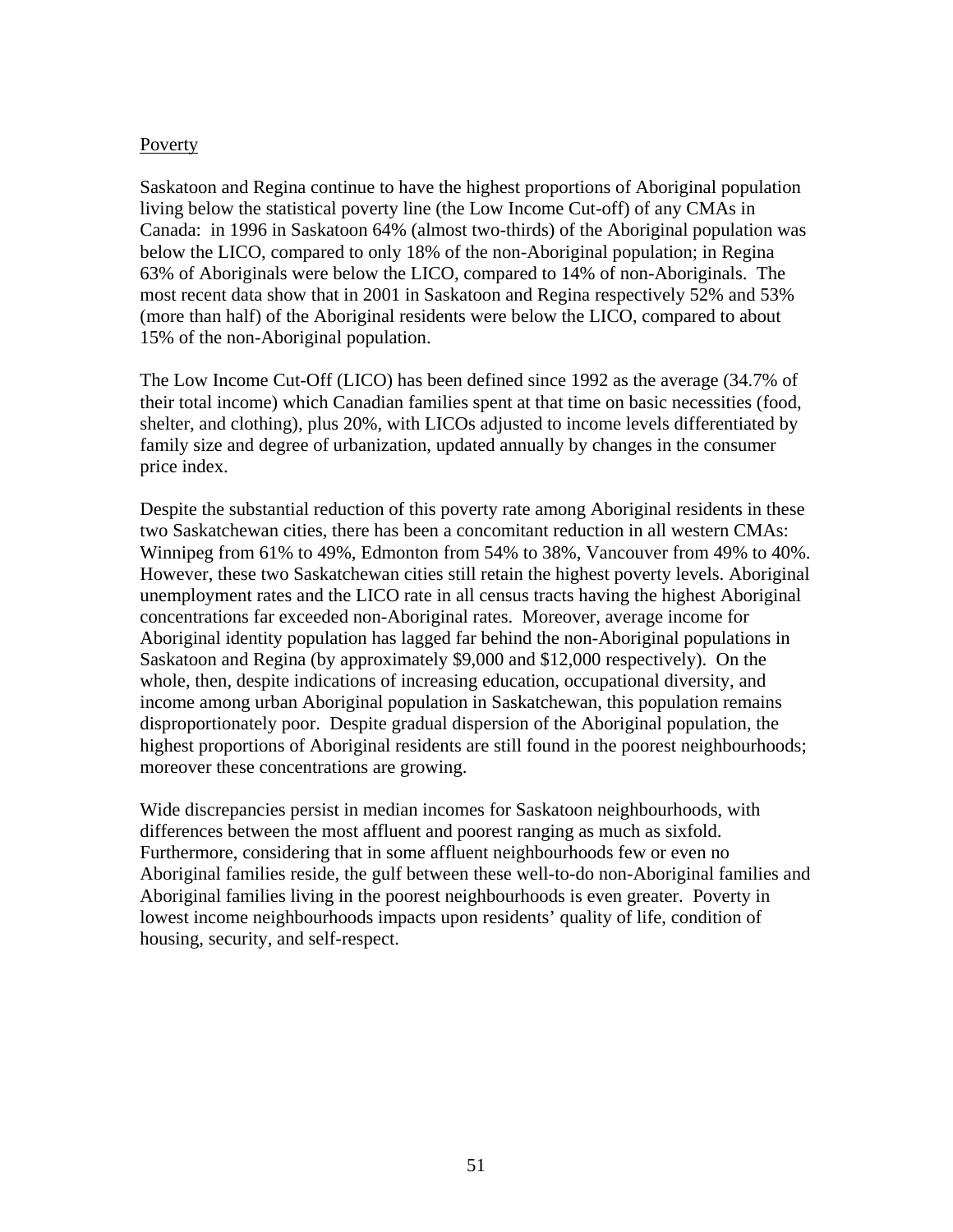### Housing and Living Conditions

Housing conditions for urban Aboriginal population are improving. Much research and many policy recommendations have been reflected in increasing collaboration between Aboriginal organizations such as the Saskatoon Tribal Council (STC) and Central Urban Metis Federation Inc. (CUMFI) and universities, civic government (particularly City Planning), housing consortia, and community organizations, all recently linked in the comprehensive Bridges and Foundations Project on Urban Aboriginal Housing in Saskatoon. Among urban Aboriginal population home ownership is increasing and overcrowding lessening; however many families are still struggling with relatively limited incomes and poor housing conditions, moreover demand for affordable housing far exceeds availability. In recent years Saskatoon has had one of the lowest (at times the very lowest) vacancy rates in Canadian cities. Moreover disproportions of Aboriginal residents are renters rather than home owners: according to CMHC, in 2001 Regina and Saskatoon had the highest proportion of Aboriginal renter households among Canadian cities, respectively 18.0% and 17.2%. Of 8,105 Aboriginal households in Saskatoon that year, approximately two-thirds were rented and one third were owned (Table 30). On average, for Aboriginal residents in Saskatoon lower incomes have meant that "affordability" of better or even adequate housing is out of reach; median Aboriginal household income in Saskatoon in 2001 was \$26,700. Corresponding barriers to finding suitable housing have been higher than average family size, lack of capital in moving into the city from a reserve or northern community, discrimination by landlords, lack of familiarity with financing assistance and mortgaging procedures, reduction of government assistance, difficulty in locating and maintaining regular employment, transiency and homelessness (both relative and absolute), non-familiarity with property maintenance……the list could go on.

In 2001, 13.8% of all households in Saskatoon were found to be in "core housing need", and these households typically spent half of total income on shelter; this was the second highest ratio for any CMA in Canada. 29.4% of rental households and 5.9% of owners were in "core housing need". But among Aboriginal households, 44.5% of renters were in core housing need, as were 45% of Metis households and 78% of lone-parent households. In 2001 4,690 dwellings, representing 6% of all households in Saskatoon, were classified as needing major repair. Among Aboriginal households, though, the proportion needing major repair climbed to 11.9%, and another 34.9% needed minor repair (Table 30). According to Statistics Canada only 3.8% of Aboriginal households had more than one person per room; however according to the Survey of Aboriginal Peoples 18% of all Aboriginal households in this city are overcrowded. The greatest decreases in property values have been precisely in west side neighbourhoods both with the older housing stock and the highest concentrations of Aboriginal population.

Concerning the composition of Aboriginal households in Saskatoon, in 2001 a high proportion (83.7%) of household members consisted of family members. The remainder (16.3%) consisted of "non-family persons", including people living with relatives, living with non-relatives, or simply living alone. Of just 375 Aboriginal residents aged 65 and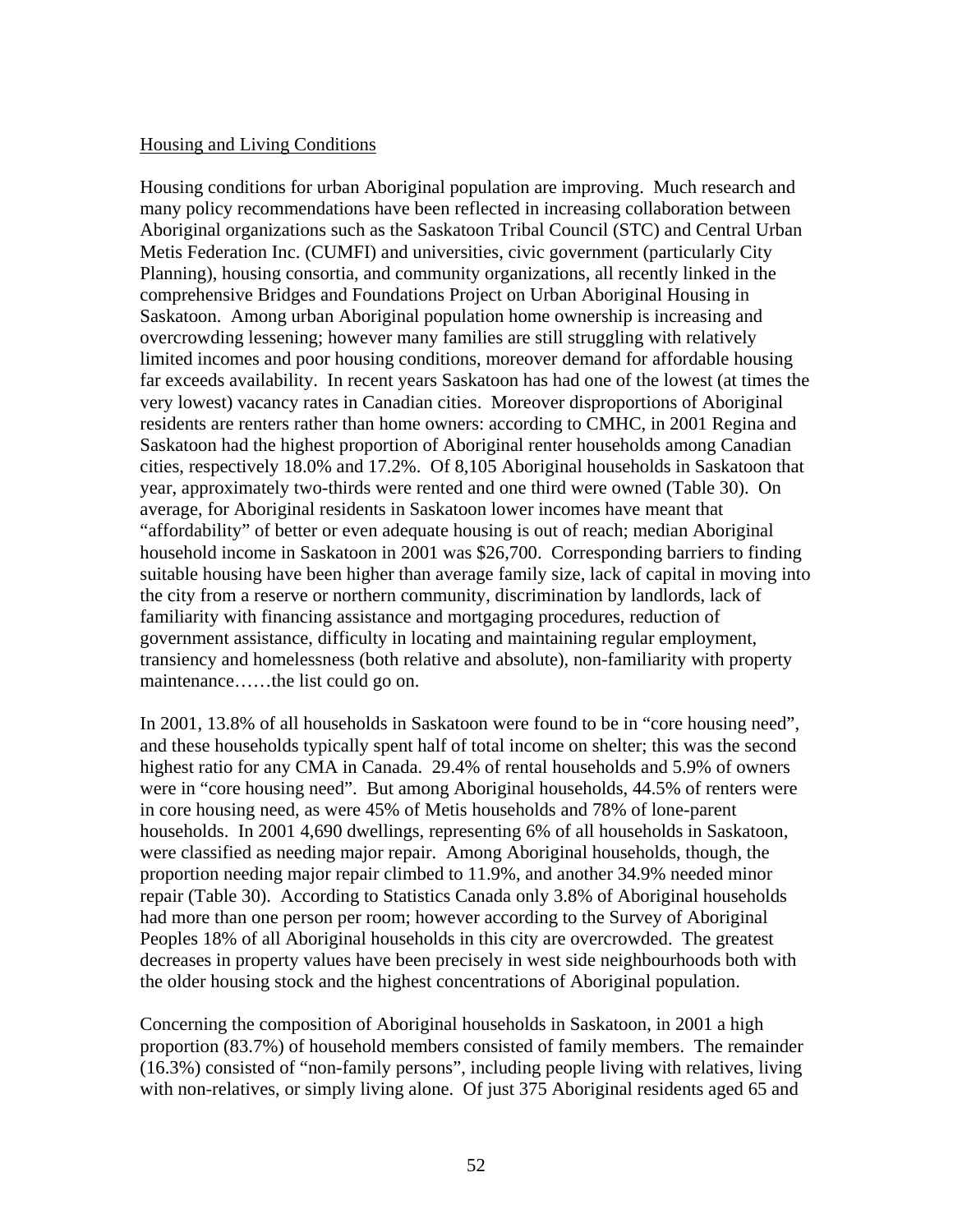over, a bit more than half (57.3%) were domiciled with their families, 32.0% were living alone, 9.3% with relatives, and 2.6% with non-relatives (Table 31).

Table 30.0

### **HOUSING CONDITIONS ABORIGINAL IDENTITY POPULATION 2001**

|                                          | <b>Saskatoon</b> |       | Regina        |         | <b>Saskatchewan</b> |       |
|------------------------------------------|------------------|-------|---------------|---------|---------------------|-------|
|                                          | <b>Number</b>    | %     | <b>Number</b> | %       | <b>Number</b>       | %     |
| <b>Number of dwellings</b>               | 8,105            |       | 6,425         |         | 43,650              |       |
| Ownership                                | 2,730            | 33.7% | 2,055         | 32.0%   | 15,300              | 35.1% |
| Minor repairs needed                     | 2,830            | 34.9% | 2,020         | 31.4%   | 15,050              | 34.5% |
| Major repairs needed                     | 965              | 11.9% | 1.040         | 16.2%   | 9,780               | 22.4% |
| More than 1 person/<br>room              |                  | 3.8%  |               | $3.0\%$ |                     | 8.7%  |
| <b>Median household</b><br><i>income</i> | \$26,700         |       | \$26,531      |         | \$27,166            |       |

Table 31.0

### **HOUSEHOLD COMPOSITION SASKATOON ABORIGINAL POPULATION 2001**

|                                           | Total Ab.<br><b>Population</b> | <b>Proportion</b> | <b>Population</b><br>Ages $65+$ | <b>Proportion</b> |
|-------------------------------------------|--------------------------------|-------------------|---------------------------------|-------------------|
| <b>Residents in</b><br>private households | 18,960                         | 100%              | 375                             | 100%              |
| <b>Family members</b>                     | 15,865                         | 83.68%            | 215                             | 57.33%            |
| <b>Non-family persons</b>                 | 3,090                          | 16.30%            | 165                             | 44.00%            |
| Living with family                        | 815                            | 4.29%             | 35                              | 9.33%             |
| Living with non-family                    | 1,065                          | 5.61%             | 10                              | 2.66%             |
| <b>Living alone</b>                       | 1,210                          | 6.38%             | 120                             | 32.00%            |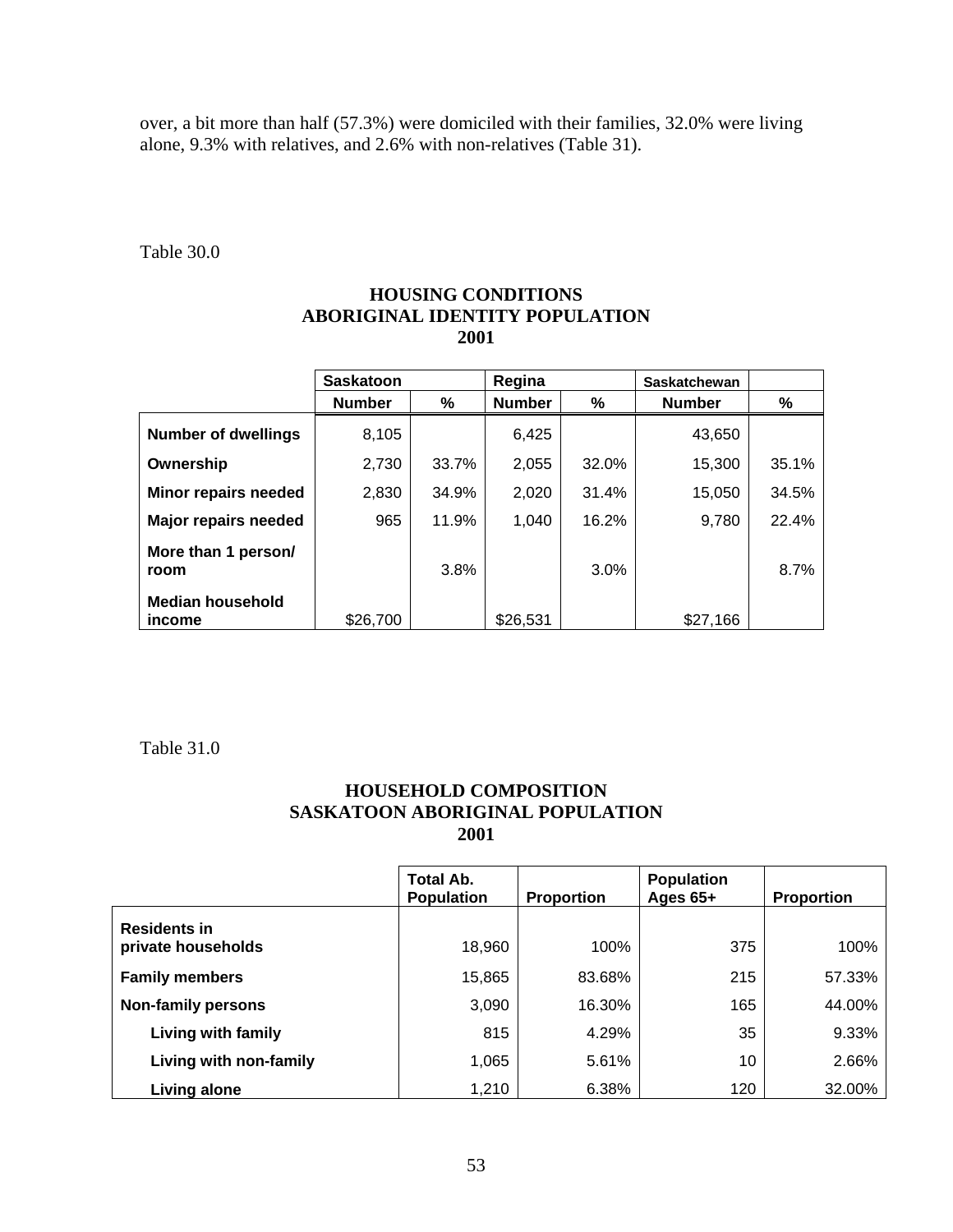#### Crime and Security

There is contemporary concern among urban Aboriginal residents over increasing crime rates in poorer inner-city neighbourhoods. These neighbourhoods, which have the highest Aboriginal concentrations, have the most prevalence of Aboriginal youth gangs, and of violent sexual assaults, armed robbery, both residential and business break and entry, vehicle theft, petty theft, and prostitution.

Examining police data for 1993 and 2003 (Table 32), in the city as a whole we can note extremely high increases in reported criminal harassment, armed robbery, and break and entry; and substantial increases in general robbery, arson, drug/substance abuse, and vehicle theft in these ten years. But how do these city-wide trends compare with innercity neighbourhoods having the highest concentrations of Aboriginal residents? In a single year (2003), in Pleasant Hill, a neighbourhood where approximately half the population is Aboriginal, the most reported crimes were respectively assaults (477 a year), public mischief (472), theft under \$5000 (449), break and enter (431), residential thievery (324), and vehicle theft (182), robberies (72), armed robberies (61), prostitution (60), drug/substance abuse (60), business robberies (59), sexual assaults (36), arson (23), and stalking (14). In neighbouring Riversdale that year crimes reported were, in order of frequency, theft under \$5000 (236), assaults (185), public mischief (161), break and entry (159), residential robberies (98), vehicle theft (74), general robbery (49), business B+E (48), armed robberies (35), prostitution (11), and sexual assaults (10). In quieter King George neighbourhood, reported crimes were less frequent, but that year there was a significant problem with break and entry (142), theft under \$5000 (138), residential robberies (111), public mischief (80), and assaults (71). Caswell Hill had the most problems with minor theft (376), mischief (288), break and entry (269), residential robberies (196), and assaults (108); Westmount with minor theft (181), break and entry (139), residential robberies (104), and assaults (82). What seems troublesome to residents of these and other inner-city neighbourhoods is that almost all of these categories of crimes have been increasing, some of them very rapidly, especially vehicle thefts.

Clearly more effective policing, together with improved living conditions, seem essential in neighbourhoods where large and increasing numbers of Aboriginal residents reside. Many of these residents explained to us that they do not really wish to live in another neighbourhood, however they are very concerned about what they perceive to be decreasing security for themselves and particularly their young children in these areas. It goes without saying that a public impression of increasing criminal activity in certain neighbourhoods in Saskatoon may negatively affect improvements in housing, not to mention local support for the community.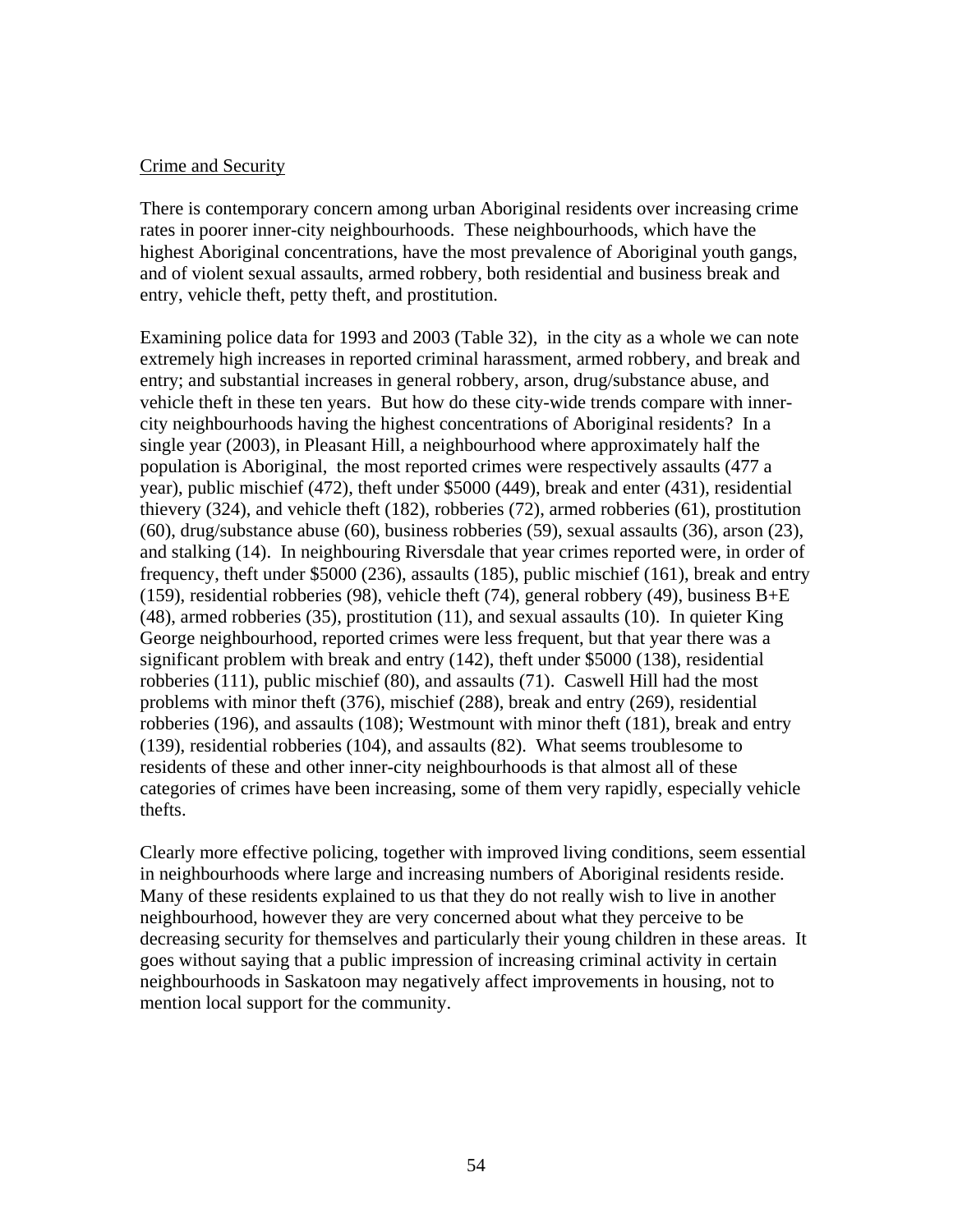### Table 32.0

### **CRIME RATES IN INNER-CITY NEIGHBOURHOODS SASKATOON 1993 AND 2003**

|                                                  | <b>SASKATOON</b> |      |           | <b>PLEASANT HILL</b> |                |             | <b>KING GEORGE</b> |                |             |
|--------------------------------------------------|------------------|------|-----------|----------------------|----------------|-------------|--------------------|----------------|-------------|
|                                                  | 1993             | 2003 | % CHANGE  | 1993                 | 2003           | % CHANGE    | 1993               | 2003           | % CHANGE    |
| <b>VIOLATIONS</b><br><b>CAUSING DEATH</b>        | 6                | 8    | 33.30%    | 3                    | 3              | 0.00%       | 0                  | $\mathbf 0$    | 0.00%       |
| <b>ATTEMPTED MURDER</b>                          | 17               | 6    | $-64.70%$ | 6                    | $\overline{2}$ | $-66.70%$   | 1                  | 0              | $-100.00\%$ |
| <b>SEXUAL ASSAULTS</b>                           |                  | 316  |           |                      |                |             |                    |                |             |
|                                                  | 369              |      | $-14.40%$ | 39                   | 36             | $-7.70%$    | 6                  | $\overline{7}$ | 16.70%      |
| <b>ASSAULTS</b>                                  | 1850             | 2723 | 47.20%    | 241                  | 477            | 97.90%      | 41                 | 71             | 73.20%      |
| <b>ROBBERY</b>                                   | 106              | 325  | 206.60%   | 18                   | 72             | 300.00%     | 2                  | $\overline{7}$ | 250.00%     |
| <b>ARMED ROBBERY</b>                             | 67               | 410  | 511.90%   | 14                   | 61             | 335.70%     | 1                  | $\overline{7}$ | 600.00%     |
| <b>CRIMINAL HARASSMENT</b><br>(STALKING)         | 4                | 221  | 5425.00%  | 0                    | 14             | 1400%       | 0                  | 2              | 200.00%     |
| <b>ARSON</b>                                     | 57               | 158  | 177.20%   | 8                    | 23             | 187.50%     | 1                  | 6              | 500.00%     |
| <b>B&amp;E - RESIDENTIAL</b>                     | 3039             | 3080 | 1.30%     | 322                  | 324            | 0.60%       | 91                 | 111            | 22.00%      |
| <b>B&amp;E - BUSINESS</b>                        | 651              | 965  | 48.20%    | 48                   | 59             | 22.90%      | 10                 | 14             | 40.00%      |
| <b>B&amp;E - OTHER</b>                           | 143              | 664  | 364.30%   | 14                   | 48             | 242.90%     | $\overline{2}$     | 17             | 750.00%     |
| <b>TOTAL B&amp;E</b>                             | 3833             | 4709 | 22.90%    | 384                  | 431            | 12.20%      | 103                | 142            | 37.90%      |
| <b>VEHICLE THEFT</b>                             | 777              | 1778 | 128.80%   | 14                   | 182            | 1200%       | 5                  | 59             | 1080.00%    |
| <b>THEFT OVER</b>                                | 3720             | 82   | $-97.80%$ | 2                    | $\mathbf 0$    | $-100.00\%$ | 10                 | 0              | $-100.00\%$ |
| <b>THEFT UNDER</b>                               | 13483            | 9206 | $-31.70%$ | 292                  | 449            | 53.80%      | 39                 | 138            | 253.80%     |
| <b>MISCHIEF</b>                                  | 3088             | 5157 | 67.00%    | 248                  | 472            | 90.30%      | 60                 | 80             | 33.30%      |
| <b>PROSTITUTION</b>                              | 132              | 113  | $-14.40%$ | 69                   | 60             | $-13.00%$   | 1                  | $\overline{2}$ | 100.00%     |
| <b>CONTROLLED DRUGS</b><br><b>AND SUBSTANCES</b> | 290              | 677  | 133.40%   | 26                   | 60             | 130.80%     | 3                  | 15             | 400.00%     |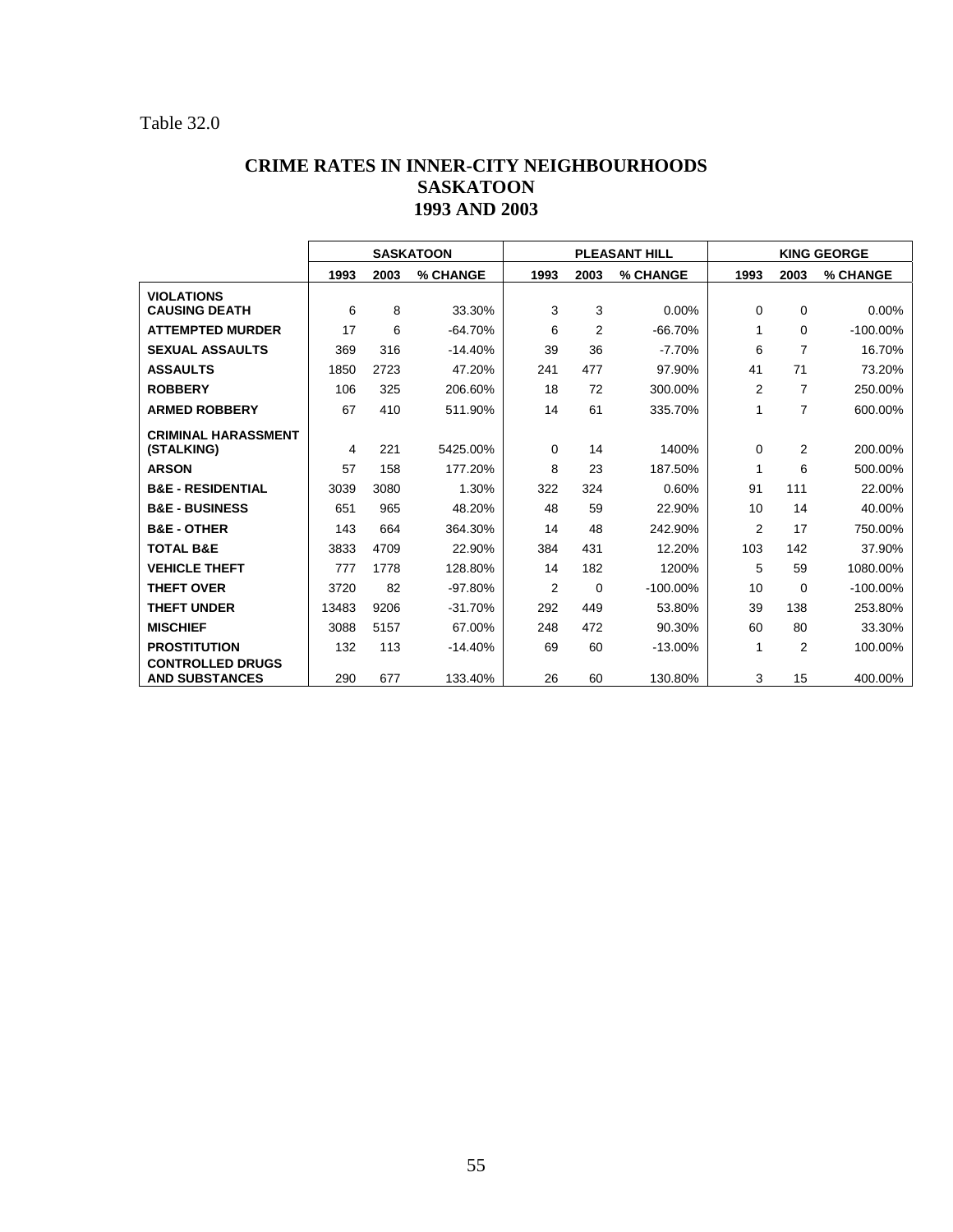|                              | <b>RIVERSDALE</b> |                |            | <b>CASWELL HILL</b> |      |             | <b>WESTMOUNT</b> |                |             |
|------------------------------|-------------------|----------------|------------|---------------------|------|-------------|------------------|----------------|-------------|
|                              | 1993              | 2003           | % CHANGE   | 1993                | 2003 | % CHANGE    | 1993             | 2003           | % CHANGE    |
| <b>VIOLATIONS</b>            |                   |                |            |                     |      |             |                  |                |             |
| <b>CAUSING DEATH</b>         | 1                 | 1              | 0.00%      | 0                   | 0    | 0.00%       | 0                | 1              | 100.00%     |
| <b>ATTEMPTED MURDER</b>      | 4                 | 2              | $-50.00\%$ | 1                   | 0    | $-100.00\%$ | $\Omega$         | $\Omega$       | 0.00%       |
| <b>SEXUAL ASSAULTS</b>       | 13                | 10             | $-23.10%$  | $\overline{7}$      | 8    | 14.30%      | 6                | 4              | $-33.30%$   |
| <b>ASSAULTS</b>              | 122               | 185            | 51.60%     | 72                  | 108  | 50.00%      | 50               | 82             | 64.00%      |
| <b>ROBBERY</b>               | 4                 | 49             | 1125.00%   | 6                   | 27   | 350.00%     | 1                | 12             | 1100.00%    |
| <b>ARMED ROBBERY</b>         | 4                 | 35             | 775.00%    | 4                   | 12   | 200.00%     | 2                | 18             | 800.00%     |
| <b>CRIMINAL HARASSMENT</b>   |                   |                |            |                     |      |             |                  |                |             |
| (STALKING)                   | 0                 | 7              | 700.00%    | $\Omega$            | 12   | 1200.00%    | 0                | 6              | 600.00%     |
| <b>ARSON</b>                 | 4                 | 7              | 75.00%     | 6                   | 3    | $-50.00%$   | $\Omega$         | 3              | 300.00%     |
| <b>B&amp;E - RESIDENTIAL</b> | 57                | 98             | 71.90%     | 138                 | 196  | 42.00%      | 106              | 104            | $-1.90%$    |
| <b>B&amp;E - BUSINESS</b>    | 12                | 48             | 300.00%    | 19                  | 30   | 57.90%      | 8                | 15             | 87.50%      |
| <b>B&amp;E - OTHER</b>       | 9                 | 13             | 44.40%     | 11                  | 43   | 290.90%     | 3                | 20             | 566.70%     |
| <b>TOTAL B&amp;E</b>         | 78                | 159            | 103.80%    | 168                 | 269  | 60.10%      | 117              | 139            | 18.80%      |
| <b>VEHICLE THEFT</b>         | $\overline{7}$    | 74             | 957.10%    | 10                  | 69   | 590.00%     | 37               | 65             | 75.70%      |
| <b>THEFT OVER</b>            | 16                | $\overline{2}$ | $-87.50%$  | 36                  | 1    | $-97.20%$   | 11               | $\Omega$       | $-100.00\%$ |
| <b>THEFT UNDER</b>           | 162               | 236            | 45.70%     | 152                 | 376  | 147.40%     | 102              | 181            | 77.50%      |
| <b>MISCHIEF</b>              | 102               | 161            | 57.80%     | 106                 | 288  | 171.70%     | 58               | 100            | 72.40%      |
| <b>PROSTITUTION</b>          | 33                | 11             | $-66.70%$  | $\Omega$            | 3    | 300.00%     | $\overline{2}$   | $\overline{2}$ | 0.00%       |
| <b>CONTROLLED DRUGS</b>      |                   |                |            |                     |      |             |                  |                |             |
| <b>AND SUBSTANCES</b>        | 45                | 27             | $-40.00\%$ | 24                  | 19   | $-20.80%$   | 16               | 13             | $-18.80%$   |

NOTES:

• the information provided does not include all criminal activity in a neighborhood, only a selection of categories.

• information is from January 1st to December 31st of the respective year.

• the coding of B&E changed in 1999. As a result, residential and other type from 1993 cannot be compared to 2003. Only the business and total break in from these years can be compared.

• since info. Is collected by quadrant rather than neighborhood, data will not match exactly to neighborhood boundaries

• in 1993, Theft Over referred to over \$1000; in 2003 Theft Over referred to over \$5000.

Source: Saskatoon Police Services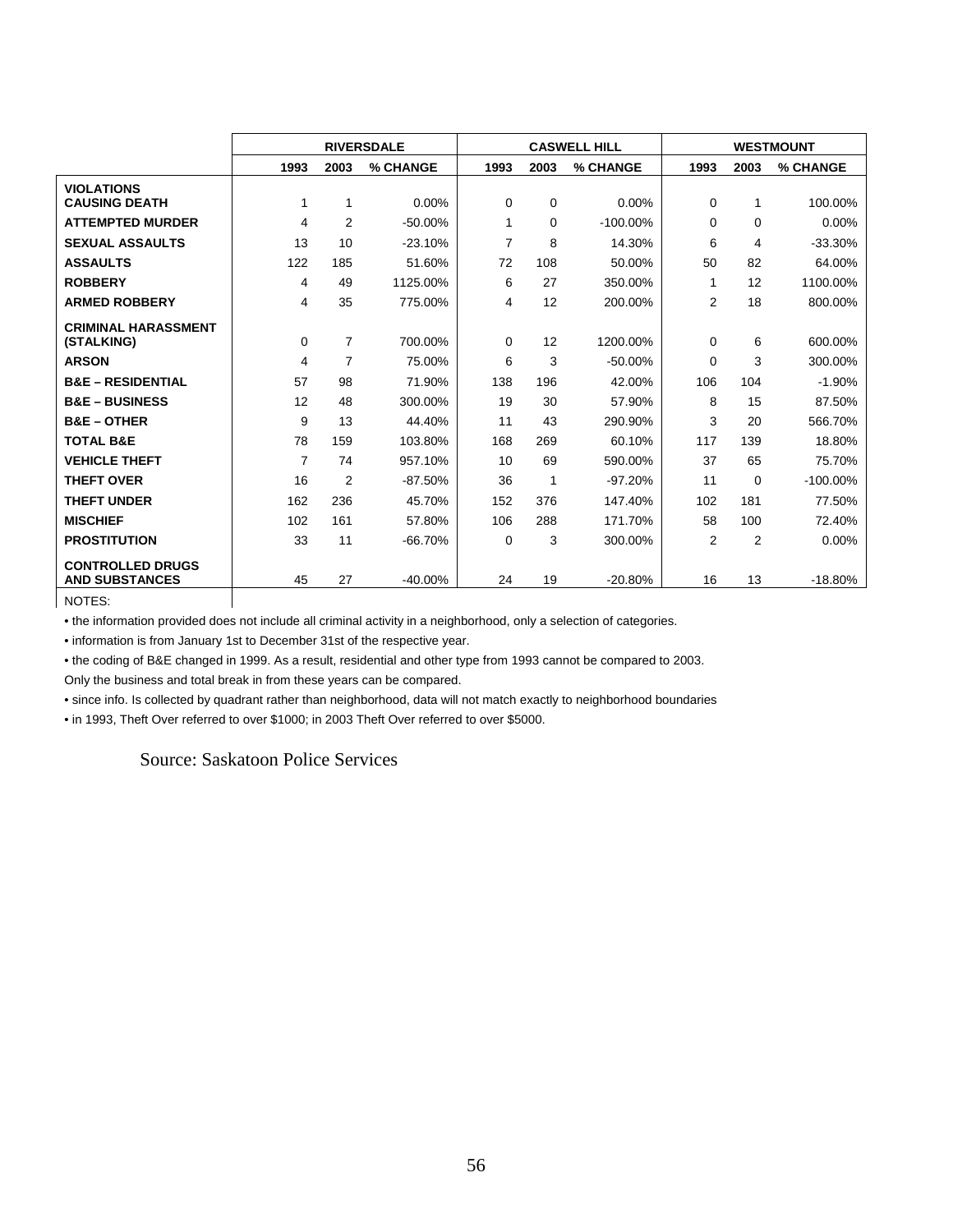#### Aboriginal Culture in the City

Aboriginal businesses and institutions (such as the Federation of Saskatchewan Indian Nations, Saskatoon Tribal Council, Saskatchewan Indian Gaming Authority, and Metis Nation of Saskatchewan administrative offices, the First Nations Bank, White Buffalo Youth Lodge, Career Village in Saskatoon, and institutions of higher education in Regina and Saskatoon) are becoming a common part of the urban scene in Saskatchewan, some located on urban reserves. These not only serve the needs of the urban Aboriginal population, but they also serve to reinforce First Nations and Metis identities within an urban context, a pressing need.

Attrition of Aboriginal language use has tended to be most pronounced in urban areas: of 20,275 Saskatoon CMA residents who identified themselves as Aboriginal in 2001, 11.8% recognized an Aboriginal language that they first learned and still understood, compared to only 4.4% of the 15,685 Aboriginal residents in Regina and 25.5% of the 130,190 Aboriginals in Saskatchewan; 8.2% in Saskatoon still spoke that language at home, compared to only 2.0% in Regina and 22.4% in the province; and 15.5% in Saskatoon claimed at least some knowledge of an Aboriginal language, compared to 7.2% in Regina and 29.4% in Saskatchewan (Table 33).

The vast majority of Aboriginal residents of Saskatoon now recognize English rather than a Native language as their mother tongue, primary language in the home, and official language (Table 34). Cree/Nehiyawak is quite widely spoken by at least 2420 residents as their non-official language, and 1320 residents as their mother tongue, yet only 215 as their primary home language. Ojibwa/Saulteaux/Anishinabeg, too, is viewed by 390 residents as their non-official language, 350 as their mother tongue, yet just 20 as their home language. Other Aboriginal languages spoken in Saskatoon in modest numbers include Mechif, Sioux/Dakota, Athapaskan/Dene, Assiniboine/Nakota, Micmac, and Inuktitut.

The religious affiliations of Aboriginal residents are extremely diverse. By far the largest number are Roman Catholic (37.8%). All together, another 21.9% claim a wide variety of Protestant affiliations, especially Anglican, and to a lesser extent United Church, Pentecostal, Mormon, Lutheran, Baptist, Presbyterian, and Mennonite. It is interesting to find that over 900 residents claim traditional Aboriginal spirituality or "pagan" religion. But 29.6% of Aboriginal residents would not claim any religious affiliation, and a few claim specific non-Christian affiliations (Table 35). Several denominations have established churches or missions which serve entirely or largely Aboriginal congregations; these may enhance maintenance of Aboriginal cultural identification in the urban environment.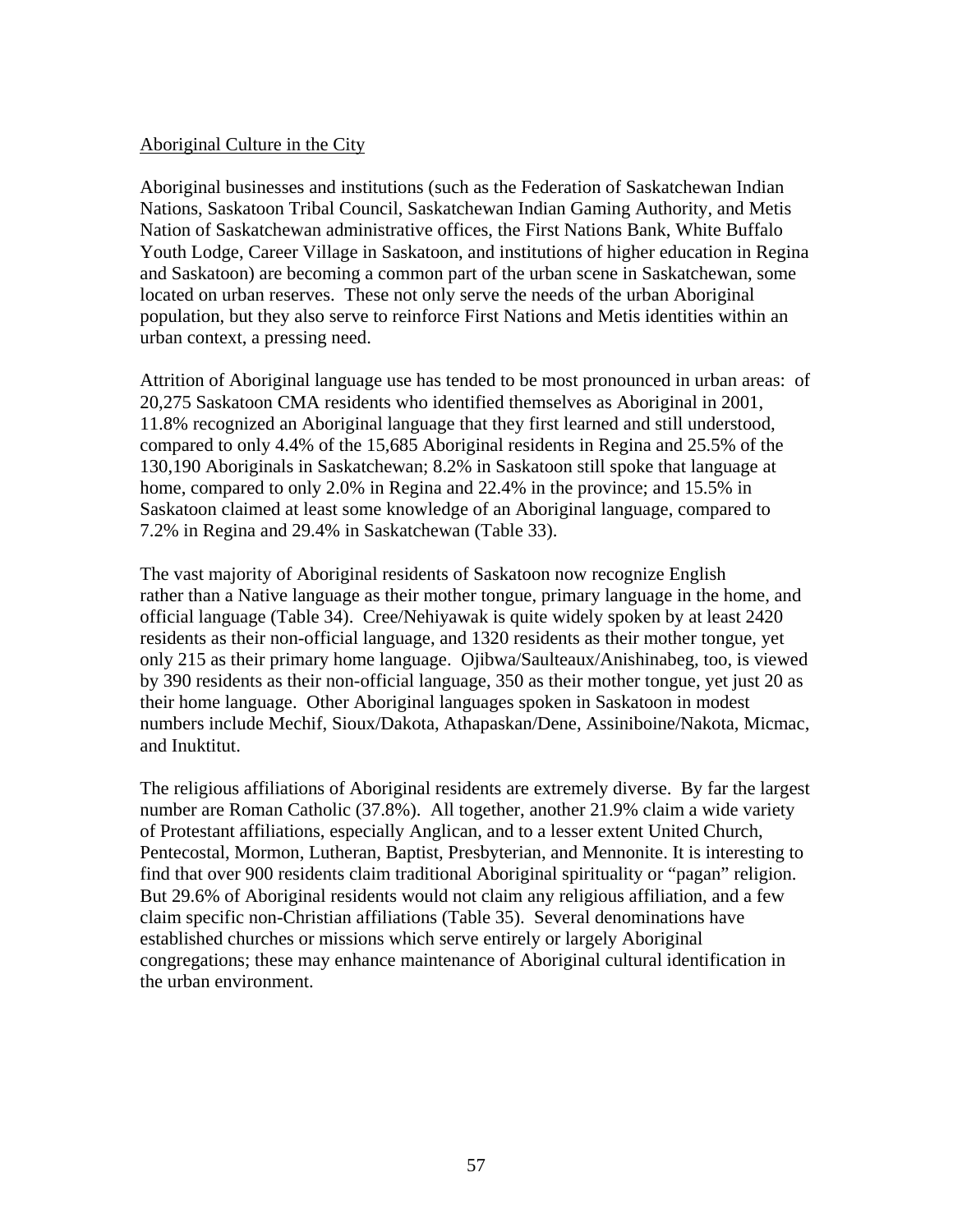### **ABORIGINAL LANGUAGE USE SASKATOON CMA, REGINA CMA, AND SASKATCHEWAN 2001**

|                                                 | <b>Saskatoon</b> | Regina  | <b>Saskatchewan</b> |
|-------------------------------------------------|------------------|---------|---------------------|
| Aboriginal Id. Pop.                             | 20,280           | 15,685  | 130,190             |
| Ab. Lang. first learned<br>and still understood | 11.8%            | $4.4\%$ | 25.5%               |
| Ab. Lang. spoken<br>at home                     | 8.2%             | 2.0%    | 22.4%               |
| Some knowledge of<br><b>Aboriginal language</b> | 15.5%            | 7.2%    | 29.4%               |

Table 34.0

### **LANGUAGES SPOKEN BY ABORIGINAL IDENTITY POPULATION SASKATOON 2001**

|                      | <b>Mother</b><br>tongue | Home<br>Language | Knowledge<br>of official<br>language | <b>First official</b><br>language | <b>Non-official</b><br>lang. spoken |
|----------------------|-------------------------|------------------|--------------------------------------|-----------------------------------|-------------------------------------|
| <b>English</b>       | 16,235                  | 17,095           | 18,000                               | 18,655                            |                                     |
| <b>French</b>        | 420                     | 75               | 15                                   | 340                               |                                     |
| Both Eng. & Fr.      | 35                      | 195              | 990                                  | 15                                |                                     |
| Neither Eng. Nor Fr. |                         |                  | 15                                   |                                   |                                     |
| Eng. & Ab. Lang.     | 390                     | 1,350            |                                      |                                   |                                     |
| <b>Cree</b>          | 1,320                   | 215              |                                      |                                   | 2,420                               |
| Ojimwa               | 350                     | 20               |                                      |                                   | 390                                 |
| <b>Micmac</b>        | 15                      |                  |                                      |                                   | 15                                  |
| <b>Inuktitut</b>     | 40                      |                  |                                      |                                   | 45                                  |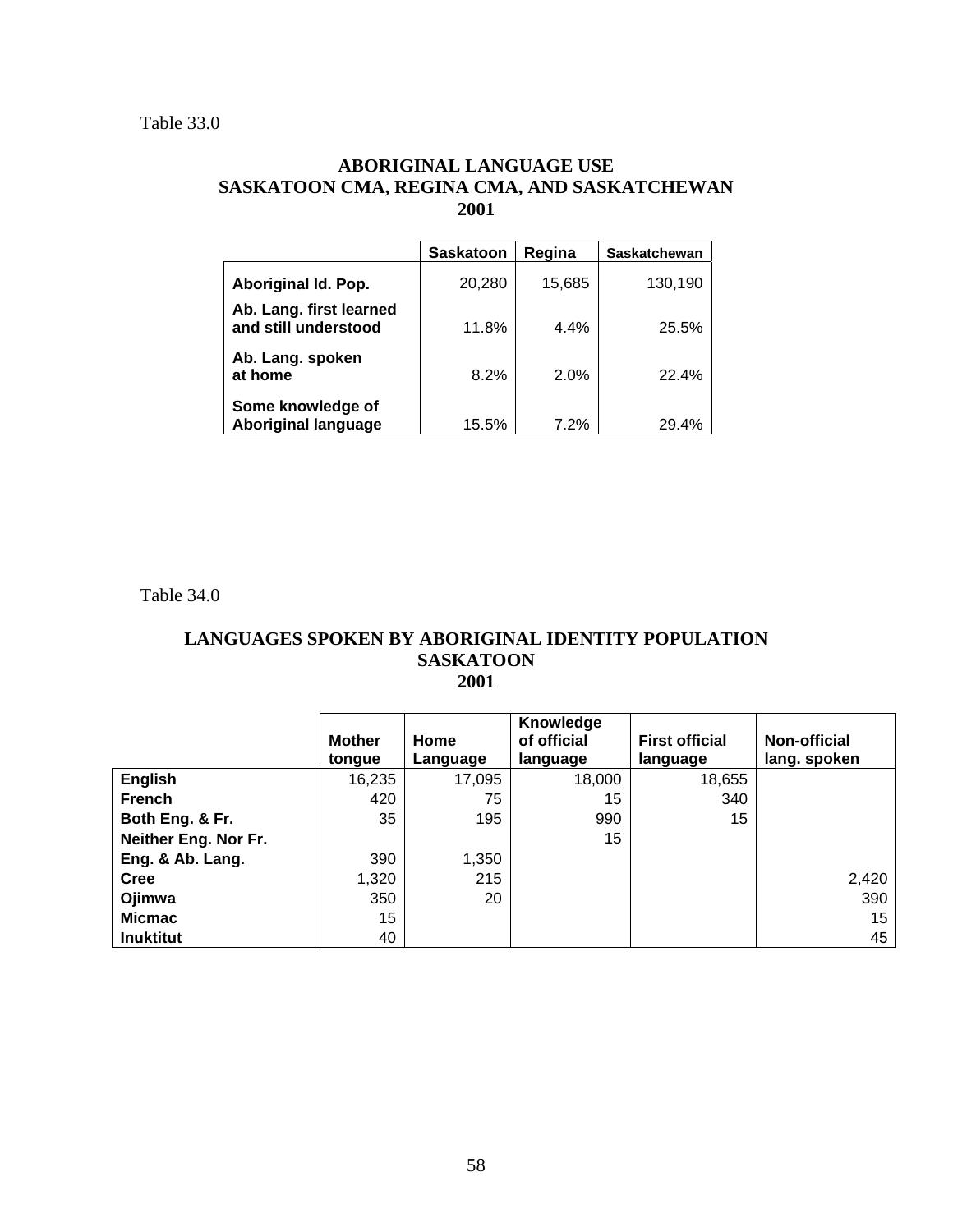### **RELIGIOUS AFFLILIATIONS OF ABORIGINAL POPULATION SASKATOON 2001**

|                                     | Aboriginal                 | % of Total                   |
|-------------------------------------|----------------------------|------------------------------|
| <b>Affiliation</b>                  | <b>Identity Population</b> | <b>Aboriginal Population</b> |
| <b>Total Reporting</b>              | 19,015                     | 100.00%                      |
| <b>Roman Catholic</b>               | 7,195                      | 37.80%                       |
| <b>United Church</b>                | 710                        |                              |
| Anglican                            | 1,805                      |                              |
| <b>Baptist</b>                      | 200                        |                              |
| Lutheran                            | 215                        |                              |
| Presbyterian                        | 175                        |                              |
| <b>Pentecostal</b>                  | 380                        |                              |
| <b>Mennonite</b>                    | 155                        |                              |
| Jehovah's Witnesses                 | 60                         |                              |
| <b>Mormon</b>                       | 220                        |                              |
| <b>Salvation Army</b>               | 20                         |                              |
| <b>Evangelical Missionary</b>       | 20                         |                              |
| <b>Alliance</b>                     | 15                         |                              |
| <b>Adventist</b>                    | 20                         |                              |
| <b>Other Protestant</b>             | 160                        |                              |
| <b>Total Protestant</b>             | 4,155                      | 21.85%                       |
| <b>Non-Denominational</b>           | 80                         |                              |
| <b>Ukrainian Orthodox</b>           | 50                         |                              |
| <b>Other Christian Affiliations</b> | 765                        |                              |
| <b>Total Other Christian</b>        | 895                        | 5.69%                        |
|                                     |                            |                              |
| Ab. Spirituality/"Pagan"            | 935                        | 4.90%                        |
| <b>Other Non-Christian</b>          | 35                         | 0.18%                        |
| <b>Non-Religious</b>                | 5,625                      | 29.58%                       |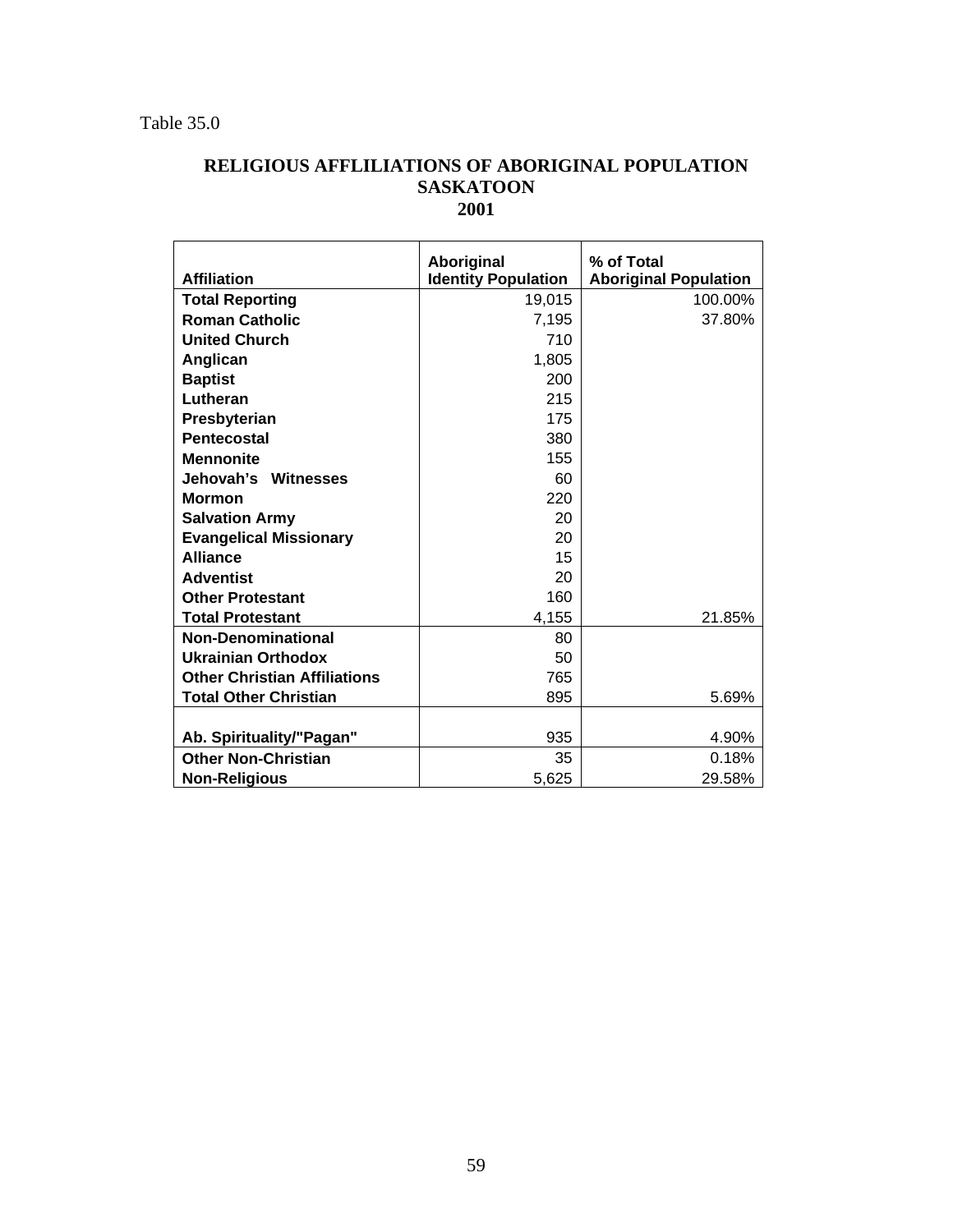### Summary

Current Aboriginal Population:

- 20,275 residents of Saskatoon CMA (Census Metropolitan Area) claimed Aboriginal identity in 2001, including over 11 thousand Registered Indians and over 8 thousand Metis. Aboriginal residents of the City of Saskatoon proper numbered 19,020 in 2001.
- Saskatoon now has the highest Aboriginal proportion of any CMA in Canada. Aboriginal residents comprised 9.0% of the CMA population and 9.7% of the City population in 2001. Today approximately one in ten residents is Aboriginal.
- In absolute numbers, Saskatoon may now have the fourth largest Aboriginal population of any CMA in Canada.

Aboriginal Population Growth:

- Both the Aboriginal population and the Aboriginal proportion of the city population have almost doubled in the past decade.
- The Aboriginal population in Saskatoon is growing at more than double the rate of the general population, and there are diverse reasons why this relatively high rate of growth should continue.

Aboriginal Population Distribution:

- The Aboriginal population is becoming more dispersed throughout the city, particularly spreading westward.
- However, the Aboriginal population still remains largely concentrated in poorer neighbourhoods.
- In two inner-city neighbourhoods (Pleasant Hill and Riversdale) close to half the residents are now Aboriginal; and these are among the poorest neighbourhoods in the city.
- Aboriginal residents comprise over a third of the population in another two neighbourhoods; and over 20% (at least one in five residents) in another six or seven neighbourhoods.
- The proportion of Aboriginal residents is steadily increasing in these neighbourhoods.

Migration and Mobility:

- Increasing numbers of Aboriginal residents view themselves as actual or potential long-term residents of this city.
- Almost three-quarters (72.6%) of Aboriginal residents aged five years and over had lived in Saskatoon five years ago.
- Aboriginal residents are quite mobile within the city.
- Saskatoon continues to attract Aboriginal migrants from reserves and northern communities for a variety of reasons, notably including expectations of better employment, education, healthcare, and affordable housing options.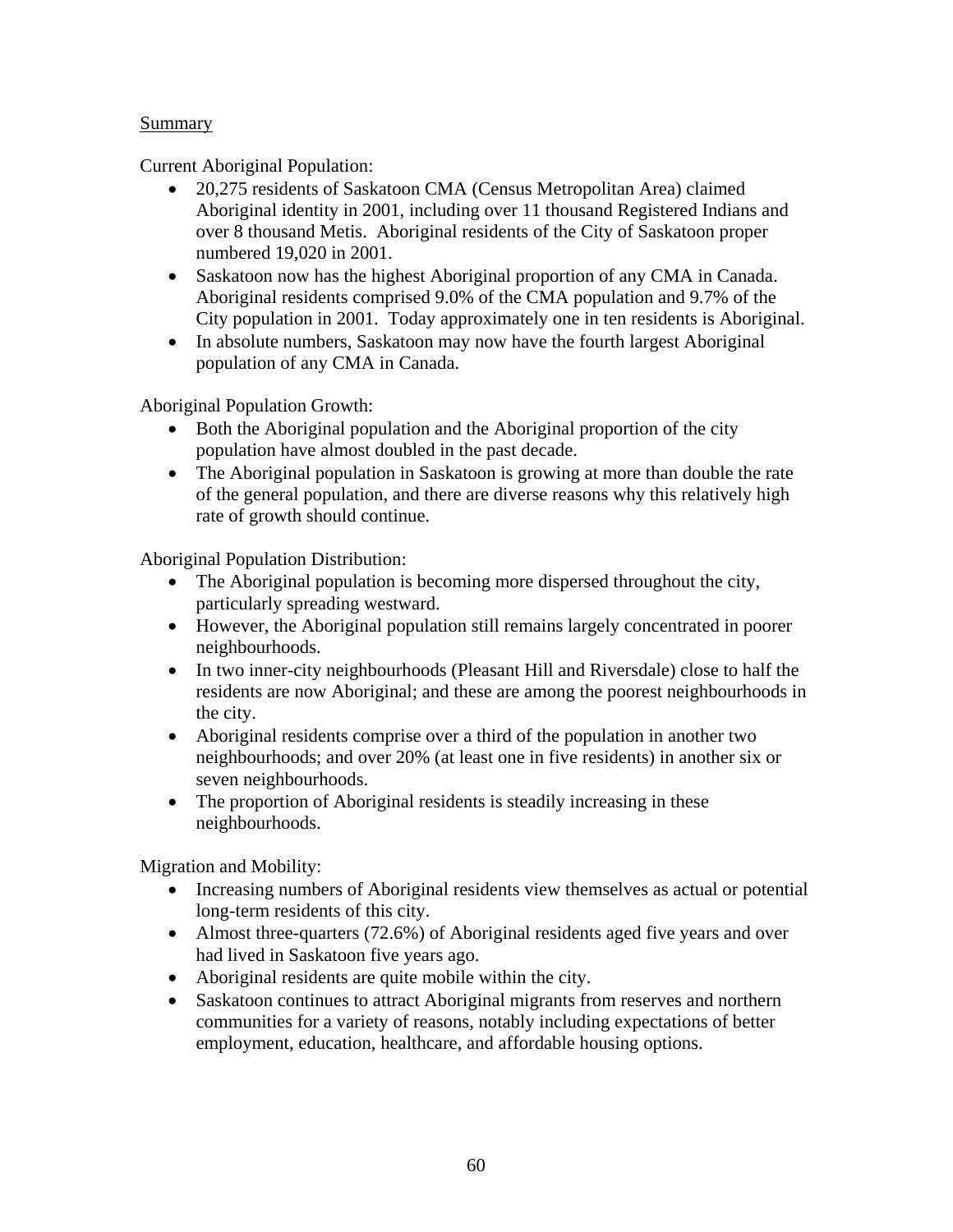Family:

- The proportion of Aboriginal families headed by lone parents has been almost triple the proportion in non-Aboriginal families, ranging as high as two-thirds of all Aboriginal families in particular neighbourhoods in 1996.
- 2001 census data counted 2,490 Aboriginal lone parents in the city, 89.8% of them female.
- Aboriginal females devote far more time to unpaid housework and childcare than males.

Age:

- The urban Aboriginal population is young: almost half (48%) of the Aboriginal residents of Saskatoon are under 20 years of age, and most have grown up in this city.
- There are proportionately few older Aboriginal family members.
- Females outnumber males in the Aboriginal population.

## Education:

- The urban Aboriginal population is becoming better educated. Apart from the large numbers of younger Aboriginal residents currently in school, of the Aboriginal residents aged 25 and over, 8.3% have attained high school graduation as their highest level, another 17.2% at least some postsecondary education, 29.5% a trade or college certificate (but not a university degree), while 12.2% hold a university degree.
- Enrolments of Aboriginal students in universities and institutions of higher education in Saskatoon have been steadily increasing; today almost one in ten students at the University of Saskatchewan is Aboriginal.
- By 2001, a quarter of the Aboriginal population aged fifteen and over had at least some university education, and almost 9% held a university degree.
- Aboriginal enrolment in engineering and physical sciences remains sparse.
- There have been rapid increases in numbers and proportions of Aboriginal pupils in elementary schools; today Aboriginal pupils predominate in several inner-city schools.

Employment:

- Occupational diversity of Aboriginal residents is increasing, as is Aboriginal involvement in business.
- However, while changing, Aboriginal households on the whole remain quite poor: average income of Aboriginal residents in the labour force comes to only 70% of average income for non-Aboriginal residents, while in the neighbourhoods having the highest Aboriginal concentrations average income for Aboriginal residents lags further behind.
- Wide differences between neighbourhoods in average employment income can be noted for Aboriginal residents.